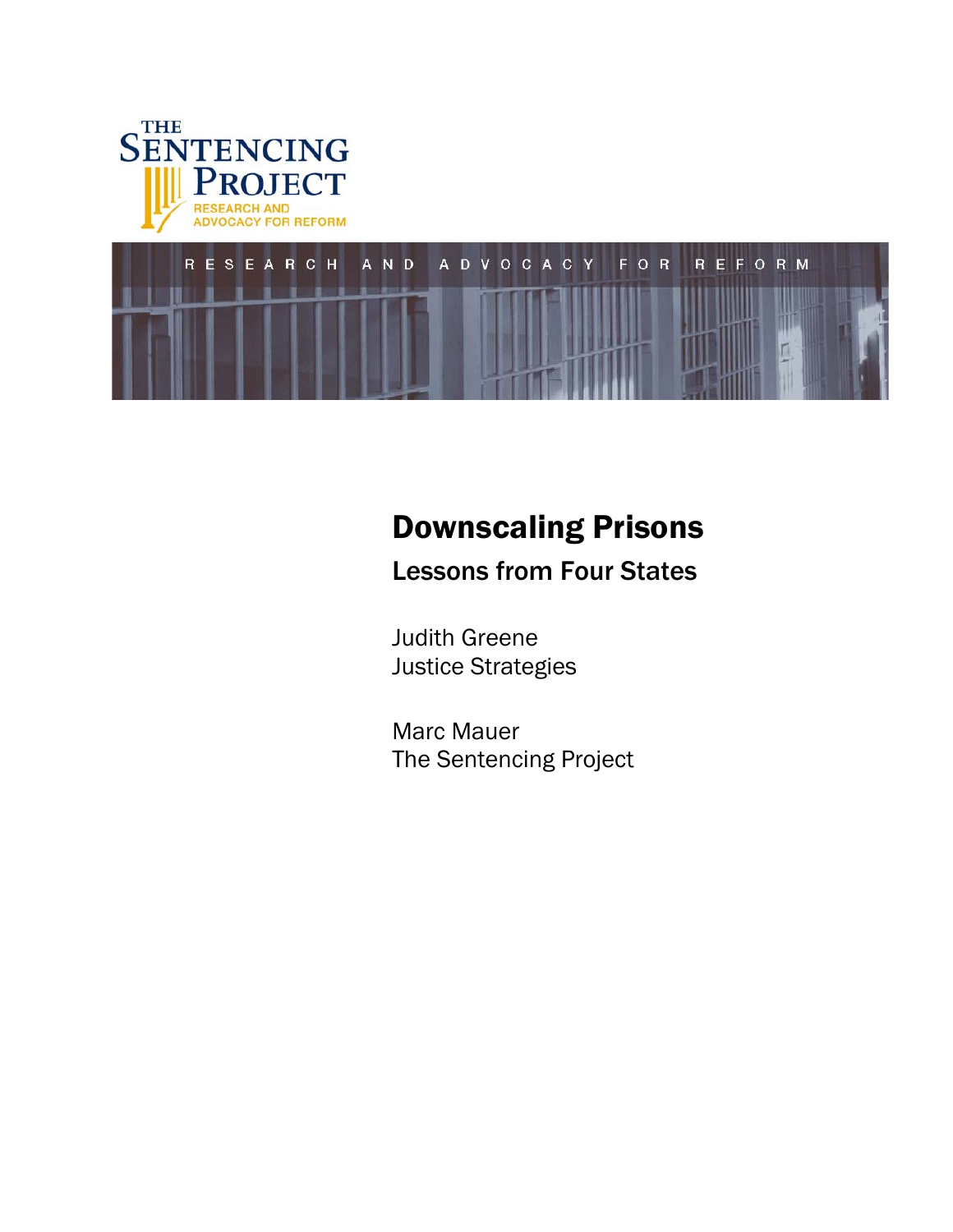



For further information:

The Sentencing Project 514 10th St. NW Suite 1000 Washington, D.C. 20004 (202) 628-0871 www.sentencingproject.org This report was produced by The Sentencing Project and Justice Strategies. It was written by Judith Greene, Principal of Justice Strategies, and Marc Mauer, Executive Director of The Sentencing Project.

Justice Strategies is a criminal justice policy research and advocacy firm that specializes in sentencing and correctional policy, the political economy of incarceration, and the detention and imprisonment of immigrants.

The Sentencing Project is a national non-profit organization engaged in research and advocacy on criminal justice policy issues. Support for the organization has been provided by generous individual and foundation donors, including:

Anonymous donor at Rockefeller Philanthropy Advisors Anonymous fund of Tides Foundation Morton K. and Jane Blaustein Foundation Ford Foundation Bernard F. and Alva B. Gimbel Foundation Herb Block Foundation JK Irwin Foundation Open Society Institute Public Welfare Foundation Elizabeth B. and Arthur E. Roswell Foundation Sandler Foundation Wallace Global Fund

Copyright © 2010 by The Sentencing Project. Reproduction of this document in full or part in print or electronic format only by permission of The Sentencing Project.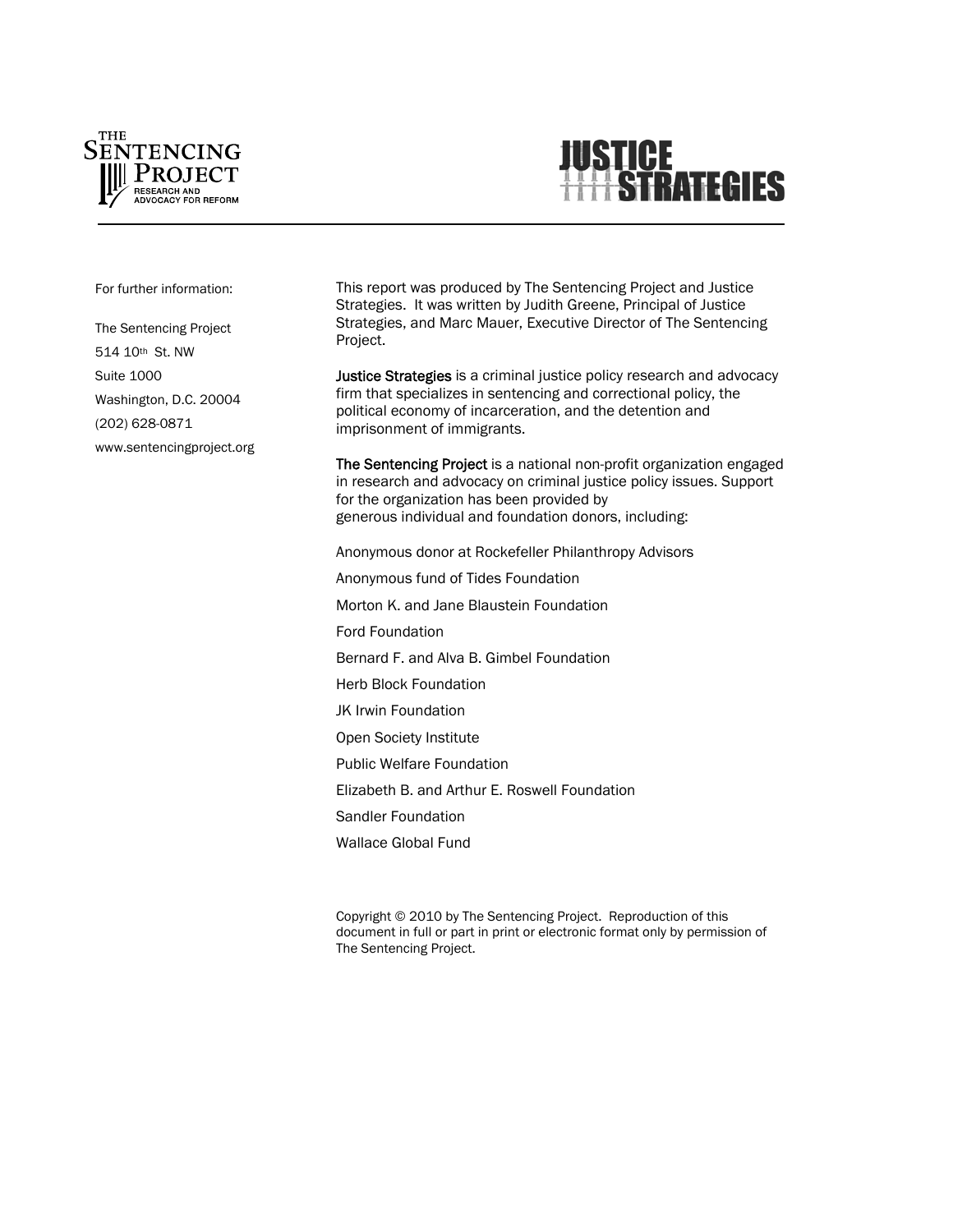s states around the nation grapple with the effects of the fiscal crisis a major area of attention has been the cost of corrections. Over the past 25 years the four-fold rise in the prison population has caused corrections expenditures to escalate dramatically. These increased costs now compete directly with higher education and other vital services within a climate of declining state revenues. A

Even prior to the onset of the latest fiscal crisis, though, legislators in many states had become increasingly interested in adopting evidence-based policies directed at producing more effective public safety outcomes. In contrast to the "get tough" climate that had dominated criminal justice policy development for many years, this new political environment has focused on issues such as diversion of people charged with lower-level drug offenses, developing graduated sanctions for people on probation and parole who break the rules, and enhancing reentry strategies.

Despite these developments, prison populations have continued to rise in the past decade, albeit not as dramatically as in the preceding decades. From 2000-2008 the number of people incarcerated in state prisons rose by 12 percent from 1,176,269 to 1,320,145, although with a broad variation around the nation. At the high end, six states expanded their prison populations by more than 40 percent – West Virginia (57 percent), Minnesota (51 percent), Arizona (49 percent), Kentucky (45 percent), Florida (44 percent), and Indiana (41 percent).

By the end of this period, growth in state prisons appeared to have largely stabilized. In 2008, the national total remained steady, and 20 states experienced a modest reduction in their populations that year.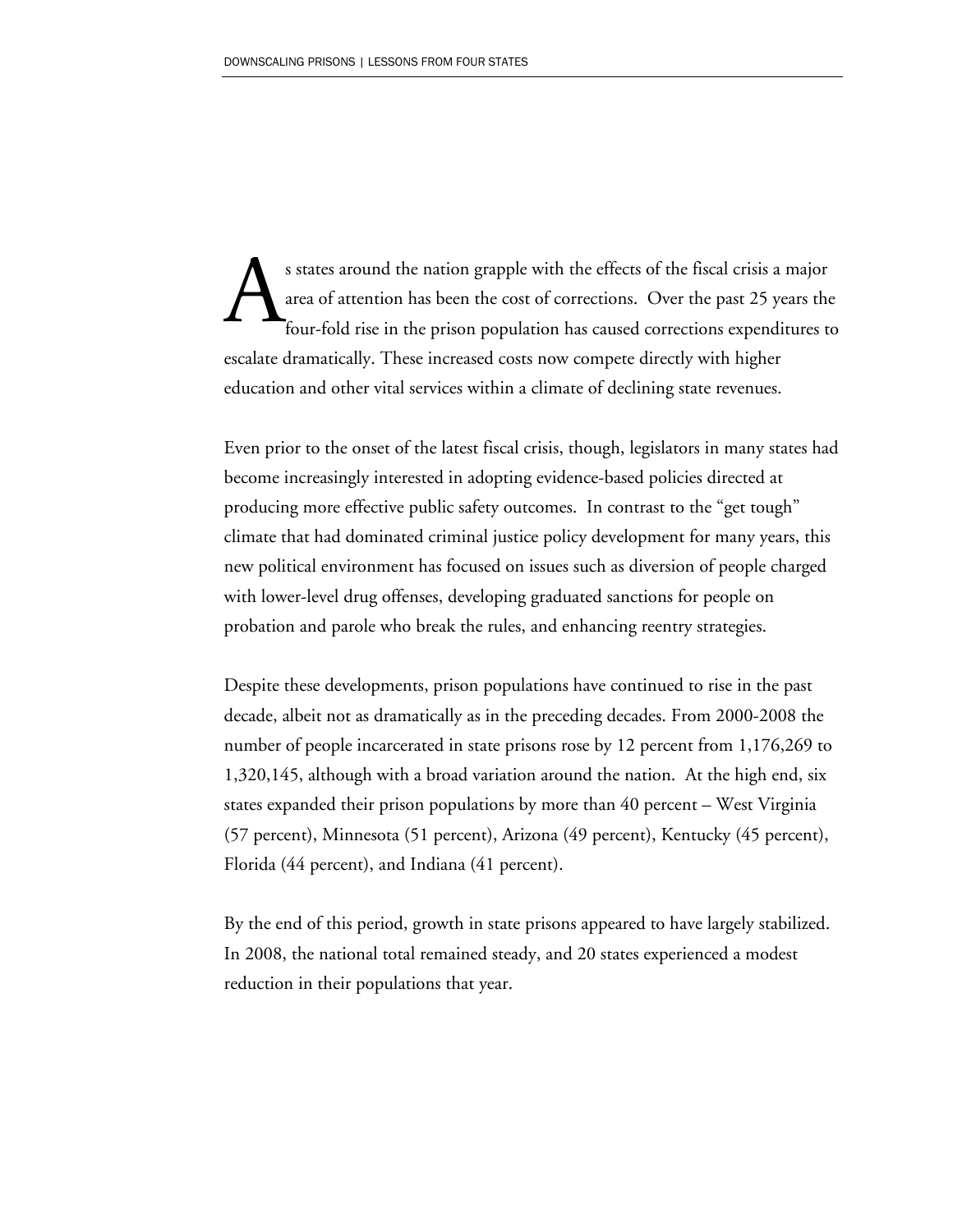While a growing trend towards stability may be emerging, this development needs to be assessed in context. Even if there should be a leveling of population growth, that would still leave prison populations at historic highs that are unprecedented in American history or that of any other democratic nation. The consequences of such a situation for fiscal spending, public safety prospects, and impact on communities is very troubling.

In this regard it is particularly instructive to examine the four states that are the focus of this report – Kansas, Michigan, New Jersey, and New York. In contrast to the 12% growth in state prison populations since 2000, these states have actually achieved significant declines in their prison populations in recent years, and therefore offer lessons to policymakers in other states about how this can be accomplished. These declines have spanned the following periods:

- New York: A 20% reduction from 72,899 to 58,456 from 1999 to 2009
- Michigan: A 12% reduction from 51,577 to 45,478, from 2006 to 2009
- New Jersey: A 19% reduction from 31,493 to 25,436, from 1999 to 2009
- Kansas: A 5% reduction from 9,132 to 8,644, from 2003 to 2009

This report contains a description of the many pragmatic reforms and policies that have helped to produce these prison population reductions. What is clear in each of these cases is that the reductions only came about through conscious efforts to change policies and practices, that these states relied on many different types of reform initiatives to improve their criminal justice systems, and that these initiatives had the twin goals of reducing the prison population and promoting cost-effective approaches to public safety.

The initiatives described in this report cover a range of policy changes that should provide a framework for policy advocacy in other states as well. They include the following: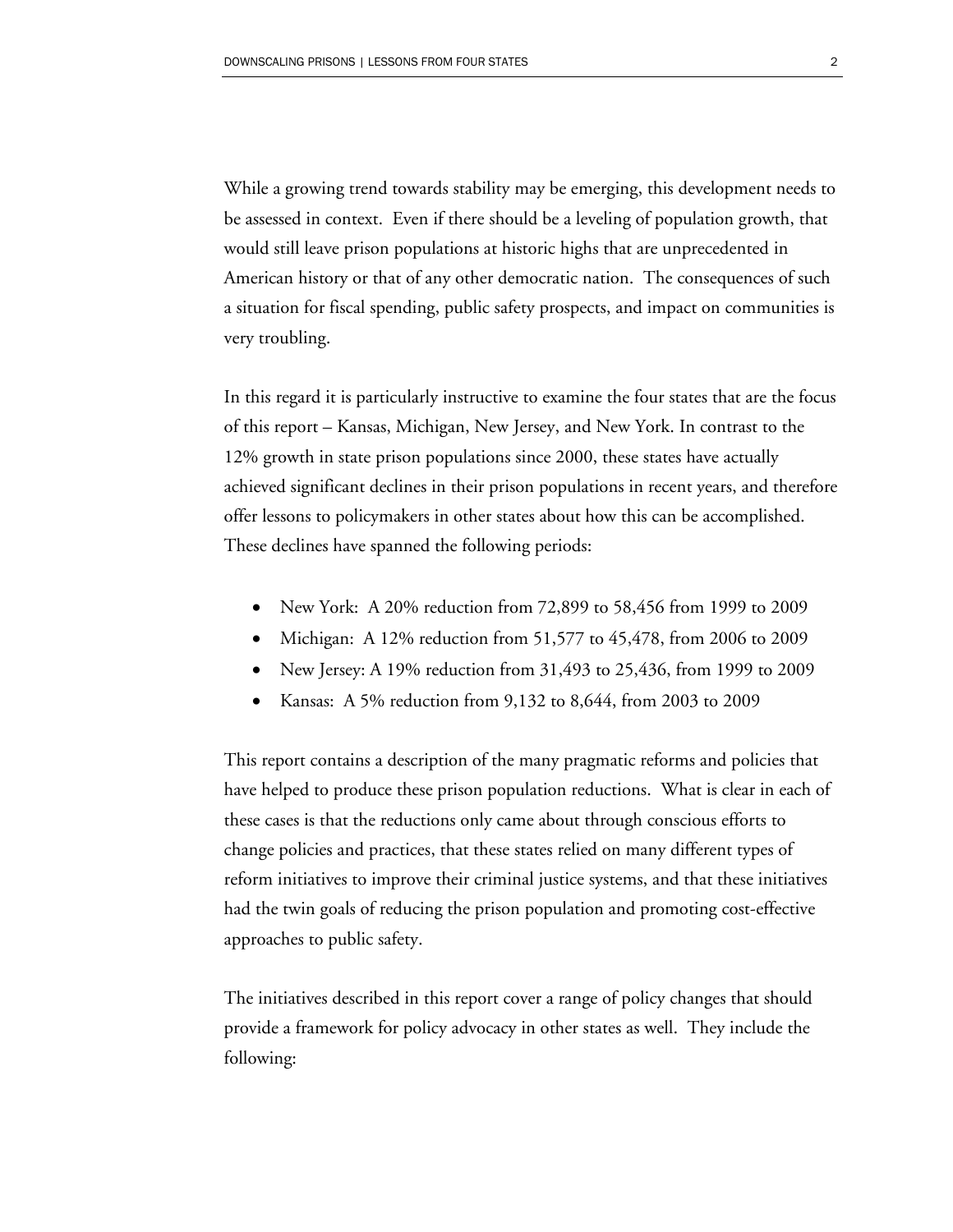### Sentencing Reforms

- New York: Scaled back the Rockefeller Drug Laws substantially to reduce the scope of mandatory sentences.
- Michigan: Reformed the "650 Lifer Law" that had previously imposed life sentences for 650 gram drug offenses, even for first-time offenders. Eliminated most mandatory minimum sentences for drug offenses and incorporated sentencing provisions into the guidelines system, with enhanced judicial discretion. Restructured community corrections planning expectations to create incentives to target "straddle-cell" cases in sentencing guidelines for intermediate sanctions.
- Kansas: Amended state sentencing guidelines to divert people convicted of drug possession to mandatory treatment rather than prison, and eliminated sentencing enhancements for persons with prior convictions for drug possession.

#### Alternatives for "Prison Bound" People

- New York: Drug Treatment Alternative to Prison program established by the Brooklyn District Attorney's Office to divert prison-bound defendants into treatment programs helped to reduce use of incarceration, and was expanded to other prosecutor's offices statewide. Statewide network of Alternatives to Incarceration programs utilized data to target prison-bound offenders for sentencing alternatives.
- New Jersey: Attorney General revised plea negotiation guidelines to permit "open pleas" in lower-level drug-free zone cases, giving judges discretion at sentencing. Expanded drug court model statewide, and encouraged judges to consider "open plea" cases for treatment.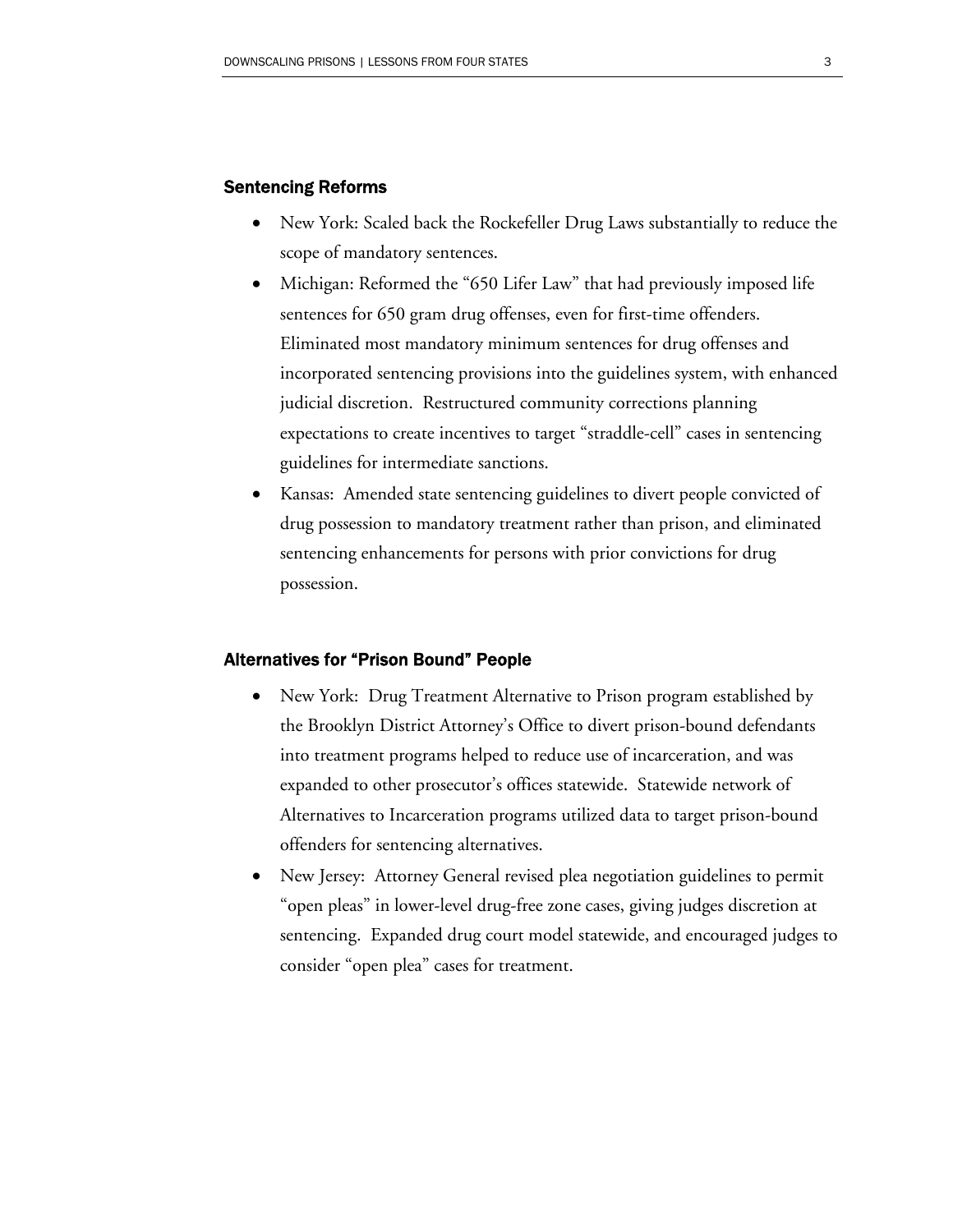### Reducing Time Served In Prison

• New York: Implemented "merit time" credits and other incentives for participation in education and vocational training, treatment and other services to speed parole consideration.

### Parole Release Rates

- New Jersey: Adopted risk assessment instruments to aid parole board in considering release issues, along with day reporting and electronic monitoring in community, resulting in increased rate of granting parole.
- Michigan: Use of data-driven policies to identify lower-risk cases for release, establishment of greater range of intermediate sanctions for rule violators, and designation of two "reentry prisons" to assist in planning for release.

#### Reducing Revocations

- New Jersey: Established Regional Assessment Centers to provide input to parole board in determining if parole violators should be allowed to continue on parole supervision.
- Michigan: Established the Michigan Prisoner Reentry Initiative to develop locally-based planning focusing on services in housing, employment, substance abuse, and other areas designed to increase prospects for successful reentry.
- Kansas: Justice Reinvestment strategy to provide services under community supervision to reduce revocations for rule violations. Risk Reduction Initiative provides funding to county-operated programs that emphasize neighborhood revitalization, substance abuse and mental health treatment, and housing services.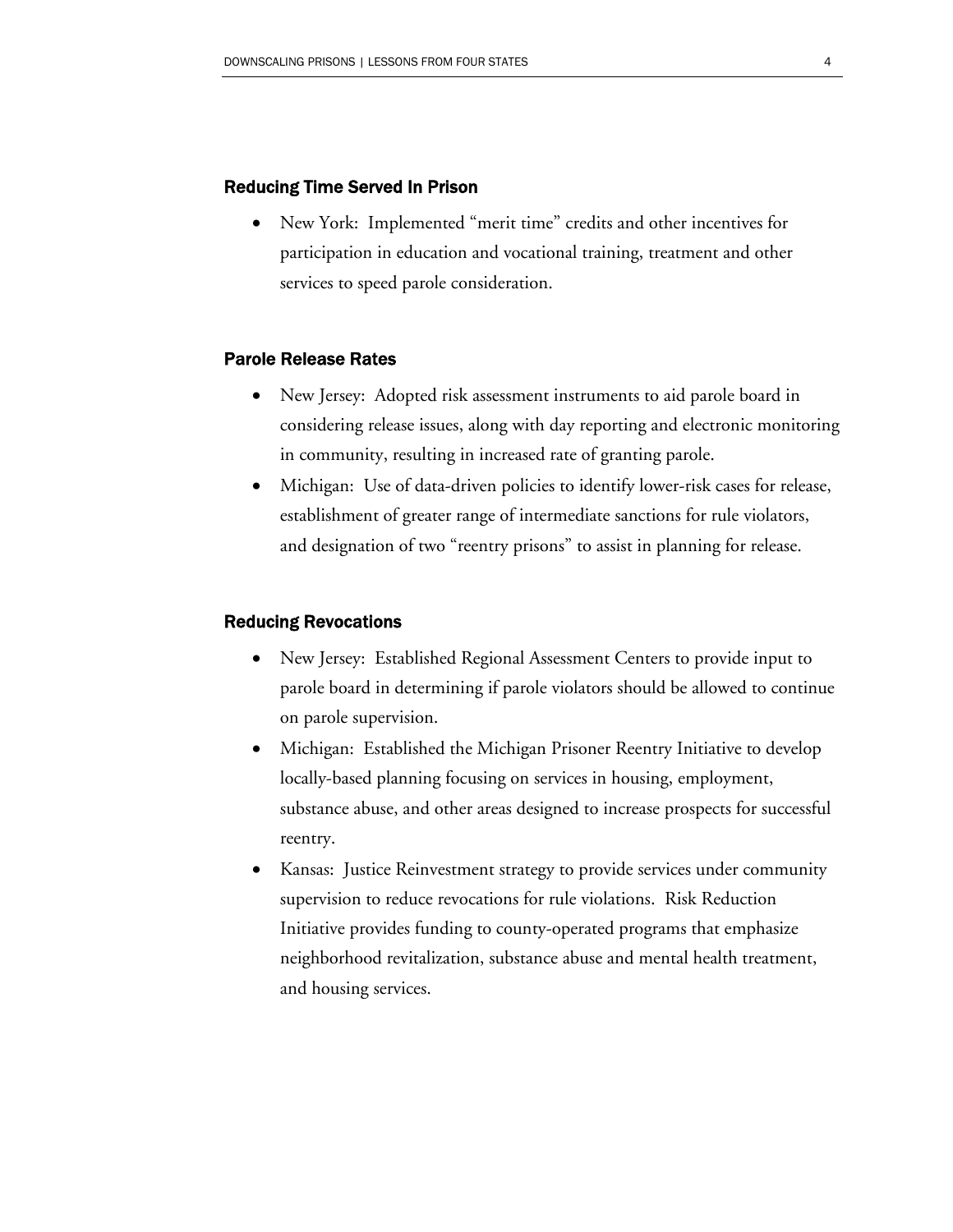# NEW YORK

# PRISON POPULATION REDUCTION: 20% DECLINE FROM 72,899 IN 1999 TO 58,456 IN 2009

*Strategic Initiatives:* 

- Refocusing police enforcement priorities
- Diversion of "prison bound" cases to treatment and other alternatives to incarceration
- Scaling back drug sentencing laws
- Increased use of release programs and incentives to shorten time served in prison for people convicted of drug violations and other non-violent crimes



One of the nation's most closely watched experiences with prison system "downsizing" has taken place in New York, where the number of people in state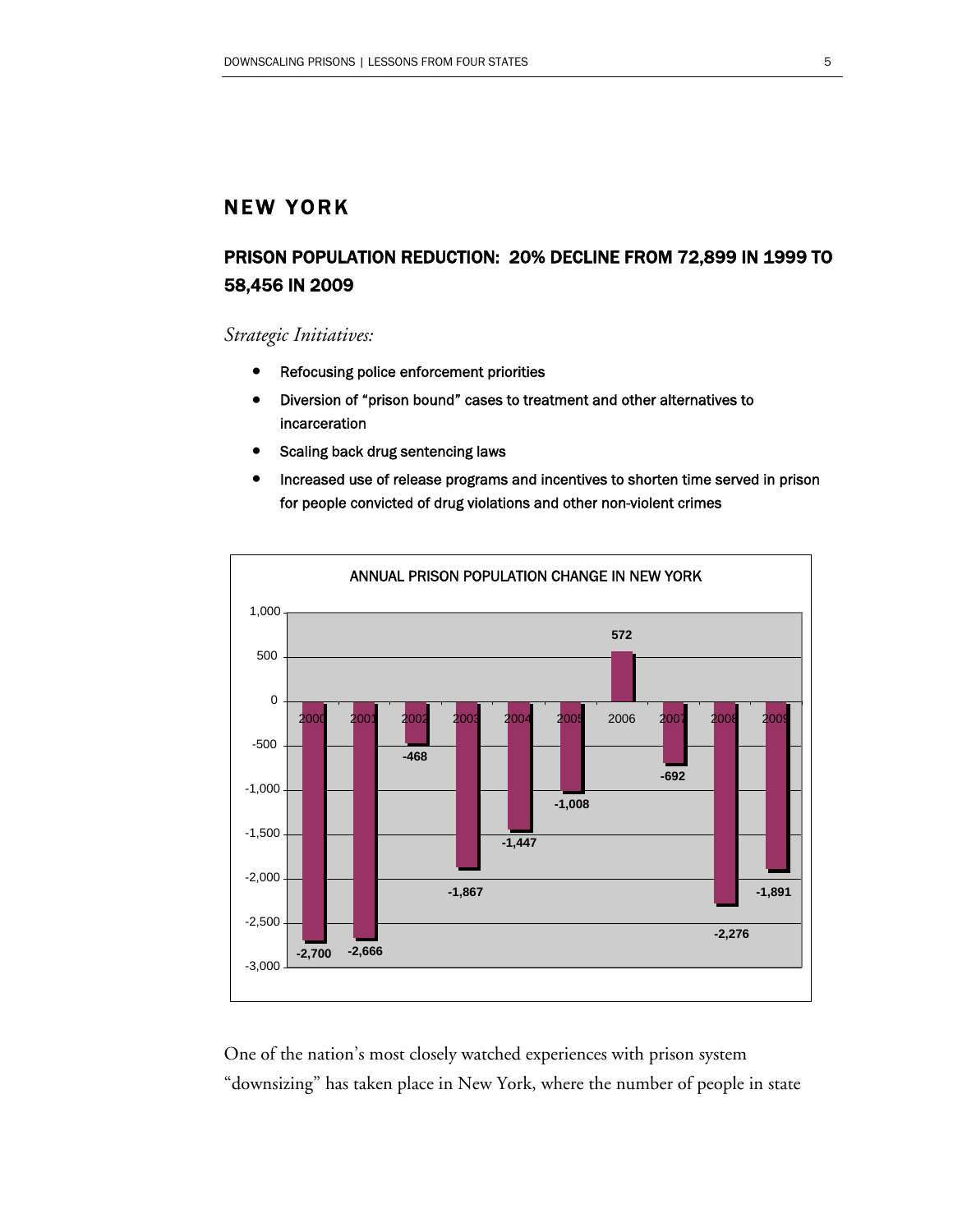prison has decreased by 20 percent over the past decade. New York's prison system held 58,456 prisoners at the end of 2009, down from 72,899 in 1999. Between 1999 and 2008, the state's incarceration rate fell by 23 percent, from 400 per 100,000 residents to 307. This decline followed decades of prison population growth and prison construction, substantially driven by two sentencing laws that launched the U.S. war on drugs.

In 1973, Gov. Nelson Rockefeller pushed a harsh program of mandatory minimum drug laws through the New York State Legislature. Under the Rockefeller Drug Laws, sale of just two ounces, or possession of just four ounces, of a narcotic drug was made a Class A felony, carrying a minimum sentence of 15 years and a maximum of life in prison.

While most people convicted of drug crimes are sentenced to lesser prison terms after conviction for Class B, C or D sales or possession offenses, the Second Felony Offender Law, enacted in tandem with the Rockefeller Drug Laws, mandated a prison sentence for a person convicted of any two felonies within 10 years, regardless of the circumstances or the nature of the offenses. Together, these harsh sentencing laws flooded New York's prisons with people convicted of lower-level drug offenses. Street drug enforcement was intensified from the mid-1980s through the 1990s, and annual drug commitments to prison, which had totaled 470 in 1970, rose to 8,521 in 1999.<sup>1</sup>

New York's crack-down on drug crime proved to be extremely expensive, driving the proportion of people in state prison for drug offenses up from just 11 percent when the Rockefeller Drug Laws were enacted, to a high of 34 percent. And the impact on communities of color was stark: African Americans and Latinos constitute 90 percent of all people incarcerated for a drug offense.<sup>2</sup>

<sup>&</sup>lt;sup>1</sup> New York State Department of Criminal Justice Services. "1999 Crime and Justice Annual Report."

 $2^2$  Correctional Association of New York. "Drop the Rock" fact sheet, online at

http://www.correctionalassociation.org/publications/download/ppp/factsheets/DTR\_Fact\_Sheet\_2009.pdf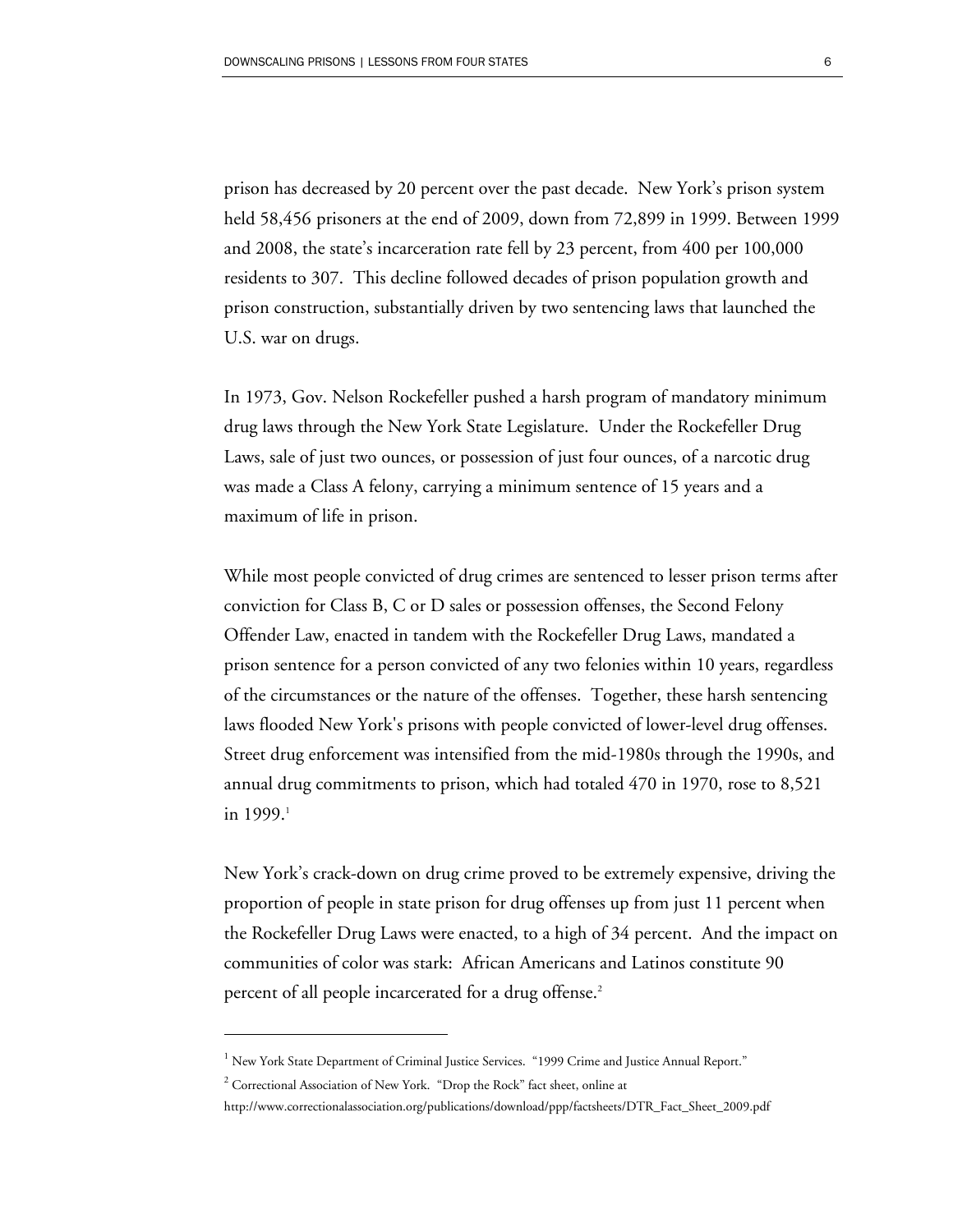Other "get-tough" measures also contributed to an overcrowding crisis in the state prison system over the next two decades. In 1978 the legislature enacted tough new laws that lengthened sentences for "violent felony offenders" and "persistent violent felony offenders," along with a new "juvenile offender law" that increased the likelihood that young people convicted of violent crimes would end up in prison.

In 1994, George Pataki sparked his gubernatorial campaign against Mario Cuomo with a pledge to reinstate the death penalty, and a call for "truth in sentencing." After taking office Pataki convinced legislators to approve fixed "determinate" sentences with no possibility of parole for two-time ("persistent") violent offenders.

Then, in 1998 Gov. Pataki signed "Jenna's Law," a bill that abolished parole for *all* prisoners convicted of violent offenses, and he pressed his parole board to be more restrictive in making parole decisions for people who remained subject to parole release who had criminal records that included any history of violent crime. Between fiscal years 1994 and 1999, the parole grant rate at first hearings dropped from 60 to 40 percent. By 2000 only one in five people convicted of a violent crime was being released at their first parole hearing.<sup>3</sup>

To keep up with the effects of these "get tough" measures, New York officials – Cuomo and Pataki alike – made huge investments in prison expansion. Between 1988 and 1999 the Department of Correctional Services (DOCS) added two maximum security prisons, 14 medium security prisons, and four minimum security prisons, increasing overall system capacity from 41,242 to 72,951. Crime rates began to decline in 1991, however, and within a decade residents of New York City were celebrating a 64 percent drop in reported violent crimes.<sup>4</sup> Yet by 1999, New

<sup>3</sup> Pfeiffer, Mary Beth. "Parole denials negate crime drop." *Poughkeepsie Journal,* November 16, 2000

<sup>4</sup> The actual causes of the "New York Miracle" have been hotly debated since ex-Mayor Rudy Giuliani and ex-Police Commissioner William Bratton first laid claim by asserting that the decrease in crime was entirely explained by introduction of COMPSTAT and related police reforms. For a detailed critique of their claims, see "Zero Tolerance: A Case Study of Police Policies and Practices in New York City," by Judith Greene, in *Crime and Delinquency,* Vol. 45 No. 2, April 1999.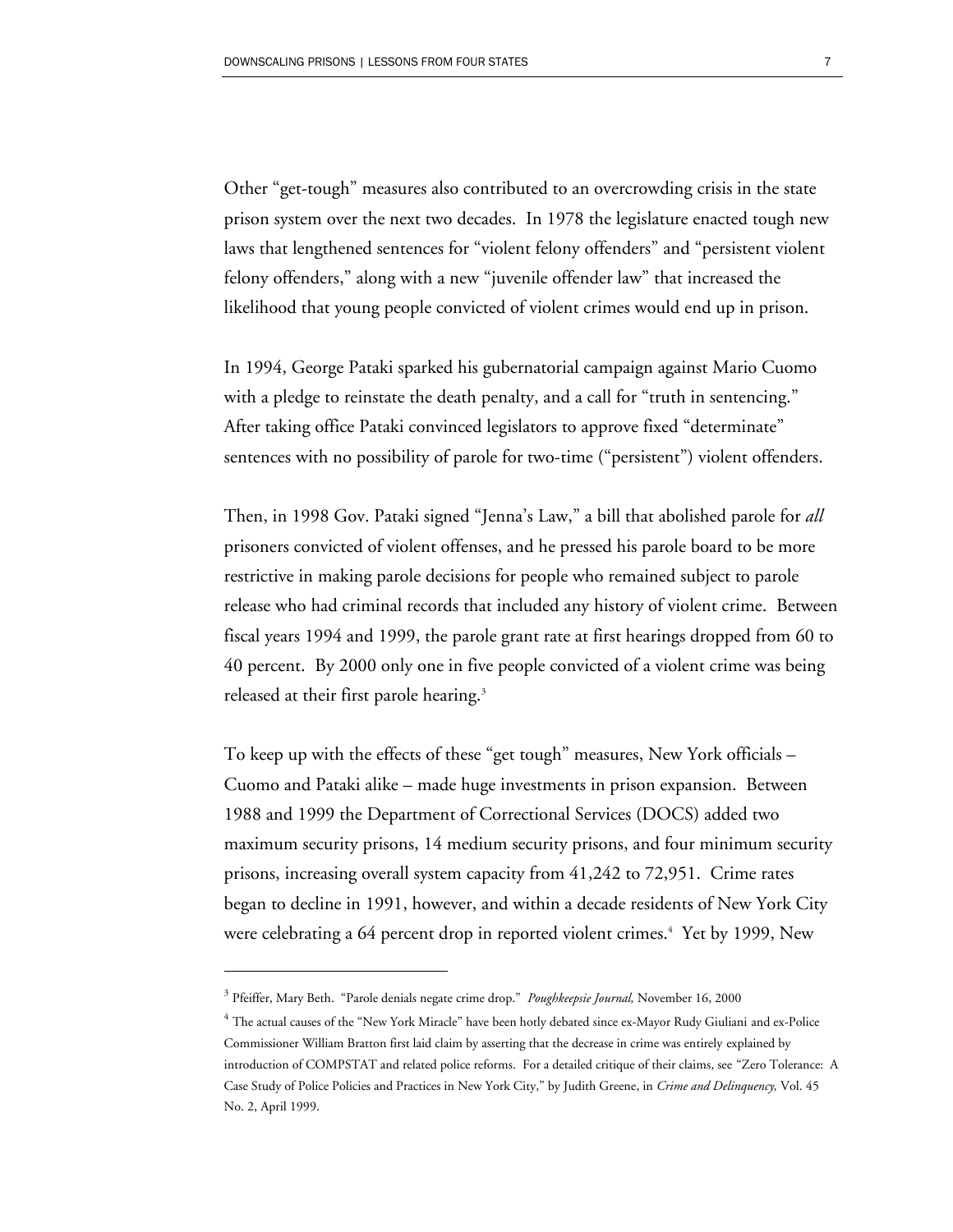York taxpayers were spending \$100 million more on prisons than on the state college system.

As violent crime rates fell in New York, felony arrests for violent crime fell accordingly. In 1994 there were 70,880 arrests for violent felonies in New York State (52,815 in New York City). By 2008 that figure had fallen to 45,491 (28,296 in the City). In 1999, NYPD enforcement priorities shifted, and felony drug arrests also began a sharp decline, hitting bottom at 34,394 in 2003 (23,711 in the City), though they climbed back up to  $40,123$  in 2008 (28,765 in the City).<sup>5</sup>



Source: New York Division of Criminal Justice Services

<sup>&</sup>lt;sup>5</sup> New York State arrest patterns, as well as conviction and sentencing patterns, are largely driven by operation of the criminal justice system in the City. "Non-New York City" violent felony arrests also fell – but far less dramatically – between 1994 and 2008 (from 18,030 to 17,161). Felony drug arrests outside of the City fell from 11,437 in 1994 to a low of 9,965 in 2001, and rose again to 11,353 in 2008.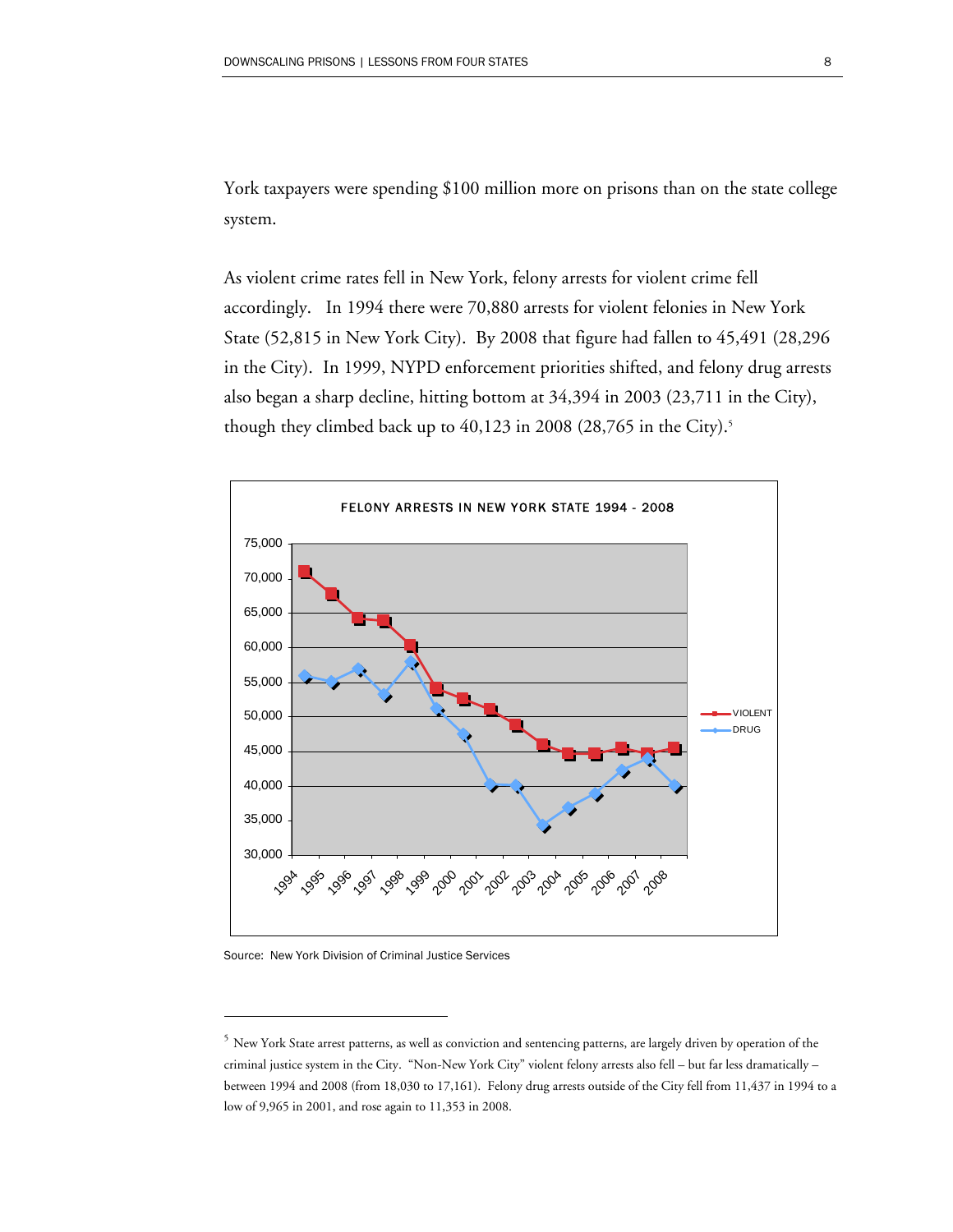The drop-off in felony drug arrests was associated with an increase in misdemeanor drug arrests. The shift came on the heels of evidence that public support for the drug war was waning. In 1999 a widely-publicized poll of New York State voters conducted by Zogby International revealed that twice as many said they would be *more* inclined to vote for state legislators who would reduce sentences and give judges greater discretion in drug cases than the number who said they'd be *less* inclined.6 That same year the number of drug arrests in New York City fell by almost 6,000. It seems only logical to assume that increasing public dissatisfaction with the drug war contributed to the shift of NYPD resources reflected in felony drug arrest trends.

Even before drug enforcement patterns began to shift in New York City, statewide sentencing trends in drug cases were showing a marked decline in prison sentencing patterns. The proportion of people sentenced statewide to prison for felony drug crimes fell from 21 percent in 1997 to just 11 percent in 2008:



Source: Division of Criminal Justice Services

 $^6$  Zogby International. April 28, 1999. Online at http://www.drugpolicy.org/library/publicopinio/zogby.cfm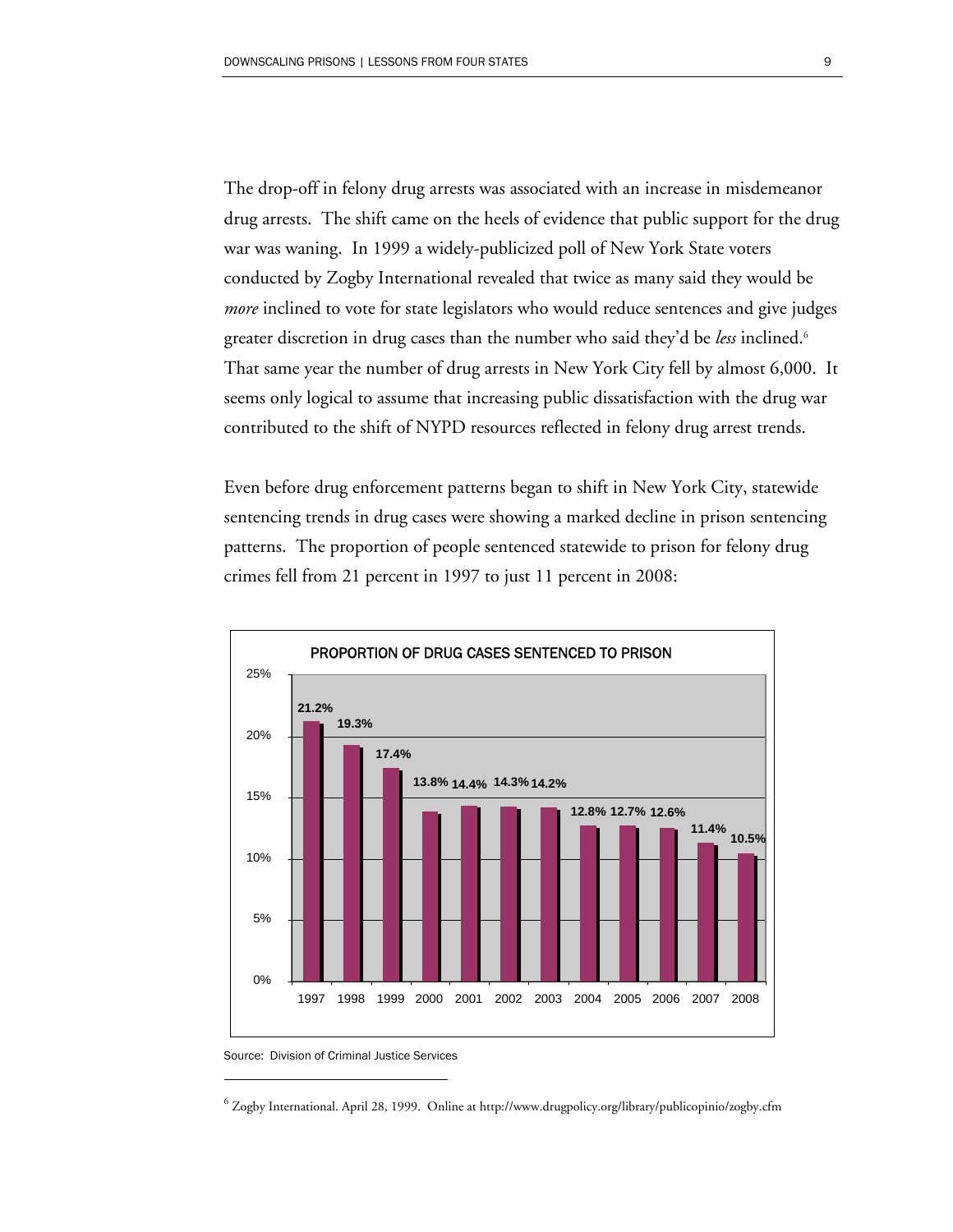The first significant path around sentencing roadblocks contained in the Rockefeller Drug Laws had been blazed back in 1990 by Kings County (Brooklyn) District Attorney Charles J. Hynes. Hynes created the Drug Treatment Alternative-to-Prison Program (DTAP) on the premise that many people facing a mandatory prison term as repeat felony offenders might benefit from diversion to treatment instead of imprisonment, improving their chances of rehabilitation at far less cost to taxpayers.

Gabriel Sayegh, Director of the State Organizing and Policy Project at the Drug Policy Alliance, says that DTAP represented an important early signpost on the way to reform of the Rockefeller laws:

*Hynes is a veteran prosecutor and a savvy politician. He understood that damage was being done to families and communities in Brooklyn by mass incarceration policies and strict adherence to the Rockefeller Drug Laws. He listened and responded to consistent, vocal pressure from his constituents, who were demanding that alternatives be provided for their children, neighbors and friends.* 

A study of the Brooklyn DTAP program, sponsored by the National Institute on Drug Abuse, and conducted by researchers at Columbia University's Center on Addiction and Substance Abuse (CASA), found that diversion to treatment was effective, even for people with serious drug problems and very significant criminal histories.7 The program was diverting repeat felony offenders addicted to heroin, crack and powder cocaine who had already spent an average four years behind bars. Despite their prior history, more than half successfully graduated from the program.

CASA researchers found that DTAP participants remained in treatment six times longer than those in a national study of long-term residential treatment. DTAP participants who received 15 to 24 months of residential drug treatment were far less likely to be re-arrested or re-incarcerated than members of a matched comparison

 $^7$  Belenko, Stephen. "Crossing the Bridge: An Evaluation of the Drug Treatment Alternative-to-Prison (DTAP) Program" (March 2003) Online at http://www.casacolumbia.org/download.aspx?path=/UploadedFiles/sy3s3hdz.pdf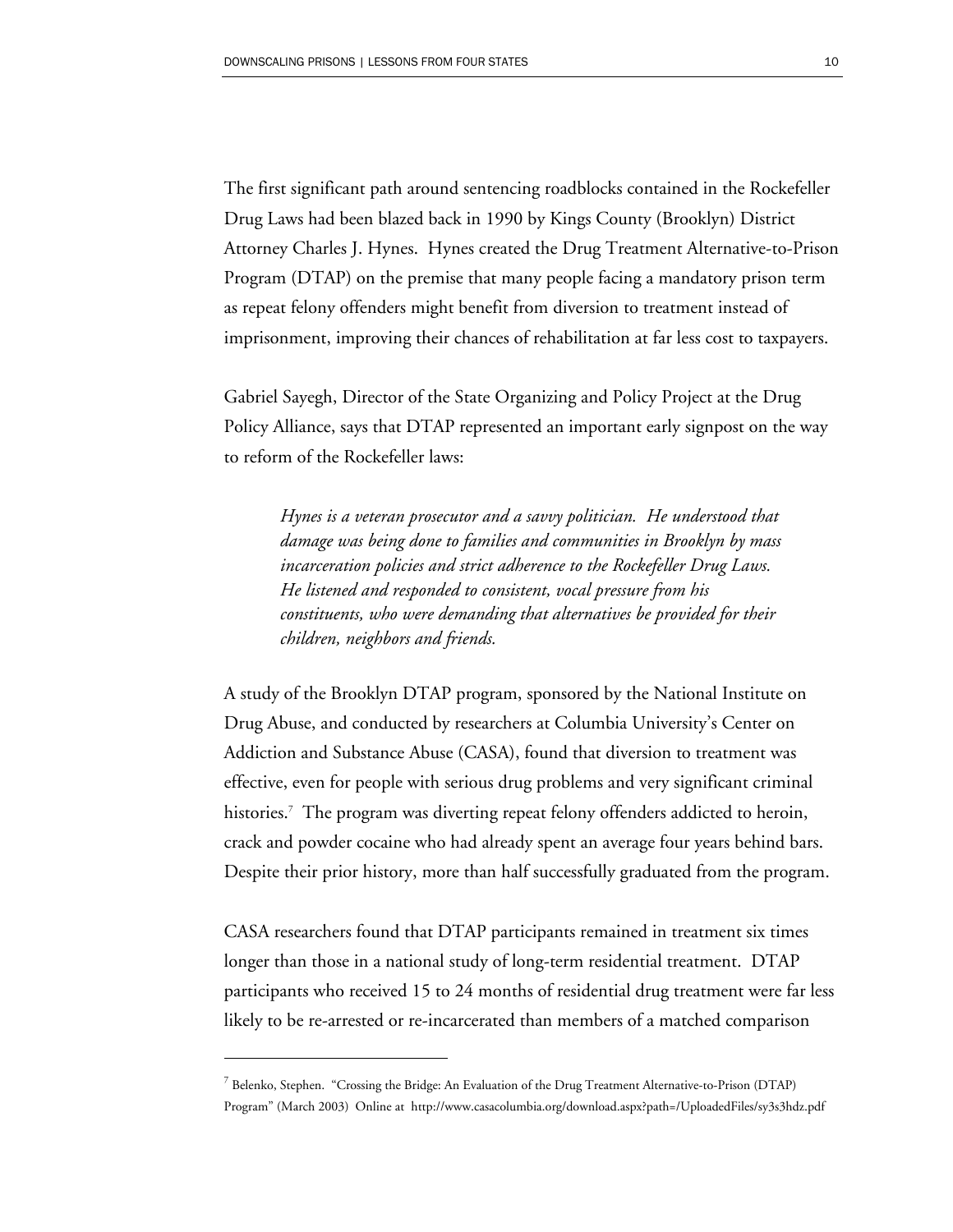group who were sentenced to prison. After two years, those placed in DTAP were 26 percent less likely to be arrested, 36 percent less likely to be reconvicted and 67 percent less likely to return to prison than a matched comparison group. Sayegh says the CASA research report helped advocates to build a stronger case for fundamental drug policy reform in New York:

*The importance of Hynes' DTAP program was amplified and underscored by the evaluation findings. For the first time, we had evidence that diversion was not only possible, we had proof that it*  worked*. In the political climate back then, the people that the Brooklyn DA was willing to approve for a treatment alternative to prison were seen as the* worst *candidates for diversion. They had been arrested and convicted at least once before, many had even gone to prison before, and they had gone back to the streets and were selling drugs again. Yet given an opportunity through DTAP, most were succeeding and turning their lives around.* 

The success of the DTAP program with people who would otherwise have served a mandatory prison term helped to increase availability of treatment for thousands of other people who were prison bound under the Rockefeller Drug Laws. Other prosecutors across the state secured funding to establish their own DTAP programs. New York's well-established network of "Alternative to Incarceration" (ATI) programs was expanded with a specific mandate from state and city officials to further widen the route to diversion of prison-bound people through sentencing advocacy in the court system.

The vital network of community-based ATI programs emerged from early efforts in New York City, going as far back as the 1960s, to provide judges and prosecutors with community-based (as opposed to court- or probation-based) interventions for diversion of people from jail and prison. Pretrial release and diversion programs developed at the Vera Institute of Justice served as national models for alternatives to incarceration for young people who – if successful in completing treatment, educational, or vocational programs – might avoid a criminal conviction altogether.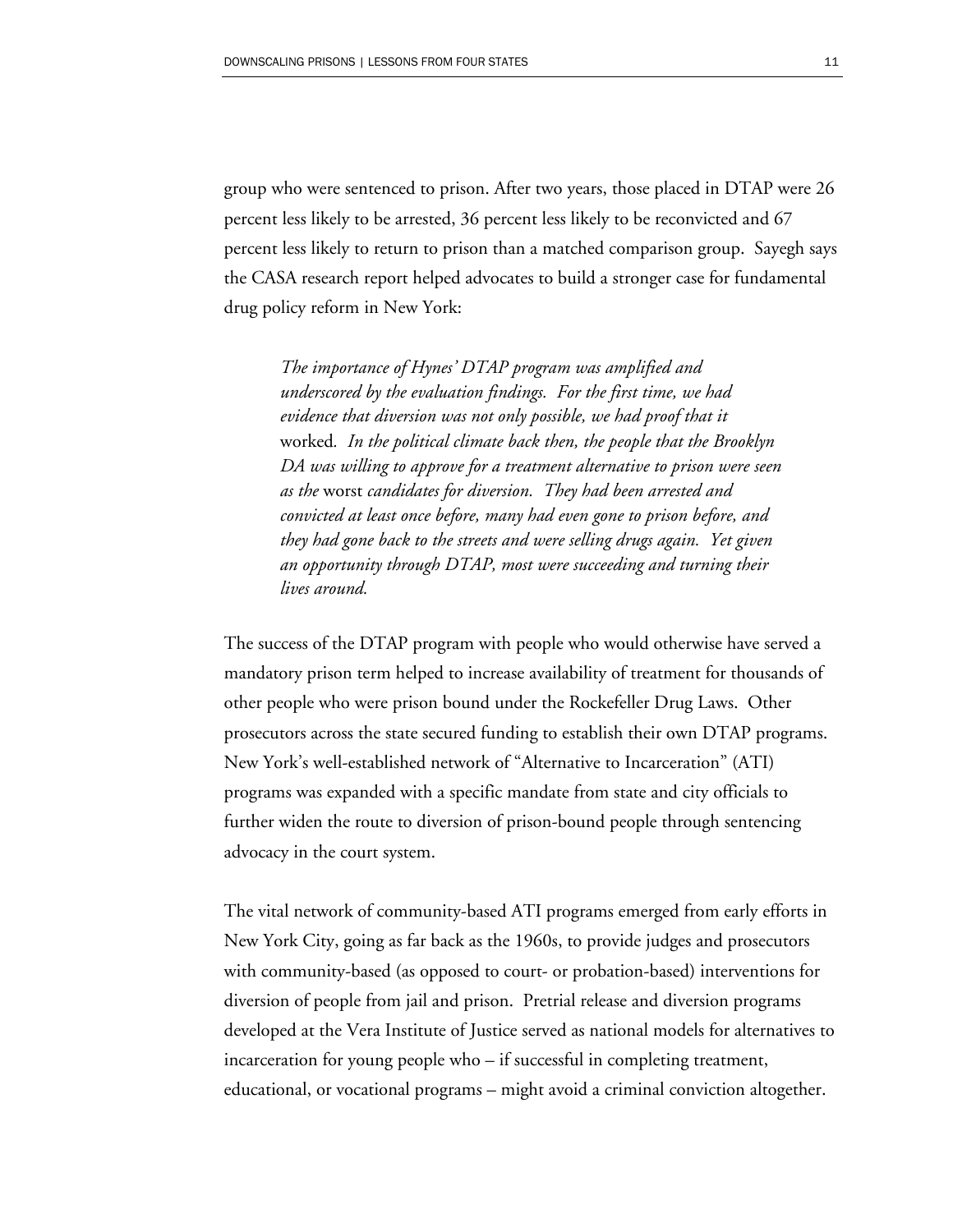By the 1980s, a number of program initiatives were providing "defender-based advocacy" services in the New York courts, helping defense attorneys convince judges to divert defendants to community-based rehabilitation programs, or to noncustodial penalties such as community service and restitution.

The 1980s and 90s saw a proliferation across the US of court- and corrections-based non-custodial sentencing alternatives, then termed as "intermediate sanctions," to fill an apparent "gap" between traditional probation and prison. Program models such as intensive probation supervision and "boot camps" were soon replicated in many jurisdictions, despite the fact that research on their effectiveness was less than encouraging.<sup>8</sup>

Critics of the "alternatives" movement argued that these program options were largely being misused by the courts to "widen the net" of criminal justice control. People who ended up getting an "alternative" sentence would probably not have been sent to jail or prison in the first place. But experience with sentencing and correctional alternatives in New York was informed by the work of program planners, managers and researchers at the Vera Institute of Justice, who helped to foster more successful models for ATI programs operated by independent non-profit organizations. A variety of non-profit organizations began operating programs designed as alternatives to jail and prison, patching together funding from a variety of foundations and government sources.<sup>9</sup>

New York's "Classification/Alternatives to Incarceration Act" was established in 1984 – in the midst of a huge expansion of jail and prison capacity – to provide state funding for an array of fledgling ATI programs. State corrections officials responsible for management of the initiative prodded local program administrators to

<sup>8</sup> Petersilia, Joan R. and Susan Turner. "Intensive probation and parole." *Crime and Justice,* vol. 17, 1993; Parent, Dale

G. *Correctional Boot Camps: Lessons from a Decade of Research.* Washington, DC: National Institute of Justice. 2003.

 $^9$  These included programs developed at Vera and its "spin-off" agency, the Court Employment Project (the agency now known as CASES), as well as at the Osborne Association and the Fortune Society.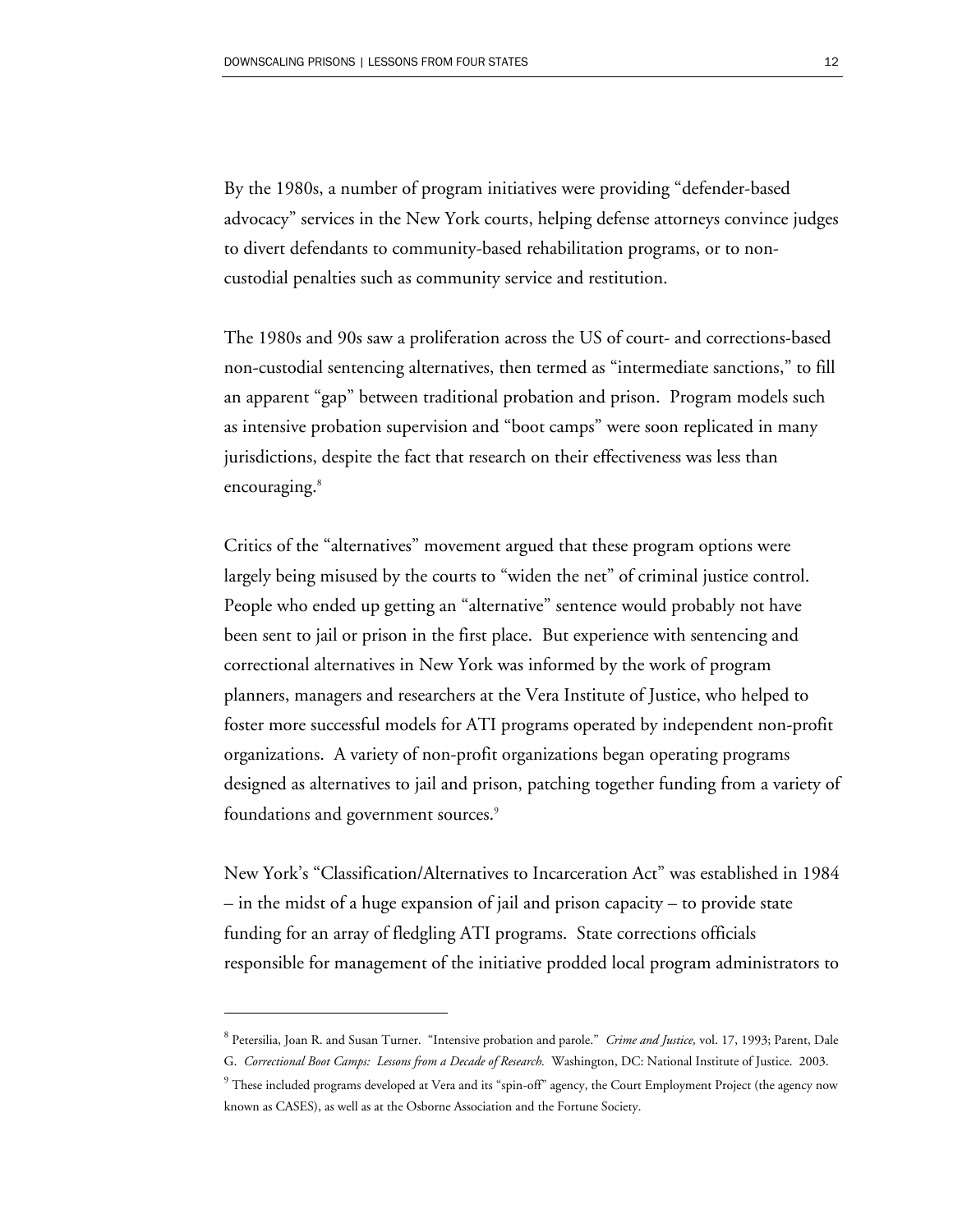focus these resources on people who faced a real likelihood of being sentenced to jail or prison. The hallmark of Vera's work during this period was development of objective statistical tools, drawn from research on sentencing patterns, for identifying "jail- and prison-bound" defendants so that program advocacy and interventions could actually help to reduce reliance on incarceration.

#### "Smart" Reforms Gain Ground over Get-Tough Policies

New York's prison population peaked in 1999, and after the tragic events of September 11, 2001, legislators struggled to trim spending in the face of projected sharp budget shortfalls. Calls for repeal of the Rockefeller Drug Laws went unheeded at the state capitol, but a number of more modest reforms were nonetheless won in both sentencing and correctional policy over the next few years.

With a well-established array of credible, well-targeted alternative programs working to reduce reliance on incarceration and the DTAP model demonstrating remarkable success, many New York prosecutors were increasingly willing to send people facing serious drug charges to a treatment alternative. The volume of admissions to prison of people convicted of drug crimes fell steadily though the first decade of the new century.

Admission of people sentenced to prison for drug violations by the courts fell from 8,227 in 2000 to 5,190 in 2008.10 In 2000, more than 22,000 prison beds were occupied by people convicted of drug violations, comprising 31 percent of the population behind bars. By 2008, with some 8,800 fewer drug prisoners, that proportion had dropped to just 21 percent.<sup>11</sup> New court commitments to prison fell by 15 percent overall during the period, but commitments for drug sales convictions

-

<sup>&</sup>lt;sup>10</sup> New York State Department of Correctional Services. (2000 – 2008 annual reports) "Statistical Overview of Court Commitments."

<sup>&</sup>lt;sup>11</sup> New York State Department of Correctional Services. (2000 – 2008 annual reports) "HUB System: Profile of Inmate Population Under Custody on January 1."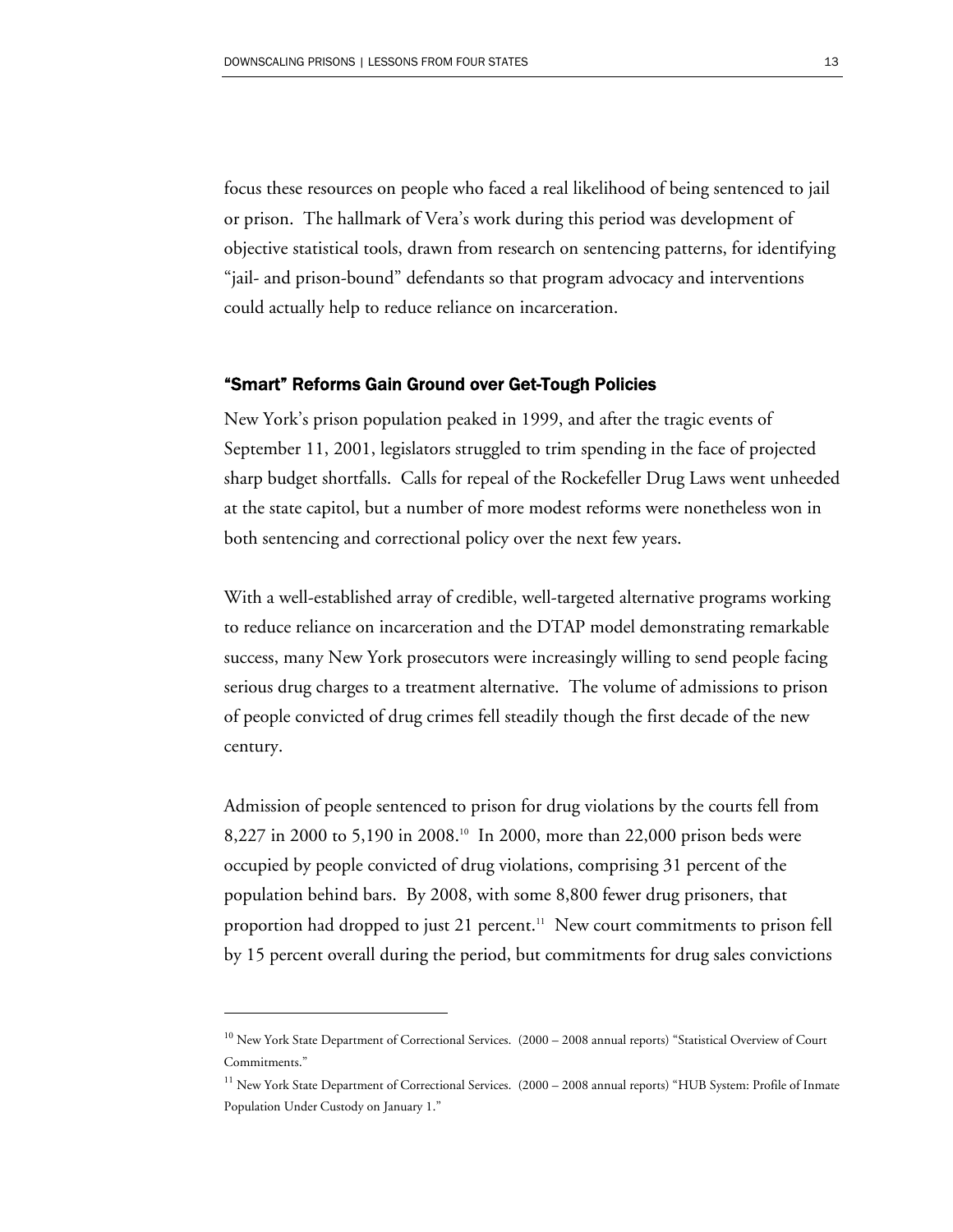led the trend by far, declining by 54 percent, compared to just four percent for violent convictions.

From the beginning of 2000 to the beginning of 2008, the number of people in prison fell by more than 8,800. While the number of people rose in some crime categories and fell in others, the decline in people convicted of drug violations can be said to explain the entire decline.

While Gov. Pataki maintained his tough stance on people convicted of violent crimes, his managers at DOCS sought a "right-sizing" approach to population management. They used a number of tools to help them gain more control of prison population levels, that also provided motivational incentives for people in DOCS custody to maintain good behavior and engage in constructive activities. These measures served to shorten sentences for people convicted of less serious crimes while preparing them for release. Operating as a correctional mitigation of the harsh Rockefeller laws, they have contributed to the "downsizing" trend.

In October 2000, Glen Goord – then serving as Pataki's DOCS commissioner – announced that 14 prisons were being targeted for "bed-take-downs." This would entail both removal of "squeeze beds" from units that had been double-celled during the overcrowding crisis, and "take-downs" to reduce staffing by attrition. Goord projected a \$20 million savings due to attrition of  $614$  staff positions.<sup>12</sup>

#### The DOCS Toolkit for Prison Population Control

 $\overline{a}$ 

The oldest of the state's prison population-control programs is the Shock Incarceration Program (Shock). Predating the Pataki administration, Shock was established in 1987, during the Cuomo administration, to allow younger prisoners

<sup>&</sup>lt;sup>12</sup> DOCS Press release. "Governor's prison policies succeeding in "right sizing" the system

Focus on locking up violent felons is reducing the need for beds for nonviolent felons," October 20, 2000.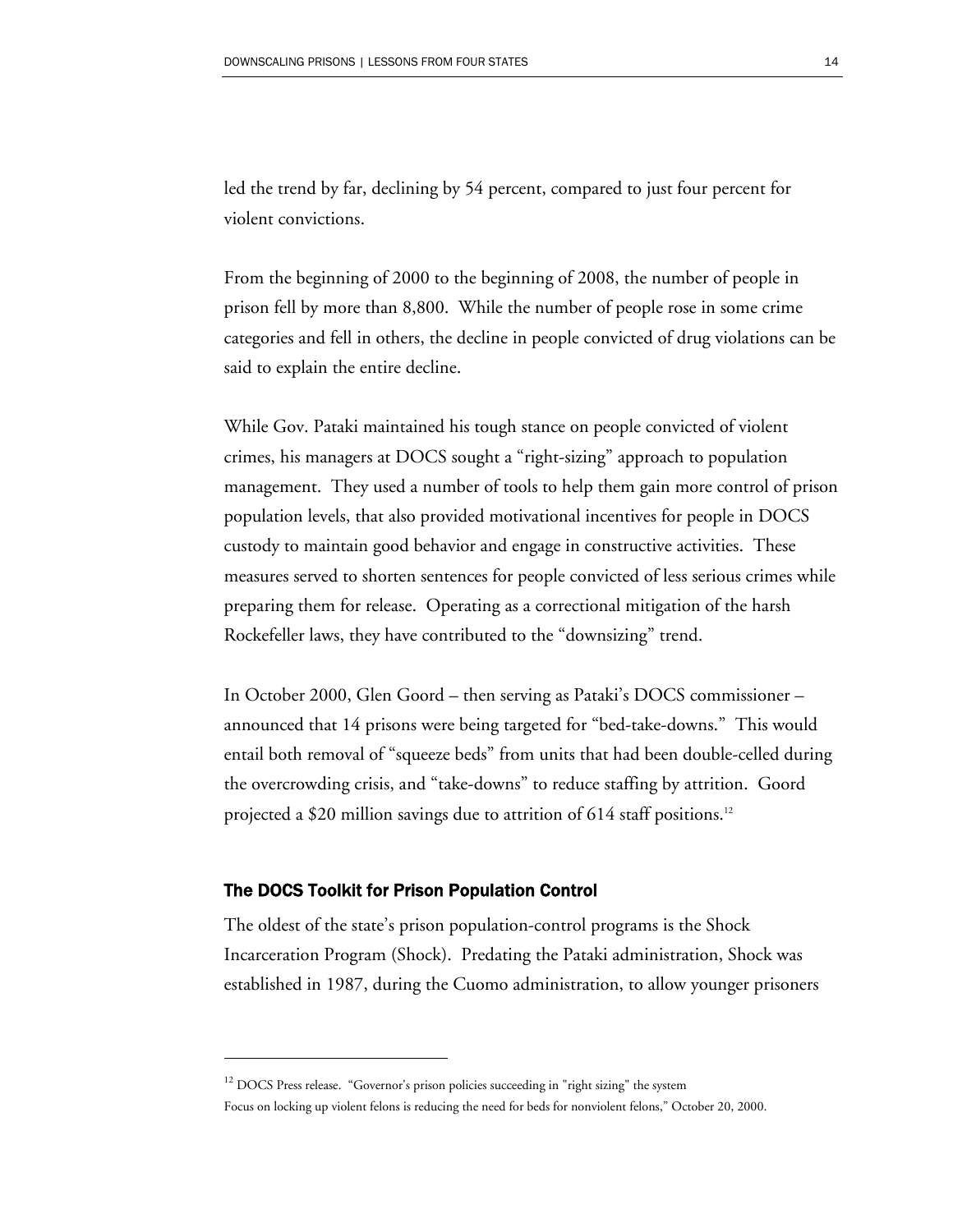"in need of substance abuse treatment and rehabilitation" to enter a structured sixmonth program. Successful completion usually results in parole release.

Unlike the "boot camp" programs in many states that allow judges to sentence people as an alternative to prison, New York's Shock program was designed to avoid "widening the net" (subjecting people to a short period of confinement who would have probably been sentenced to probation if the program did not exist). Selection of candidates for Shock was made by correctional officials from those already confined in prison.

An evaluation of Shock conducted by DOCS research staff determined that Shock graduates earn a GED at a rate of 80 percent, much higher than the 41 percent rate for people incarcerated in minimum security prisons. As originally enacted, Shock was restricted to people aged 23 and younger. Those charged with the most serious violent crimes were excluded, as were people who had previously served time in prison. By 1989 the age limit had been raised to 34, and in 1999 the age was raised to 39.

A second tool that has shortened sentences for many people in DOCS custody is the "Earned Eligibility Program." People serving indeterminate sentences with a minimum term of six years or less can apply for a certificate that enhances their chances of release at their first parole hearing. Candidates are evaluated by DOCS staff, who consider such factors as disciplinary record, participation in treatment programs and completion of work assignments. Issuance of an earned eligibility certificate makes parole release presumptive, unless the parole board finds a reason to decide otherwise.

Most people who can be considered for a certificate by DOCS staff receive one. Since 1999 the denial rate has fluctuated between 13 and 29 percent. The rate at which the parole board grants release to those who receive a certificate has also fluctuated during the period, from roughly half to two-thirds during the period. But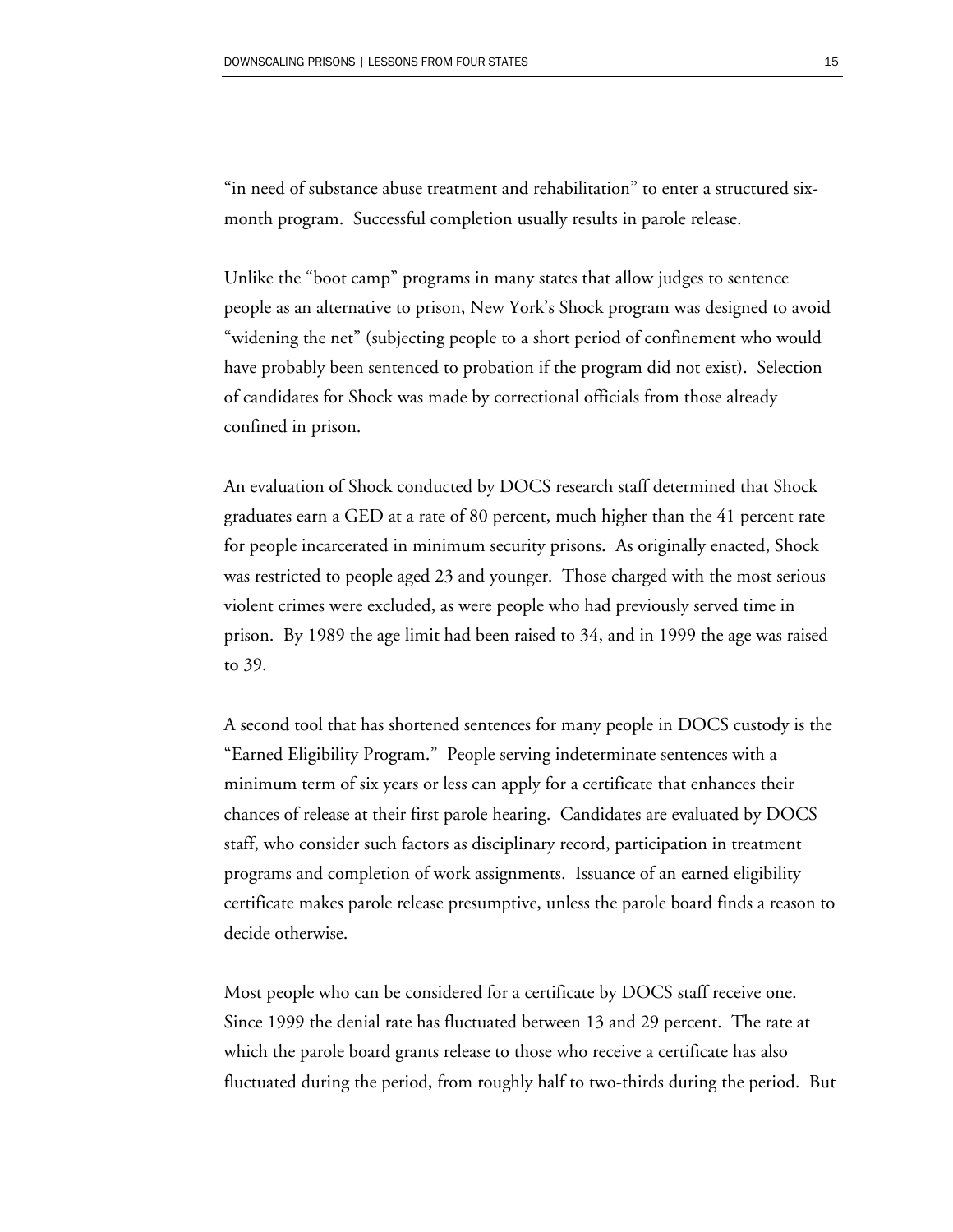less than a quarter of those denied a certificate have won release from the parole board, and the proportion has fallen over time, with less than 10 percent of those who were denied a certificate between October 2008 and March 2009 winning release by the parole board.

A third measure that has helped to reduce the prison population is the "Merit Time Program." Signed into law by Gov. Pataki in August 1997, "Merit Time" allows people serving prison sentences for a nonviolent, non-sex crime to earn a one-sixth reduction off their minimum term, qualifying them for parole consideration sooner, through achievement of a "milestone" goal. People can qualify by obtaining a GED or a vocational training certificate, completing an alcohol or drug abuse program, or performing 400 hours of service on a community work crew.

Between October 1997 and December 2006, 37,914 people had earned a "merit" hearing at the parole board. Sixty-three percent were released.<sup>13</sup> The great majority (78 percent) of them were serving time for a drug violation. Research on return-toprison rates for those earning merit release indicates a lower rate of recidivism, 31 percent after three years, compared to the 39 percent rate of return for other people after release from prison.<sup>14</sup>

#### The Rockefeller Drug Laws Begin to Crumble

 $\overline{a}$ 

Amid intense pressure from reform advocates, a partial revision of the harsh 1973 drug laws was won in 2003. Facing a budget deficit, Gov. Pataki inserted a number of modest provisions in the state's 634-page budget bill that reduced prison sentences. People serving a class A1 mandatory sentence under the Rockefeller Drug Laws became eligible to receive a "merit time" reduction of their minimum sentence, provided that they complied with the requirement of good behavior, and participated

<sup>&</sup>lt;sup>13</sup> The parole board approved merit release for 69 percent who had earned a merit hearing, but because the hearing usually precedes the actual release, not all are released before their normal parole eligibility date.

<sup>&</sup>lt;sup>14</sup> New York State Department of Correctional Services. (2007) "Merit Time Program Summary: October 1997 – December 2006." Online at http://www.docs.state.ny.us/Research/annotate.asp#merit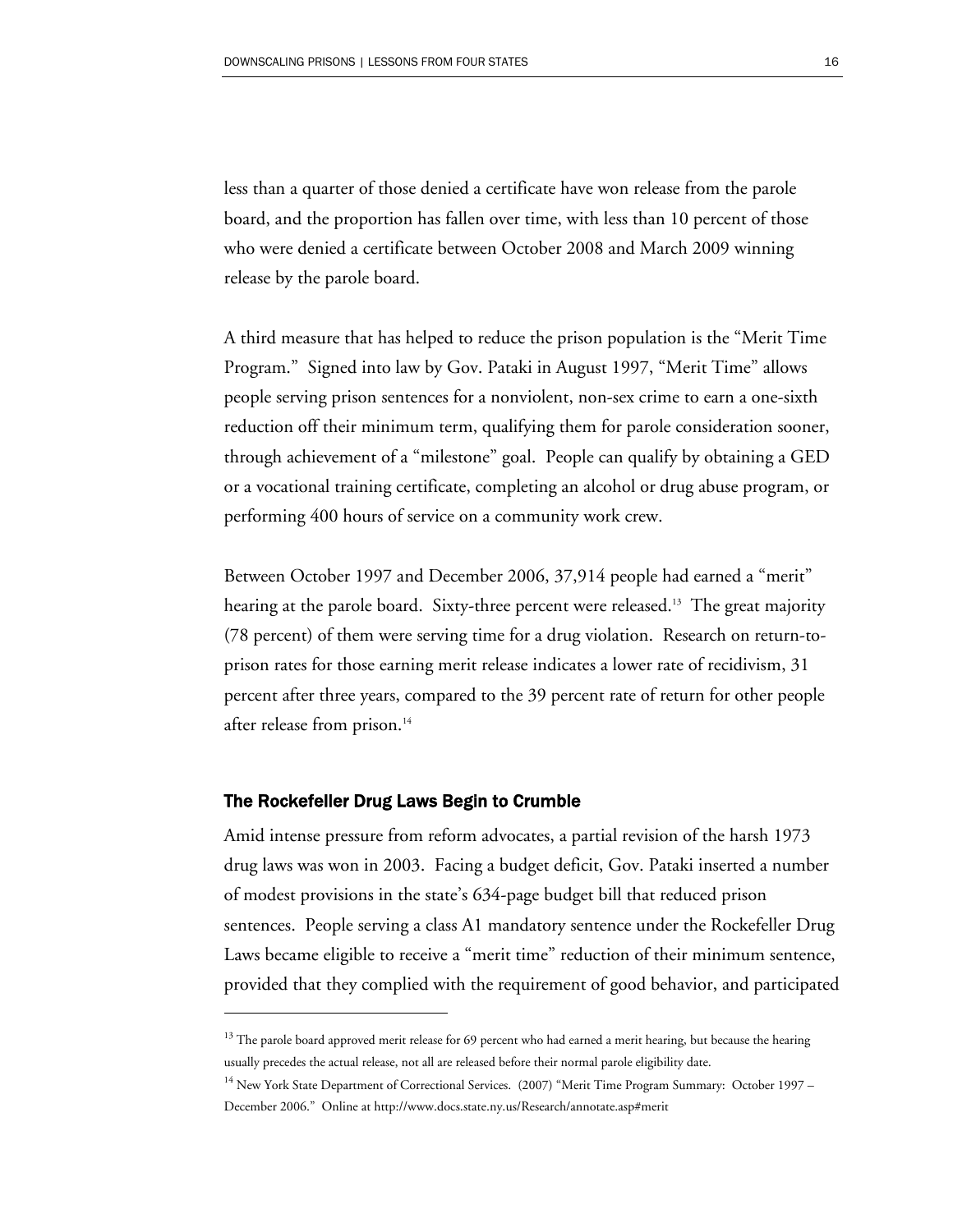in work or treatment programs.<sup>15</sup> The reform also moved up parole eligibility for some 75 people who were serving a 15-to-life sentence for an "A1" Rockefeller Drug Law conviction, and who had already served 10 years behind bars. Between September 2003 and October 2006, 98 people gained release from prison through the merit time provisions. On average, they left DOCS custody 42 months before their parole eligibility date.

A second measure enacted in the 2003 budget bill expanded the DOCS "earned eligibility" program. Prior to 2003, eligibility to earn a parole presumption had been restricted to people serving a minimum sentence of six years or less. Eligibility was expanded in 2003 to include those serving terms of up to eight years.

The 2003 budget bill also included a measure that allows eligible people who have no prior violent felony record, and who are serving time for conviction of a nonviolent crime, to apply for "presumptive release" after serving five-sixths of their minimum term. The DOCS Commissioner was given power to grant their release to parole supervision, provided that they have maintained a clean disciplinary record, without having to go before the parole board.

At the end of the 2004 legislative session, after prolonged wrangling between the Governor and legislators, they came to agreement on more substantial changes to the Rockefeller Drug Laws that provided significant relief from some of the harshest features. That year's reform bill ended indeterminate sentences for drug crimes, and doubled the drug amount thresholds that trigger the harshest mandatory prison sentences.

<sup>&</sup>lt;sup>15</sup> Between 2003 and 2005, eligibility for "merit time" grants was extended and/or enhanced in a variety of ways. In 2003, people convicted of class A1 drug crimes became eligible to earn a "normal merit time" grant off their minimum sentence. In 2004, the conversion of drug sentences from indeterminate to determinate included provision of oneseventh "good time," and those normally eligible for "merit time" could earn another one-seventh off in addition to "good time." And those still serving an indeterminate sentence were allowed additional "supplemental merit time" of one-sixth off their minimum sentence. Finally, in 2005, those convicted of an A2 drug crime began eligible for "normal merit time."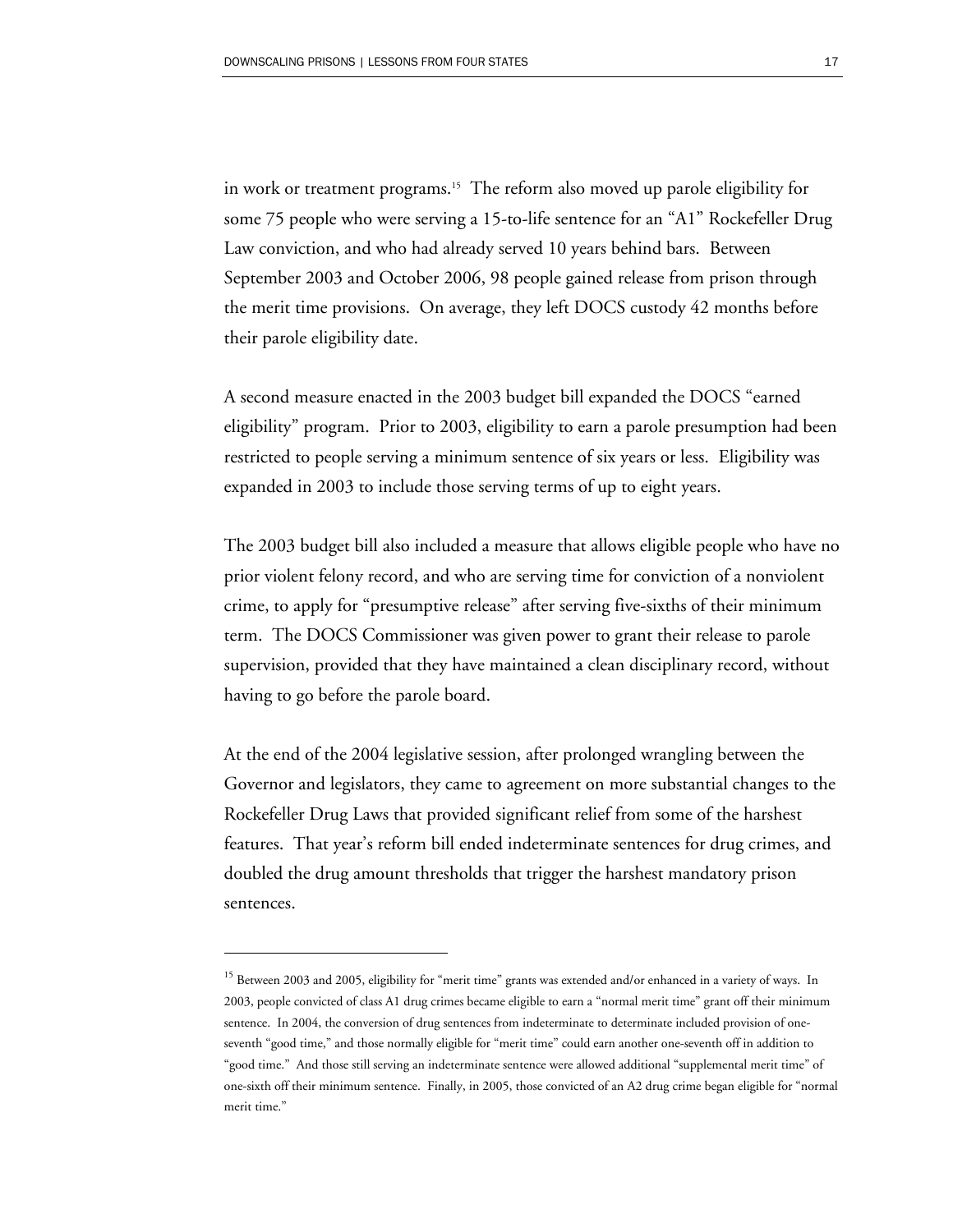For class "A1" drug crimes, the weight threshold was raised from four to eight ounces, and from two to four ounces for class "A2." The harsh "A1" indeterminate sentence of 15-to-life was replaced by a determinate sentence to be imposed by the judge within a range of eight to 20 years. More than 400 people then serving 15-tolife were granted the right to petition their judge for resentencing under the terms of the new law. Within two years a total of nearly 200 people were resentenced and released under this provision. On average, they were released from prison 47 months before their earliest possible release date under the old law.

Legislators also shortened prison terms for drug offenders, who now serve determinate sentences and are granted one-seventh "good time" off their term. Those eligible for "merit time" can get another one-seventh reduction on top of their "good time." For those still serving an indeterminate drug sentence, legislators created "supplemental merit time," allowing them to get a one-sixth reduction in their minimum term by completing two of five "milestones" (the four specified for regular merit time plus a fifth: completing three months of work release). By 2006 1,847 people had been released through "supplemental" merit time.

In 2005, legislators modified the Rockefeller Drug Laws again, adding another "merit time" allowance for people convicted under class "A2," and granted them the right to petition judges for resentencing. They also increased judges' discretion in handling resentencing by broadening the range for determinate sentences.

#### DOCS Estimates of Cost Savings

According to DOCS researchers, Shock produces substantial savings in correctional costs. The 35,102 people who had completed the program between 1987 and 2006 shaved an average of 11.3 months off the minimum prison sentence set by the court.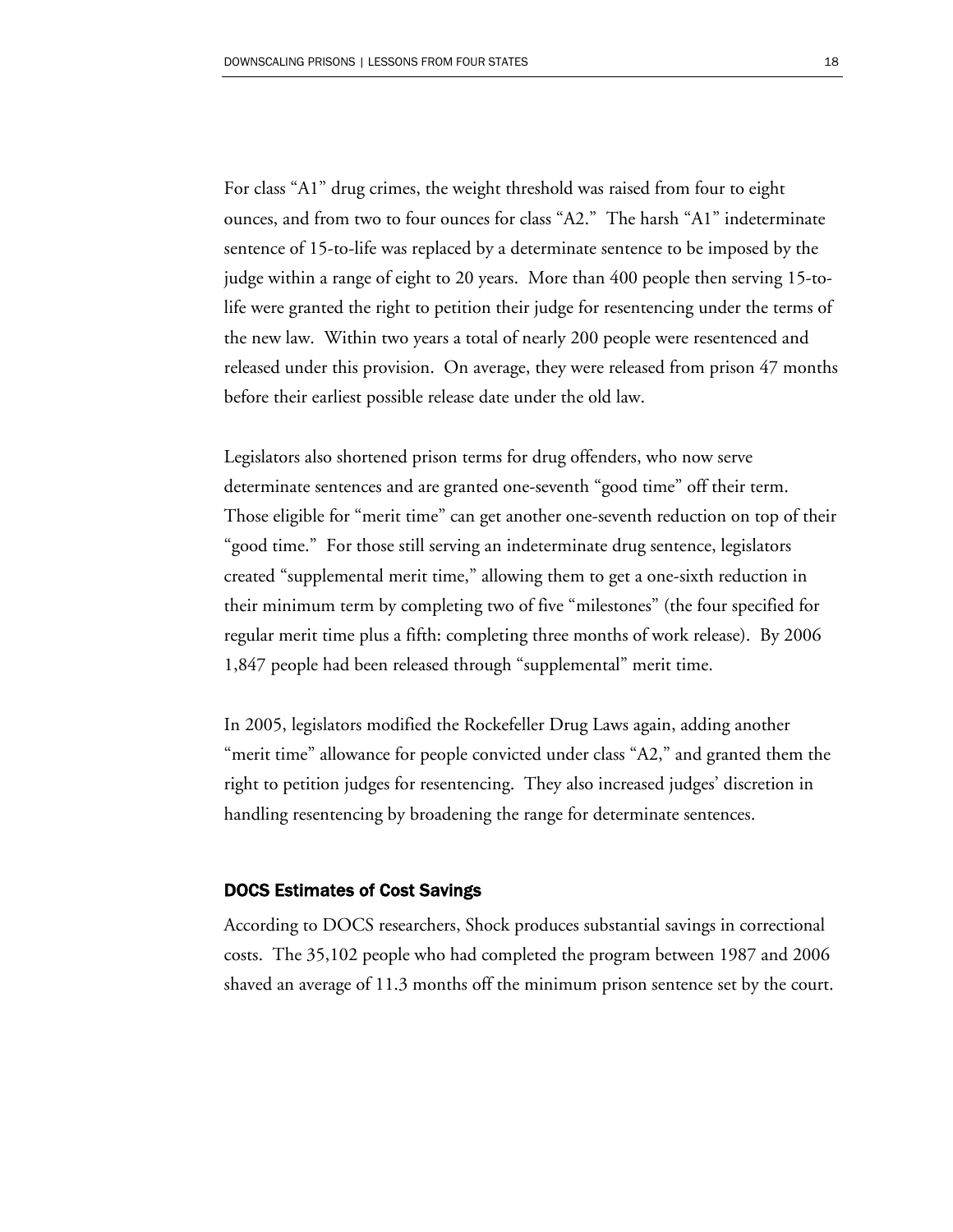The cumulative total savings (including cost-avoidance by averting prison construction) was estimated to be  $$1.18$  billion.<sup>16</sup>

DOCS researchers estimate that on average those released through "merit time" earn more than six months off their minimum sentence, saving an average of \$15,464 each, for a total savings between 1997 and 2006 of \$372 million:<sup>17</sup>

| <b>Type of Merit Time</b> | <b>Number</b> | <b>Time Saved</b> | <b>Per Person</b> | <b>Total Saved</b> |
|---------------------------|---------------|-------------------|-------------------|--------------------|
| Normal Merit Time         | 22,108        | 5.6 months        | \$13,533          | \$299 million      |
| Class A-1 Drugs           | 98            | 41.5 months       | \$100,292         | \$10 million       |
| Supplemental Merit        | 1,847         | 14.1 months       | \$34,075          | \$63 million       |
| Total                     | 24,053        | 6.4 months        | \$15,464          | \$372 million      |

While a good deal of "right-sizing" was undertaken by the Pataki administration to decrease prison system capacity and control correctional costs, the cost savings estimated by DOCS do not translate directly into reduced expenditures on the prison system overall. The cost reduction initiative announced by Commissioner Goord in 2000 did bear fruit, with an expenditure reduction of \$279 million in 2001, followed by a \$55 million reduction in 2002. But in 2003 DOCS spending started to climb again, soaring from nearly \$2.7 billion that year, to \$3.4 billion in 2008.18 The prison population fell steadily, and the executive branch proposed closure of a few entire prisons, but the politics of prison closure proved thorny, and other elements of the prison budget swamped the cost savings achieved though DOCS population control measures.

<sup>&</sup>lt;sup>16</sup> New York State Department of Correctional Services. (2007) "The Nineteenth Annual Shock Legislative Report." Online at http://www.docs.state.ny.us/Research/annotate.asp#shock

<sup>&</sup>lt;sup>17</sup> DOCS. "Merit Time Program Summary"

<sup>&</sup>lt;sup>18</sup> National Association of State Budget Officers. "State Expenditure Reports" for fiscal years 2001 through 2008, online at http://www.nasbo.org/Publications/StateExpenditureReport/tabid/79/Default.aspx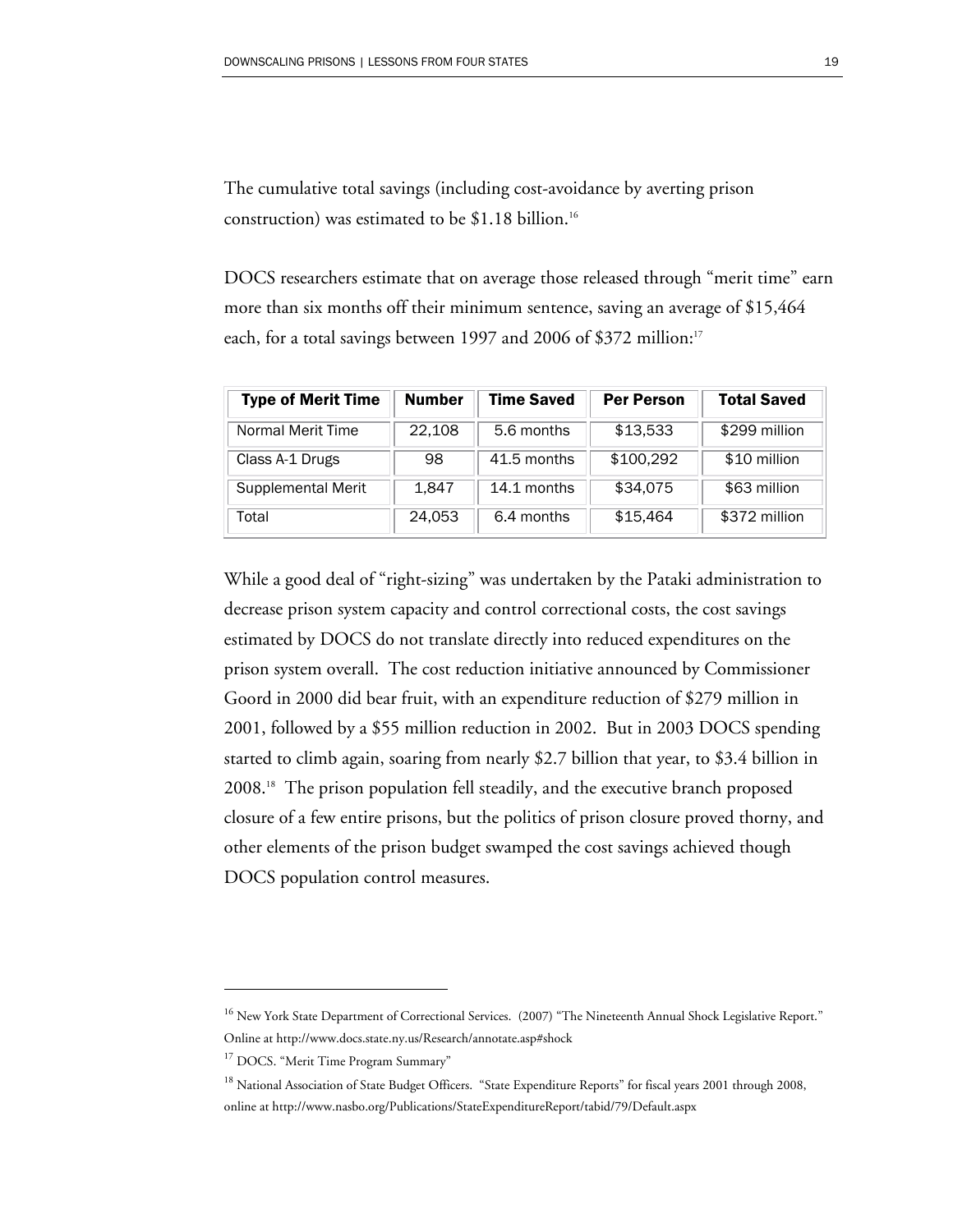The parole reforms that have shown such good results in Kansas, Michigan and New Jersey have not been pursued with success in New York. Many people (both those serving time for violent crimes, as well as for drug violations) lost parole eligibility over the decade due to the sentencing law shifts from indeterminate to determinate sentencing. The number of people considered for parole fell by 29 percent between 1999 and 2008, but approval rates for those who were considered *also* decreased through the period:



Source: New York DOCS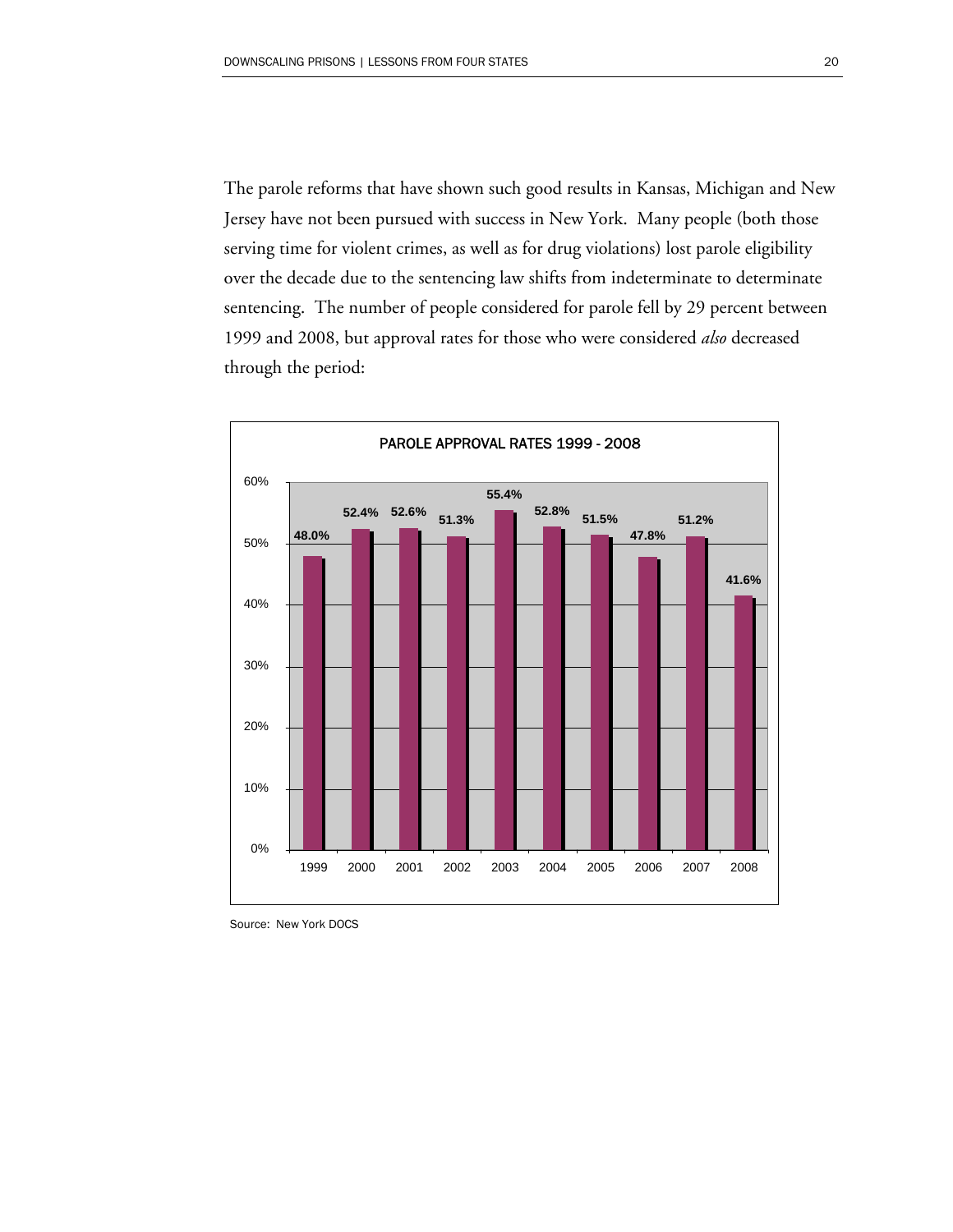The share of prison admissions for people returned to prison for revocation of parole increased during the same period, from 31 percent of all admissions in 1999, to 36 percent in 2008.<sup>19</sup>

#### The Impact of the Reform Decade

The partial reforms won during the 2003-2005 period remain important milestones, however, as they brought a measure of welcome relief to people confined for drug crimes, and to their families, and they contributed significantly to the overall prison population reduction. The following charts illustrate their impact, in terms of time served behind bars for those sent to prison with convictions for both drug *sales* and *possession*:



Source: New York DOCS

<sup>&</sup>lt;sup>19</sup> New York State, Department of Correctional Services, Statistical Reports on Inmate Populations, Court Commitments 2006, 2007, 2008,at http://www.docs.state.ny.us/Research/annotate.asp#pop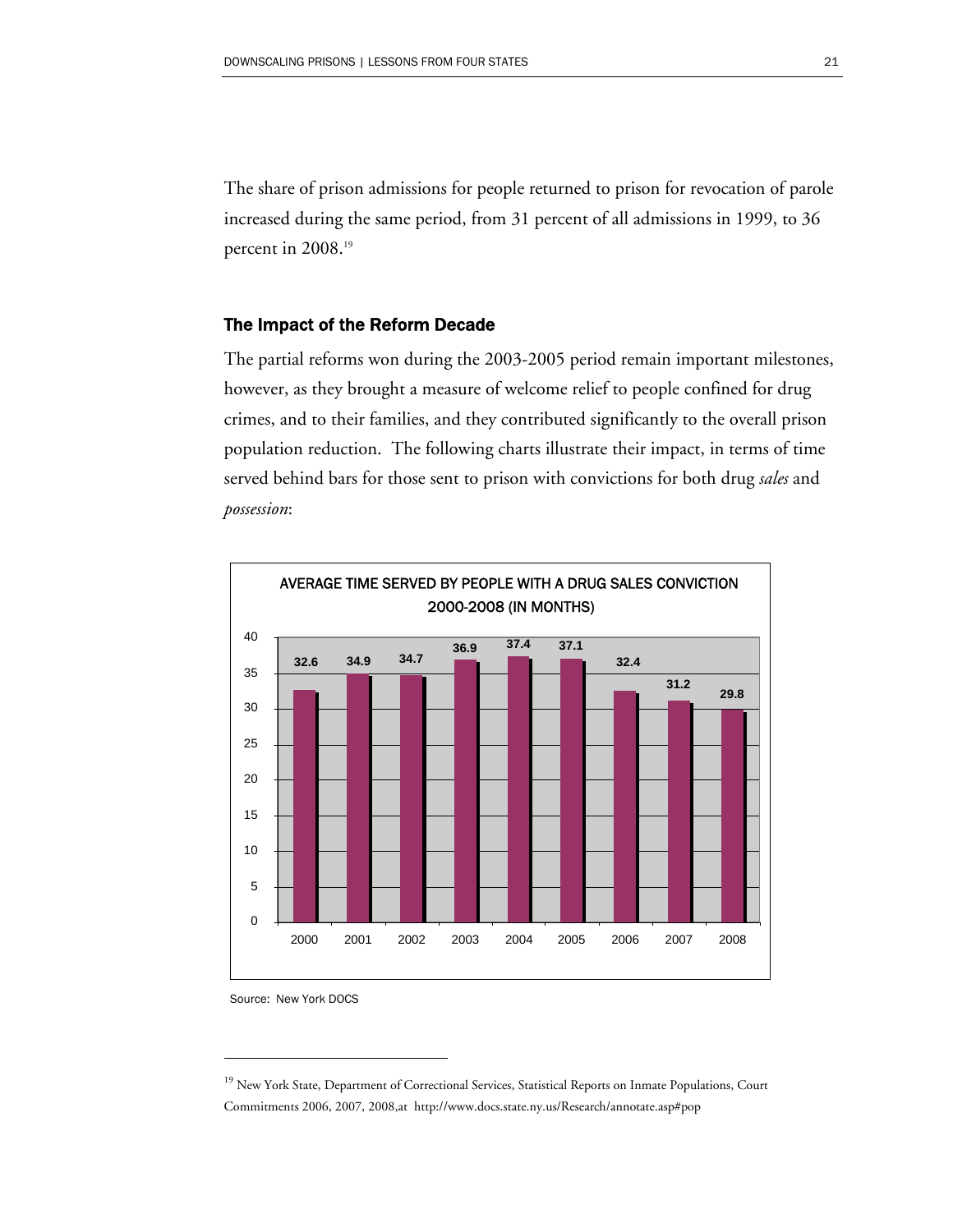

Source: New York DOCS

Gabriel Sayegh of DPA stresses that the mid-decade partial reforms of the Rockefeller Drug Laws marked how political debate about drug policy had shifted significantly during the period, sparked in part by a political upset in a closely-watched race for District Attorney in the state capital:

*The election of David Soares as DA in Albany in 2004 was a watershed event in the fight for Rockefeller reform. David ran on a platform that offered drug policy reform as the strongest plank. He rose up directly from the courtroom to challenge the policies of his boss – garnering support of voters from the urban core and the affluent suburbs alike, who responded to his bold declaration that the Rockefeller Drug Laws represented the wrong approach. He promised something different, and his campaign helped to galvanize support for change far and wide – resounding well beyond the boundaries of the state capital.* 

*David Soares' victory sparked a new growth of political muscle that gained unstoppable power when David Paterson assumed the state's Governorship, and Democrats – long in command of the New York State*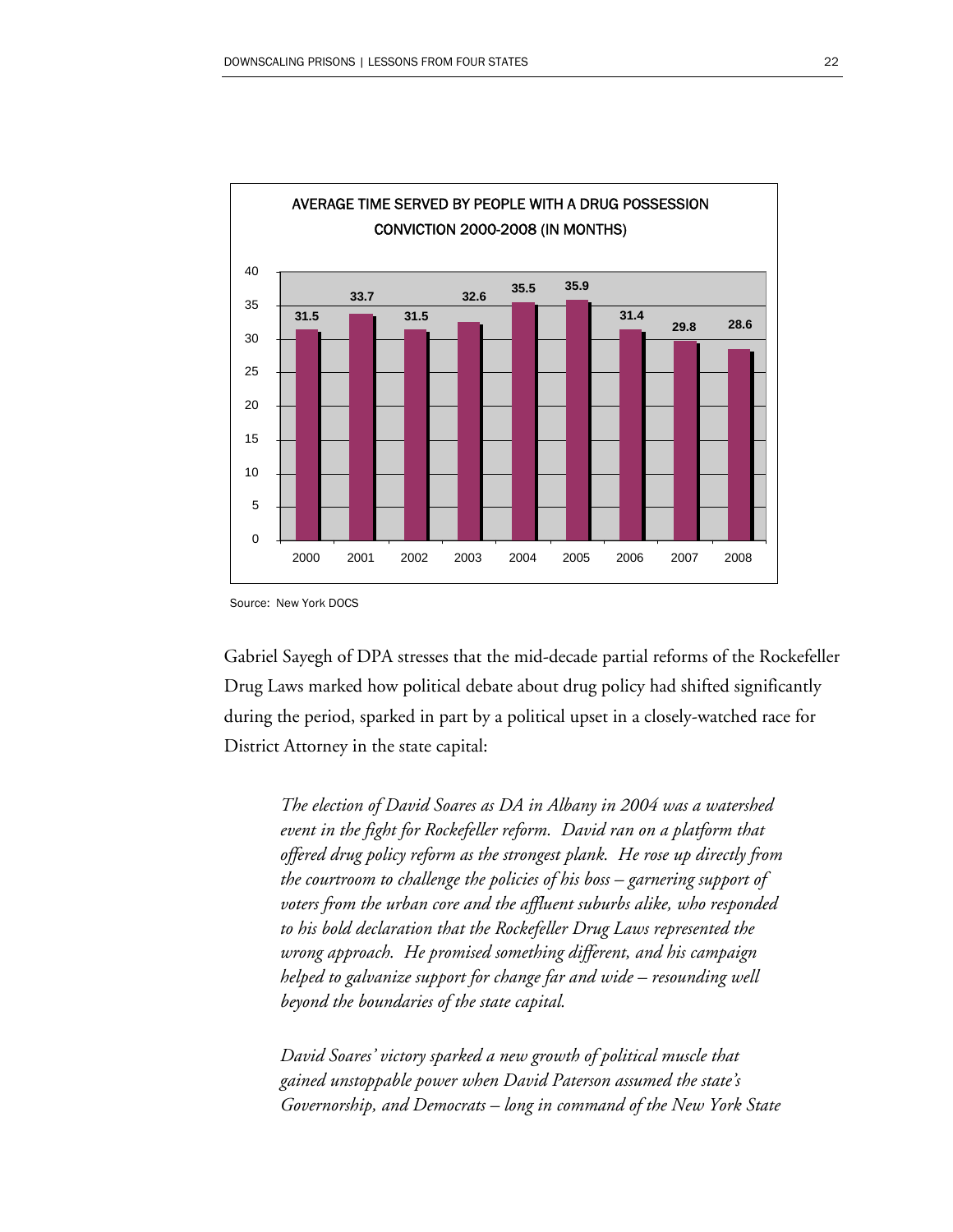*Assembly – won leadership in the State Senate in 2008. But it would be a mistake to think that drug policy is a purely partisan issue in New York. We should not forget that the early, partial Rockefeller reforms were enacted during the Pataki administration, with support of a State Senate where leadership on criminal justice issues was held by upstate Republicans whose districts were peppered with prisons built during the Cuomo administration.* 

#### The Ongoing Focus on Reform

The mid-decade reforms provided significant relief from some of the harshest provisions of the Rockefeller Drug Laws, but reform advocates insisted that they did not go far enough. People sentenced for drug crimes in New York charged with a class B felony (37 percent in 2008), along with those sentenced for a second nonviolent felony conviction (67 percent in 2008), remained subject to rigid mandatory prison sentences. Judges still lacked discretion to decide whether treatment would be a more constructive choice than imprisonment, or whether a defendant might be a good candidate for an alternative to incarceration program that would involve them in education or job training.

In the fall of 2008, the New York State Assembly convened unprecedented joint hearings on the need for further reform of the Rockefeller Drug Laws. The combined leadership of six legislative committees (Assembly Standing Committee On Codes; Assembly Standing Committee On Judiciary; Assembly Standing Committee On Correction; Assembly Standing Committee On Health; Assembly Standing Committee On Alcoholism And Drug Abuse; and Assembly Standing Committee On Social Services) held day-long sessions in New York City and Rochester, taking testimony from national experts and advocates about the need to establish, in law and policy, a "health-based approach" to the drug issues affecting New Yorkers.

Early in 2009, a renewed state-wide campaign was launched by advocates seeking a major shift in sentencing policy. Gabriel Sayegh served as a key strategist among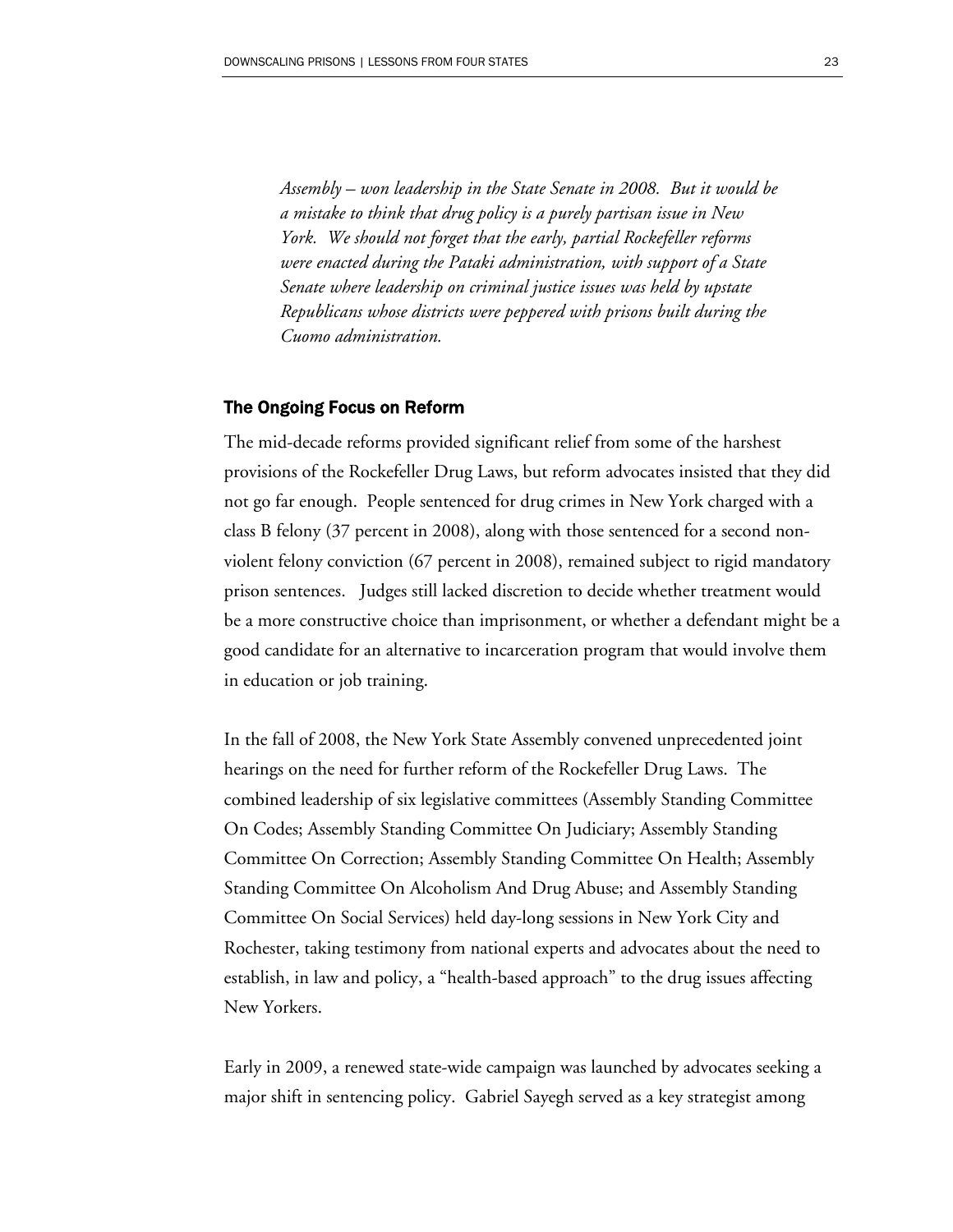many who steered the effort to victory. He says that the political climate had changed to a point where key stakeholders could finally take action:

> *There was a growing awareness that health issues needed to take center stage over the "business-as-usual" approaches taken by traditionalists within the criminal justice system. For the first time, a statewide coalition of service providers, policy advocates, treatment and medical professionals was poised to convince lawmakers that restoration of judicial discretion in drug sentencing and much broader access to a wide range of treatment options are good public policy.*

In January more than 300 people gathered in New York City to participate in a conference convened jointly by the Drug Policy Alliance and the New York Academy of Medicine. Sayegh says that the broad spectrum of people who were assembled to talk about drug policy issues at that meeting was unprecedented:

*We had leaders of the medical society along with veterans from law enforcement; we had treatment professionals and representatives of VOCAL, the union of active and former drug users; we had reform advocates and elected public officials; we had academicians from the Columbia School of Public Health and farmers from upstate where farms were bordered by barbed-wire fences and prison gates. The consensus that emerged called for more than just a change in policy – it called for a change in thinking.* 

Speaker Sheldon Silver of the New York State Assembly responded with a pledge that 2009 would be the year that "real reform" of the Rockefeller Drug Laws would be won. Advocates cheered on April 7, 2009, when New York's Governor David Paterson signed the promised reforms into law. Crucial elements of the 2009 drug law reforms include:

• Judicial discretion to place people convicted of drug offenses into treatment and to offer second chances when appropriate.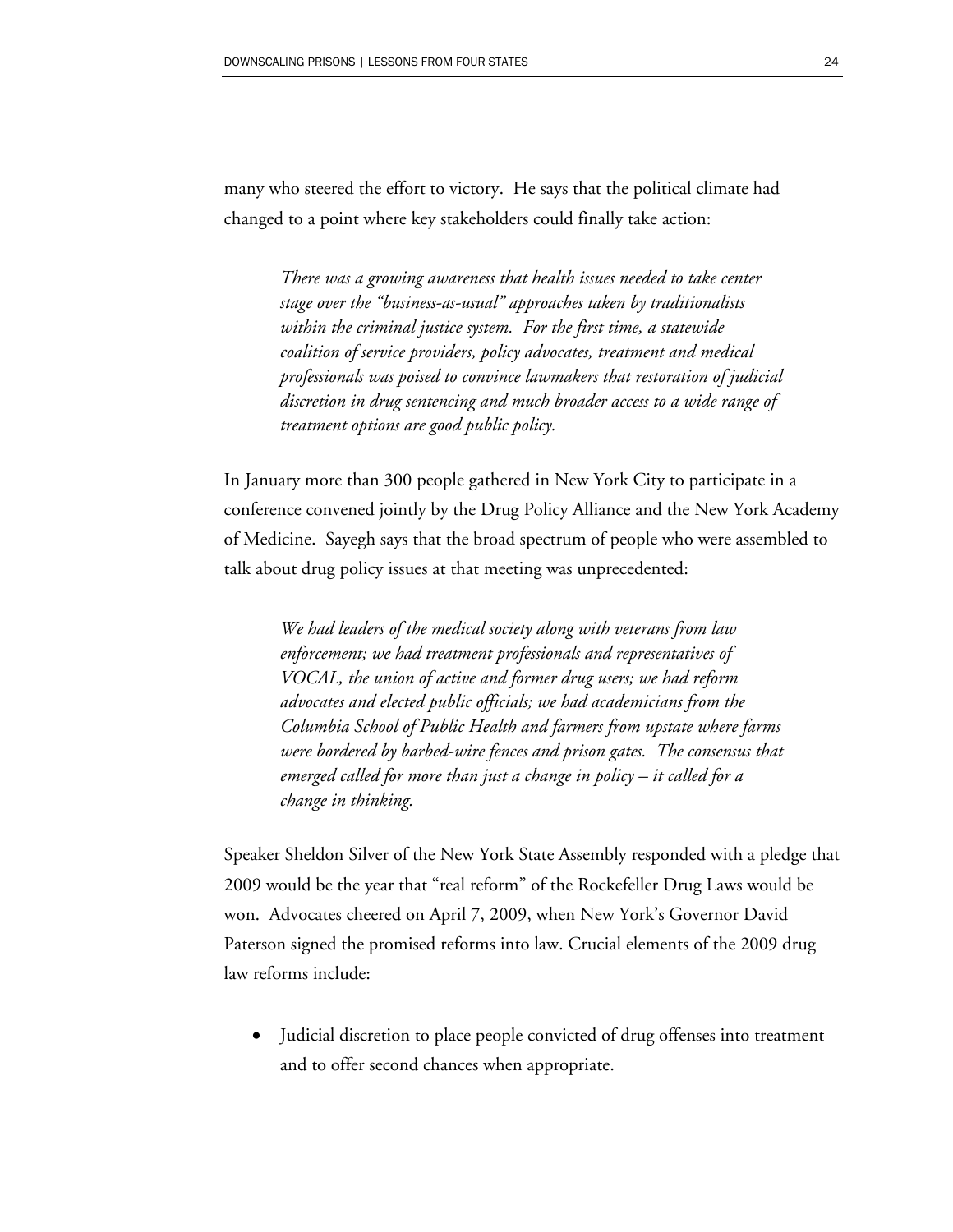- Diversion for people who commit crimes other than drug offenses because of issues stemming from substance dependence.
- Diversion eligibility for people convicted of second felony offenses.
- Opportunities to try community-based treatment without the threat of a longer sentence for failure.
- Plea deferral options, especially for non-citizen green-card holders who would become deportable if they take a plea to any drug felony conviction, even if it is later withdrawn.
- Opportunities for re-sentencing for more than 900 people who received indeterminate sentences for drug convictions under the longer pre-2005 sentencing ranges and who are still serving those sentences in state prison.
- Sealing provisions that will protect people who finish their sentences from employment discrimination based on the past offense.
- The option to dismiss a case in the interests of justice when the accused has successfully completed a treatment program.

In addition to Rockefeller Drug Law reform, other reforms enacted in 2009 make it easier for certain people to gain release from prison. Eligibility for release through Shock will be extended to more people serving terms for non-violent crimes. Medical parole is now available for people suffering from a serious and permanent medical disability who do not pose a threat to public safety and who have served at least half of their prison term. And "merit time" credits have been increased for people who take college courses, enroll in state-approved apprenticeships, or work as a prison hospice aide.

Prison admissions for drug crimes declined noticeably as soon as the Rockefeller reform was enacted. Monthly admissions for drug violations between January 2008 through March 2009 averaged 431. In November 2009 the number admitted was just 270.<sup>20</sup>

<sup>&</sup>lt;sup>20</sup> Data obtained from DOCS, on file with the authors.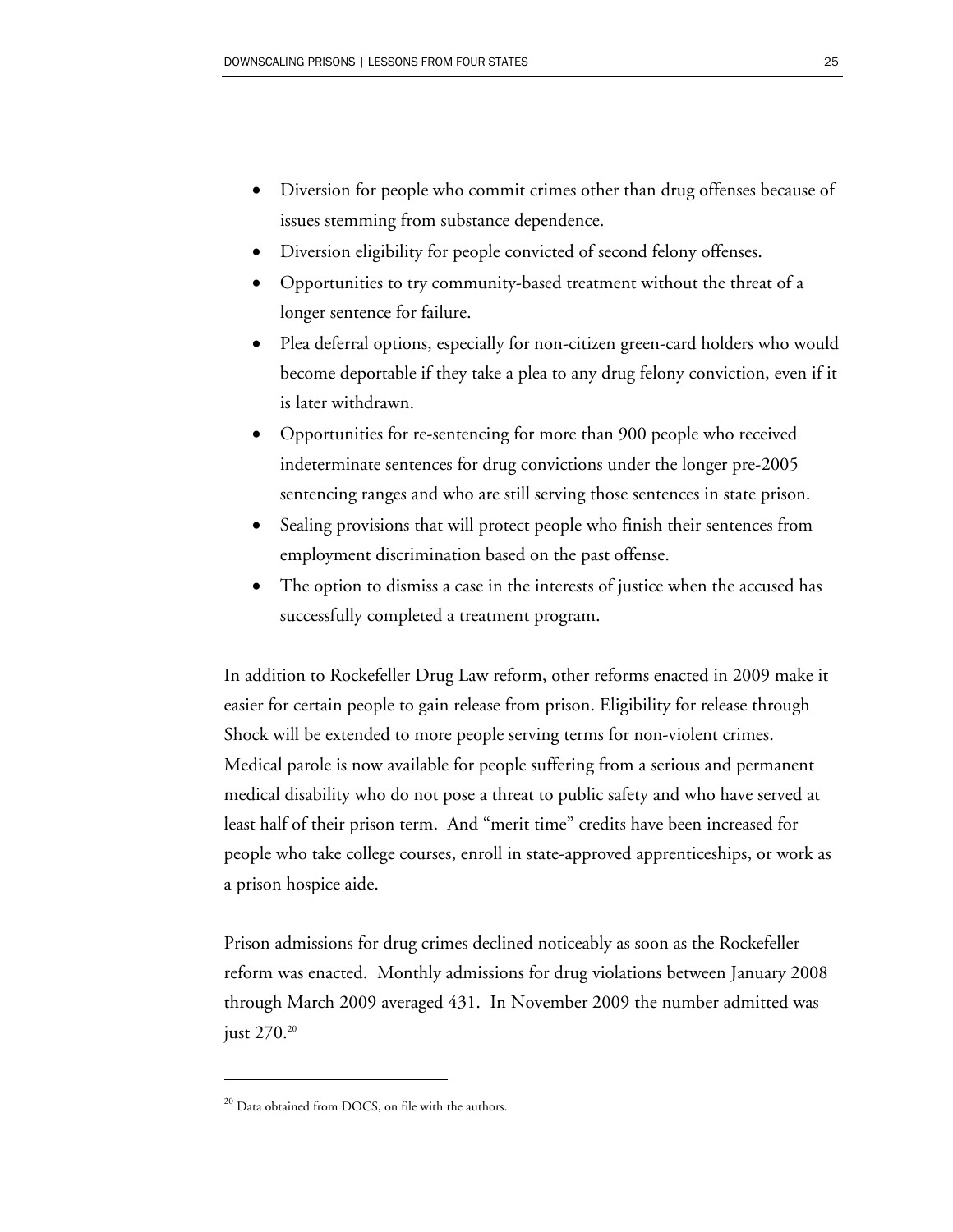

With thousands of empty prison beds, New York's correctional managers have continued to downsize prison capacity to save money. In the last three years some 2,700 dormitory beds have been deactivated. And the sweeping changes in the Rockefeller Drug Laws enacted in April 2009 are expected to further decrease the load on the prison budget. Last year saw the closure of three small minimum security prisons and the shuttering of annexes at six prisons that remain in operation, estimated to save New York taxpayers some \$26.3 million in the 2010-2011 state budget.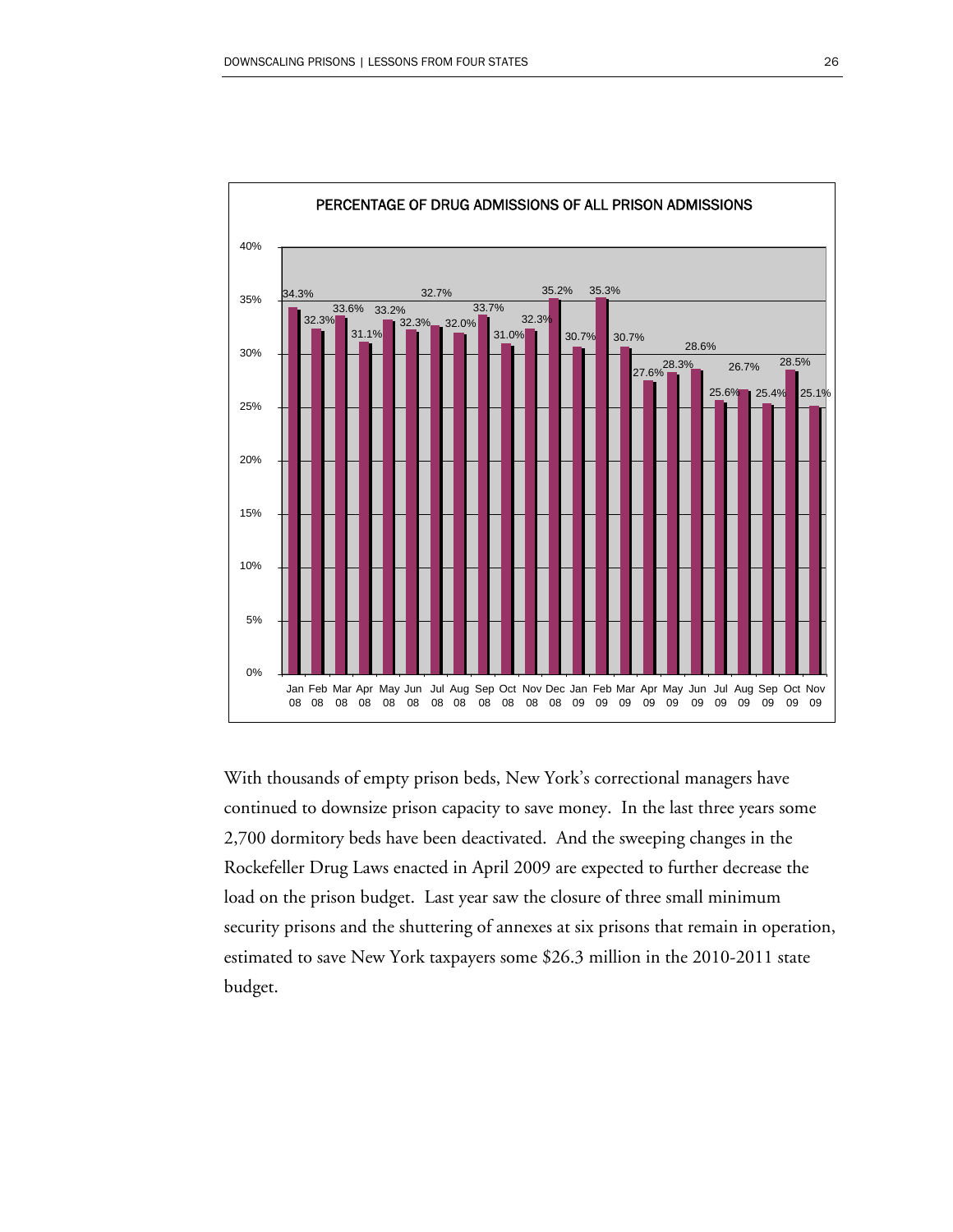### MICHIGAN

## PRISON POPULATION REDUCTION: 12% DECLINE FROM 51,577 IN 2006 TO 45,478 IN 2009

*Strategic Initiatives:* 

 $\overline{a}$ 

- Scaling back mandatory drug sentences
- Increasing parole grants and reducing technical revocations
- Enhancing community corrections programming



Michigan operates the seventh largest prison system in the nation, and is one of four states in the U.S. that spends more on prisons than on higher education.<sup>21</sup>

<sup>&</sup>lt;sup>21</sup> Sabol, William J., Heather C. West, and Matthew Cooper. (December 2009) "Prisoners in 2008." Washington, DC: Bureau of Justice Statistics; PEW Center on the States. (February 2008 ) "One in 100: Behind Bars in America 2008." Philadelphia, PA: Pew Charitable Trusts.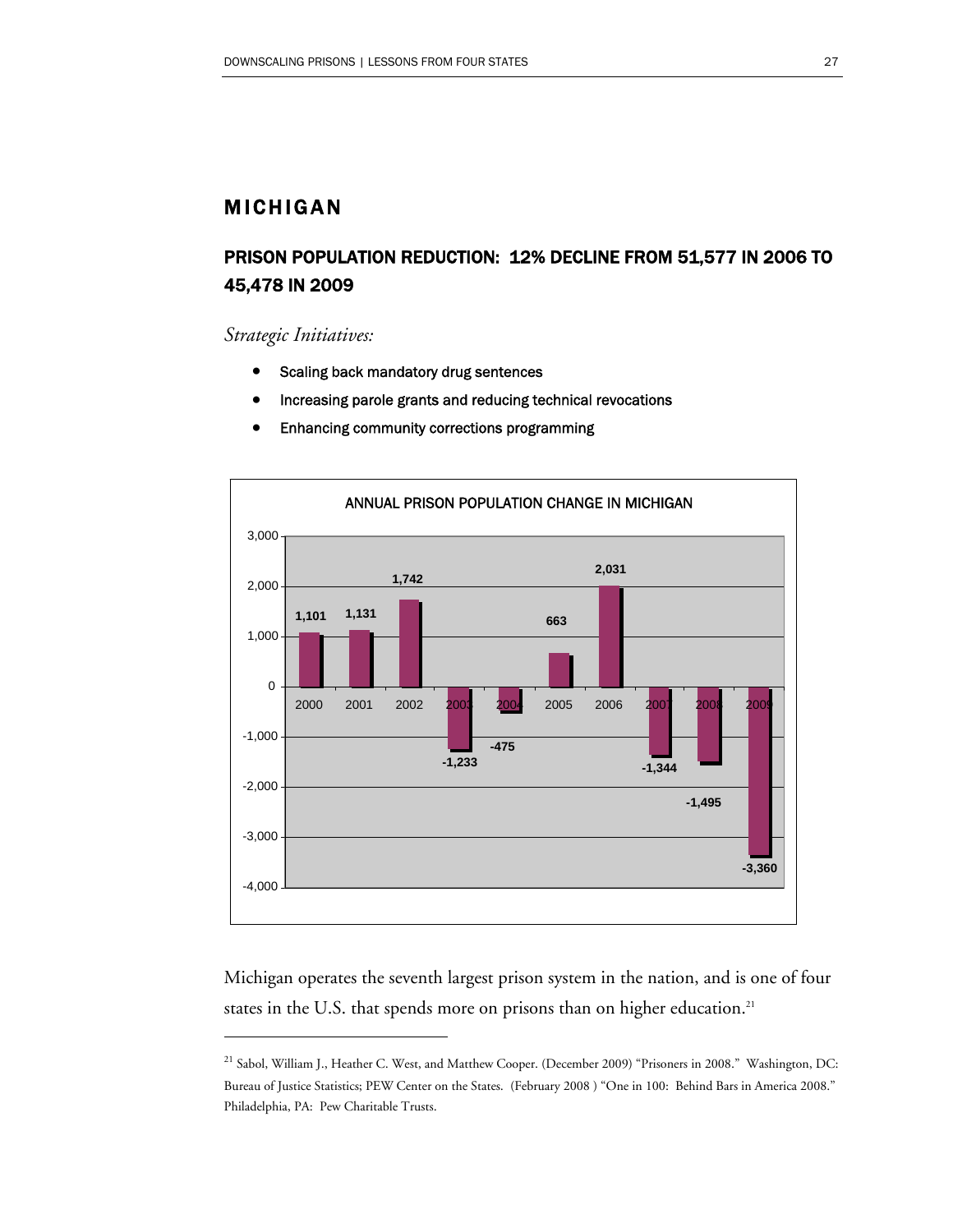Michigan's prison population began to boom in the 1970s, rising from 10,855 in 1975 to a high of 51,577 at the end of 2006. With 488 people in prison per 100,000 residents, Michigan maintains the second highest incarceration rate in the Midwest.

The "get-tough" era was well underway in 1978 when Michigan voters approved a ballot measure in 1978 that eliminated "good time" credits that had been helping to shorten prison terms. Some of the nation's toughest mandatory minimum drug laws were already in place when, in 1992, Governor John Engler revamped the parole board, replacing professional experts with political appointees. Parole approval rates nosedived, driving a steady increase in the prison population until 2002, when historic sentencing reforms began to help reduce the number of people in state custody.

The state's prison capacity buildup began in the 1980s. Through the 1990s, a construction boom financed with approval of nearly \$1 billion in prison bonds could not keep up with demand. By 1998 the state had shipped 1,500 prisoners to rented beds in Virginia until construction of new prison beds could allow their return. The prison budget ballooned, and is now taking up about \$2 billion – more than onefifth of all general fund spending, up from just three percent of the 1980 budget.<sup>22</sup>

Over the past eight years, Michigan policy makers have taken a series of steps to reduce reliance on imprisonment. Reforms enacted by legislators in 2002 provided judges with more discretion to sentence people in need of substance abuse to treatment, and allowed people sentenced under the harshest drug laws to be considered for parole. The reforms brought immediate relief to the state's crowded prison system, and continue to reduce the share of state prison beds occupied by people convicted of drug crimes to one of the lowest levels in the nation. More recent efforts by managers at the Michigan Department of Corrections (DOC) are helping to reduce prison admissions, increase parole release, and provide a statewide

<sup>22</sup> Cain, Charlie. "Michigan inmates fall to seven year low." *Detroit News*, May 18, 2009.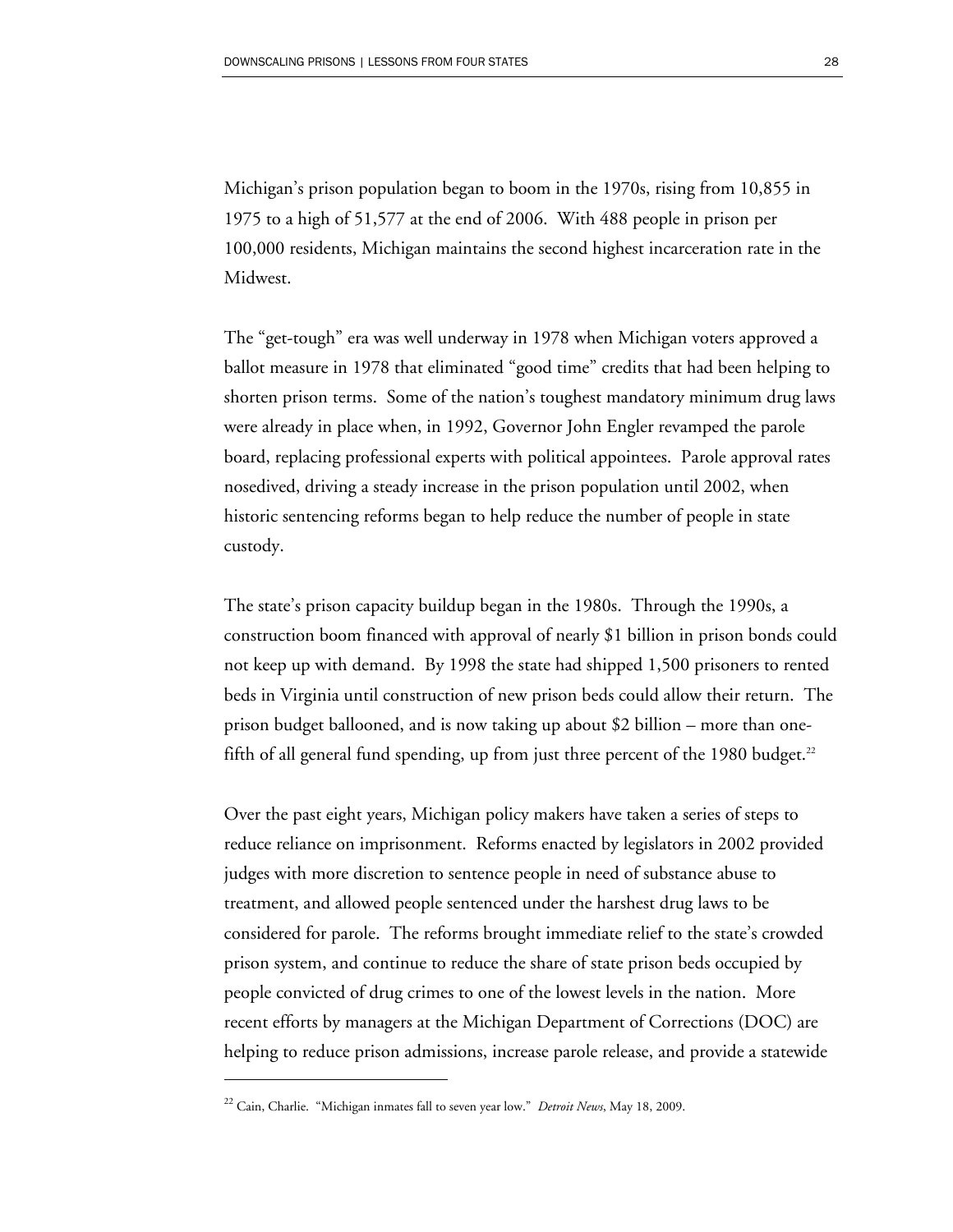reentry initiative designed to increase parole success and avoid returning people to prison.

#### Abolition of Mandatory Minimums in Michigan

Near the end of his second term in 2002, Governor Engler signed legislation enacting landmark sentencing reforms long advocated by Families Against Mandatory Minimums (FAMM). With the solid support of Michigan's judges and prosecutors and endorsement from the Republican leadership that controlled both houses, legislators repealed almost all of the state's mandatory minimum drug statutes – long cited among the toughest in the nation – replacing them with drug sentencing guidelines that restored discretion back to Michigan's judges. The reforms signaled a bi-partisan consensus that heavy reliance on imprisonment for drug crimes was counterproductive.

Since establishment of Michigan's Community Corrections Act in 1988, judges had been encouraged to make use of their limited discretion in low level possession cases to divert people to community-based treatment. But before the FAMM reforms took effect, someone convicted of drug sales, or conspiracy to sell drugs, or possession of large quantities of drugs with intent to sell, faced stiff statutorilymandated penalties: mandatory minimum prison terms, imposed consecutively if multiple charges were involved, or – even in very low-level cases – lifetime probation. These sentences were based solely on the weight of the drugs involved. A person's prior record, role in the crime, or personal circumstances – all factors that are normally assessed by judges as they make sentencing decisions under Michigan's sentencing guidelines system – did not matter, because drug offenses were subject to rigid mandatory minimums and therefore were not covered under the guidelines.

FAMM's reform package eliminated almost all mandatory minimums and folded the sentencing process for drug offenders into the Michigan guidelines system. Drug weight remains important, but is not the *only* factor to be considered in selecting a sentence. Under the guidelines system, people with serious aggravating factors (e.g.,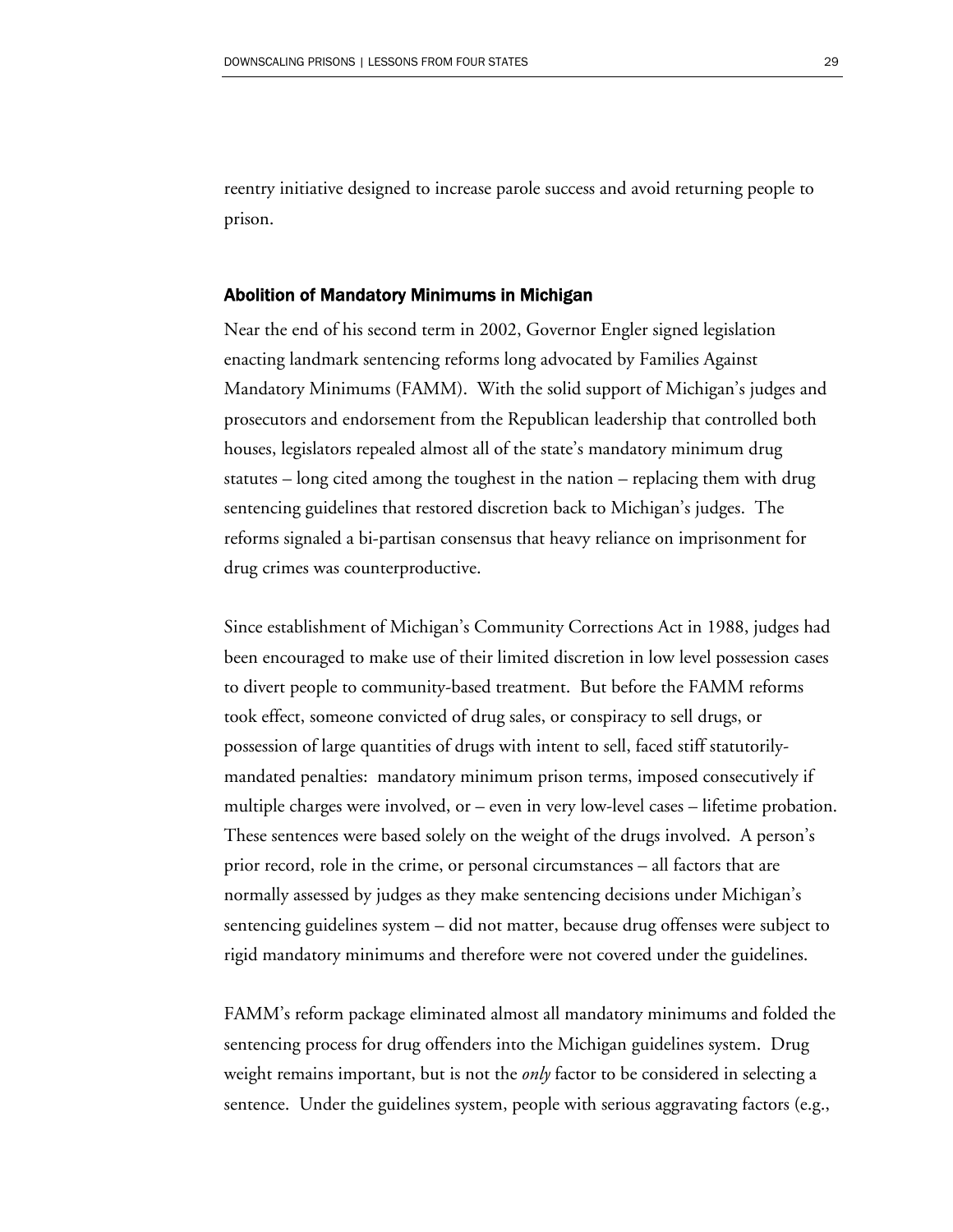those with an extensive criminal history, or those who used a weapon) still face a presumptive prison sentence, but judges have discretion to sentence those who possess or sell less than 50 grams of narcotics to an intermediate sanction instead of prison. The 2002 reform included "retroactive repeal" of mandatory sentences already imposed, allowing some 1,200 persons sentenced under the old mandatory minimum laws to become eligible for parole consideration.

#### The Impact of the Reforms on Michigan's Prison Population

The charts displayed below illustrate that the reforms worked quickly to reduce the number of people in prison for drug crimes. The first chart shows that since judges gained discretion in sentencing people convicted of drug crimes, they have been sending fewer and fewer such people to prison:



Source: Michigan DOC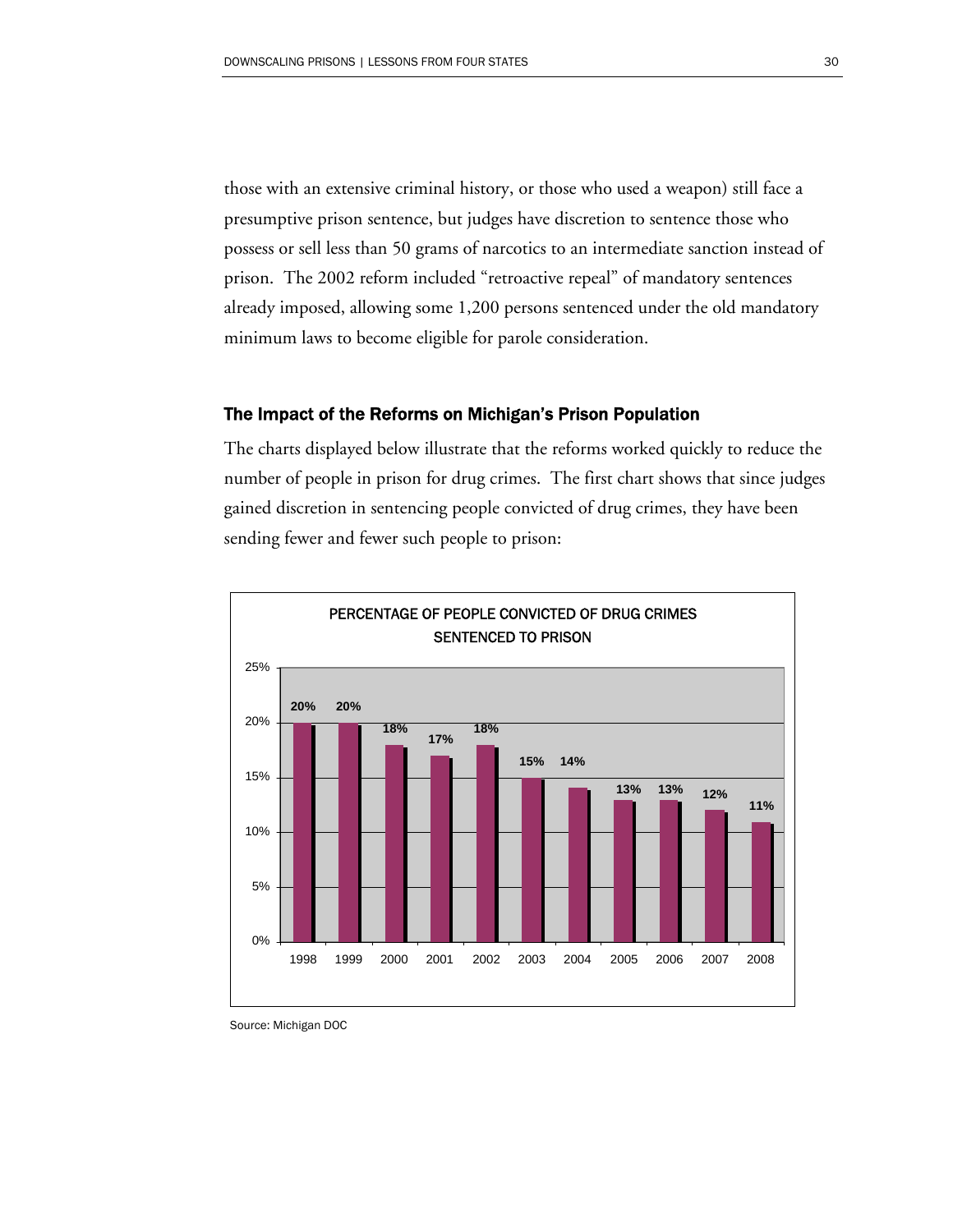The sharpest reduction in the number of people in prison for drug crimes came in the first year – due in large part to the "retroactive repeal" of mandatory drug sentences:



Source: Michigan DOC

Reduced reliance on imprisonment has significantly reduced the proportion of prison beds occupied by people convicted for drug offenses: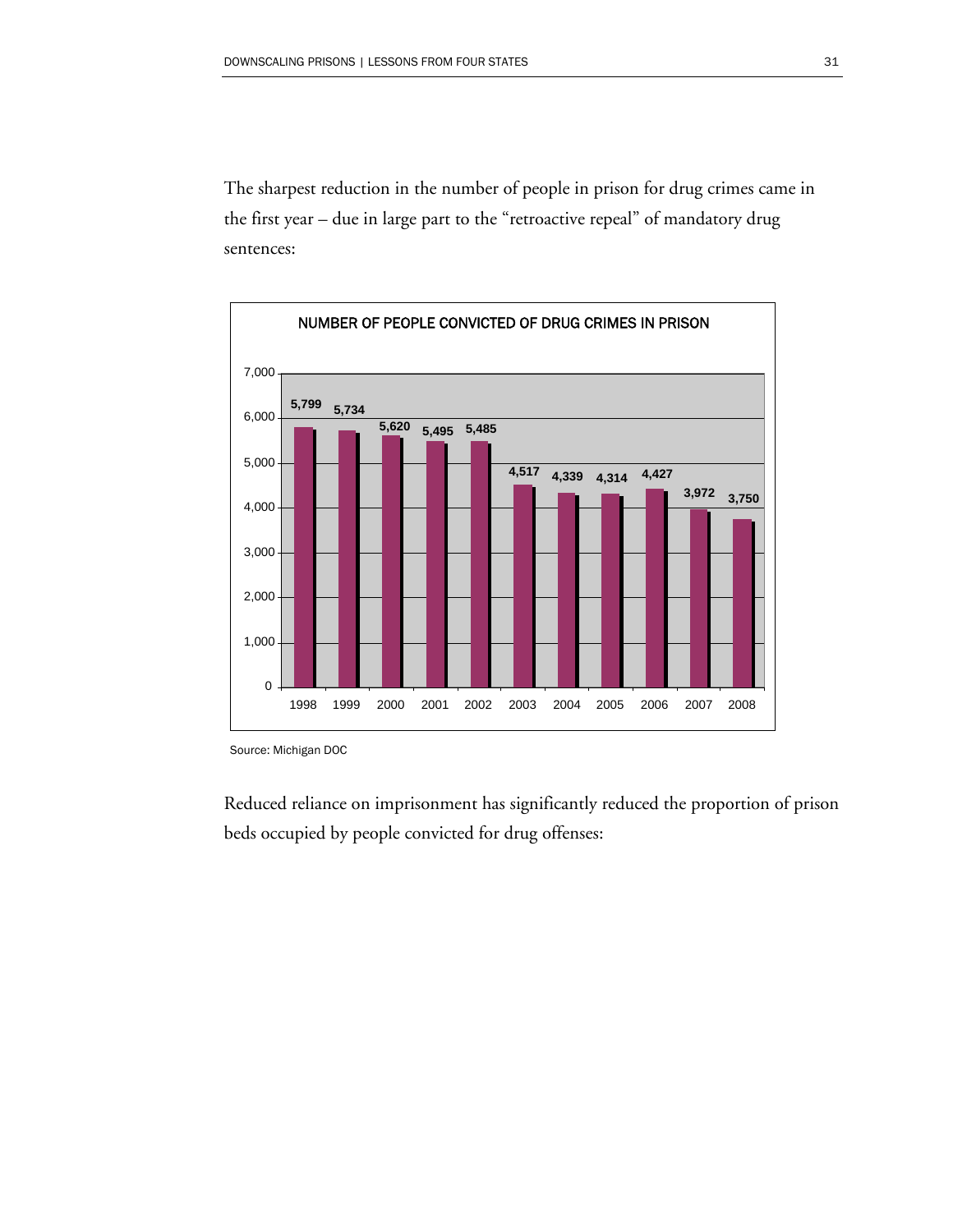

Source: Michigan DOC

### The Need for Parole Reform

Within three years after the law change the overall prison population was on the rise again. While crime rates for murder and rape declined in 2005, up-ticks in other categories were followed by a modest increase in the prison population that year. The following year, a spike in homicides, including three murders committed by a parolee, shocked the criminal justice system into "crack-down" mode, producing more sentences to prison, a lower rate of parole approvals, and more people revoked for violation of probation and parole rules.

Parole board practices had done much to drive prison population growth in the 1990s. Michigan's get-tough parole policies took hold in 1992, after a series of rapemurders by a parolee led to replacing a longstanding civil-service parole board comprised of corrections professionals with a board of political appointees. Parole grant rates fell from 68 percent in 1990 to 48 percent by 2002.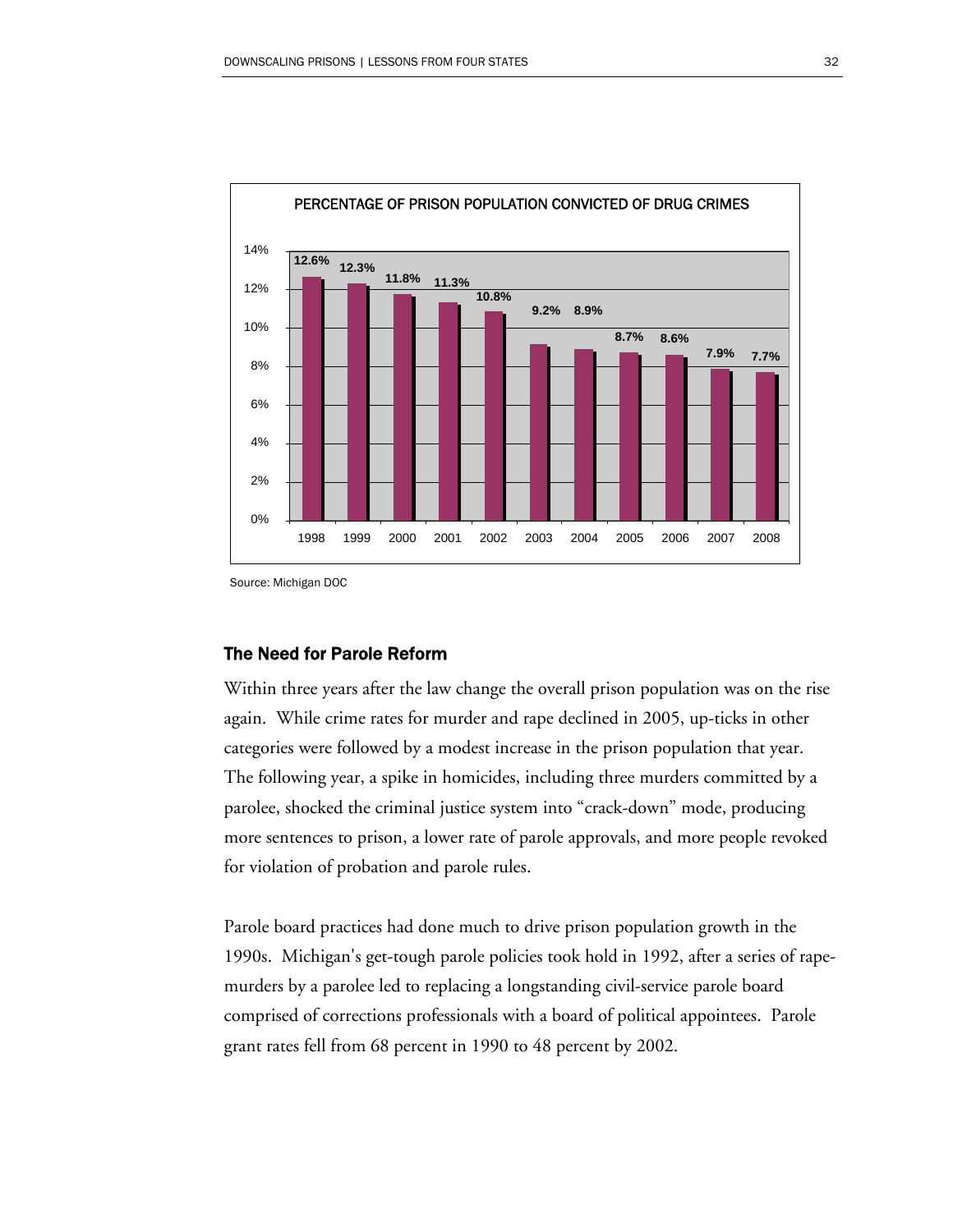The Citizens Alliance on Prisons and Public Spending (CAPPS) was established in 2000 to focus on the need for parole reform.<sup>23</sup> Barbara Levine, CAPPS executive director, says that the decline in parole rates reflected a fundamental shift in philosophy:

*In the past, the board employed a rebuttable presumption that the prisoner would be released after serving the minimum sentence imposed by the judge, unless there was poor institutional conduct or an objective reason for finding a current risk to the public. Sentencing judges relied on this practice, as did prosecutors and defense attorneys when they negotiated guilty pleas. Prisoners were encouraged to believe they could earn their release.24* 

Levine says that after the composition of the board was changed, the members effectively placed the burden on the person seeking parole release to prove that he or she was not a risk and should not be required to serve the maximum sentence. The board placed the most emphasis on the crime and on prior record, two factors that cannot be changed, and the primary factors on which the original sentence had already been based.

*After the board's membership was changed to political appointees in 1992, it was given a mandate to get tough, especially on people convicted of assaultive and sex offenses. Parole approval rates dropped dramatically. It didn't matter that people were at low risk for re-offending and had excellent institutional records. They were effectively resentenced for their crimes. As a consequence, as recently as December 2008, there were 9,000 prisoners with indeterminate sentences who had served beyond their first parole eligibility dates.* 

<sup>&</sup>lt;sup>23</sup> See CAPPS website, online at http://www.capps-mi.org/index.html

<sup>&</sup>lt;sup>24</sup> Barbara Levine, email communication, December 27, 2009.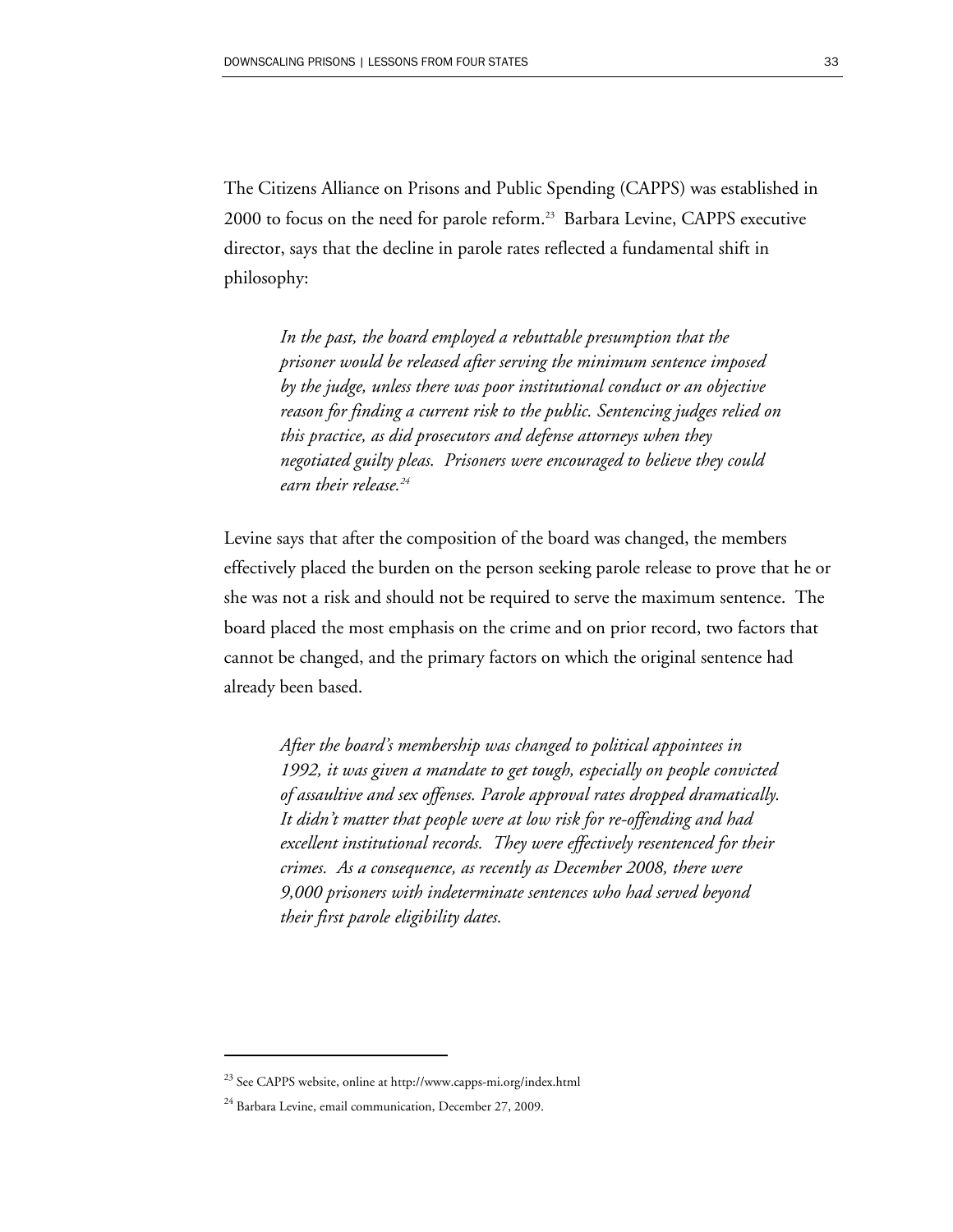#### Improving Data Analysis and Planning

While parole grant rates fell, the rate of persons admitted to prison for parole revocations rose. The primary problem was technical violations – failure to abide by the rules of parole supervision. Between 1994 and 2000 the rate of violations for new crime convictions dropped to levels lower than in the 1980s. During the same period, the number of technical violators burgeoned, from 1,916 in 1995 to 3,111 in 2000.

During 2005, managers at the DOC began new efforts to address these problems. Dennis Schrantz, former Deputy Director for Planning and Community Development, built a consolidated base within the DOC for planning, development, and management of local programs under the state's Community Correction Act. Schrantz secured a \$2 million foundation grant in 2006 for a pilot test of the Michigan Prisoner Reentry Initiative (MPRI) in a few localities across the state.

*In 2003, I was Chief Deputy Director of Field Operations (probation and parole). In 2004, we created a new administration that I headed up called the Policy and Planning Administration. In 2005 we reorganized the agency for the second time, to respond to an evolving environment of planning for execution of evidence based practices.* 

*We put all planning and community organization in one spot. We brought in the Office of Community Corrections, then administered under Field Operations, to form a new Planning and Community Development Administration, which also included the policy and legal office, and the research office. This proved to be very, very productive.* 

*The MPRI was created under this umbrella. Our reentry paradigm was designed in parallel to the early 1990s Community Corrections Act process for working with local jurisdictions. This involved a state/local planning process resulting in a tailored reentry strategy for each locality, and distribution of funding to the local level that ties dollars to*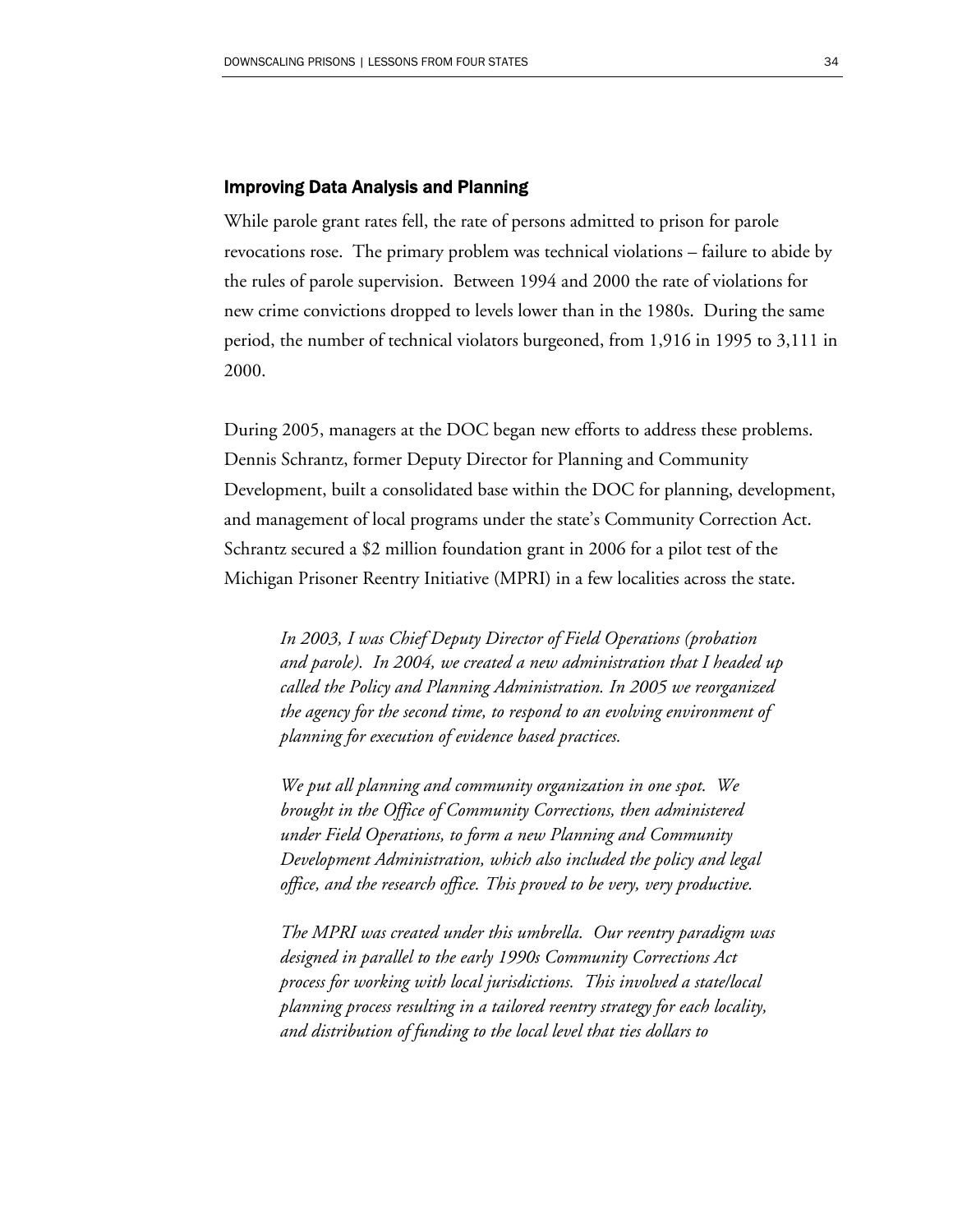*performance. And we brought the parole board into the center of the planning process.25* 

DOC involvement in the local MPRI "Steering Teams" helps to provide a level of state-wide consistency, while ensuring that key decisions about design and implementation include local officials and community leaders.

*These Steering Teams are responsible for developing and reaching consensus in a collaborative manner [on] a local, community-based Comprehensive Prisoner ReEntry Plan that is submitted to the Administrative Agency's Governing Body for approval. The Plan must address 16 service areas such as housing, employment, substance abuse services, mental health, transportation, victim services, and the involvement of local law enforcement and faith-based institutions. For each of these 16 service areas, the Comprehensive Plan describes the local assets that are in place to increase the potential for success for former prisoners, barriers that impede maximum use of these assets, gaps in services, and proposed solutions to address the barriers and gaps. Thus, the plan builds upon existing services and embeds their use within the context of comprehensive service delivery.26* 

At the state level, MPRI provides better training and more sophisticated assessment instruments for parole board members to raise their confidence in parole plans and expected outcomes, thus enabling higher parole approval rates. During 2007, DOC managers initiated a review by the parole board of people who were serving active sentences for only drug or other nonviolent, non-weapon crimes and who were past their earliest release dates.

Once MPRI was expanded statewide, an expanded strategy was introduced to reduce, as much as possible, the number of people who remain in prison past their earliest release dates (ERD) due either to denial of parole, or because they have been

 $^{25}$  Dennis Schrantz, interview with Judith Greene on December 24, 2009.

<sup>&</sup>lt;sup>26</sup> DOC Issues Brief, "MPRI Local Governance Structure," September 22, 2008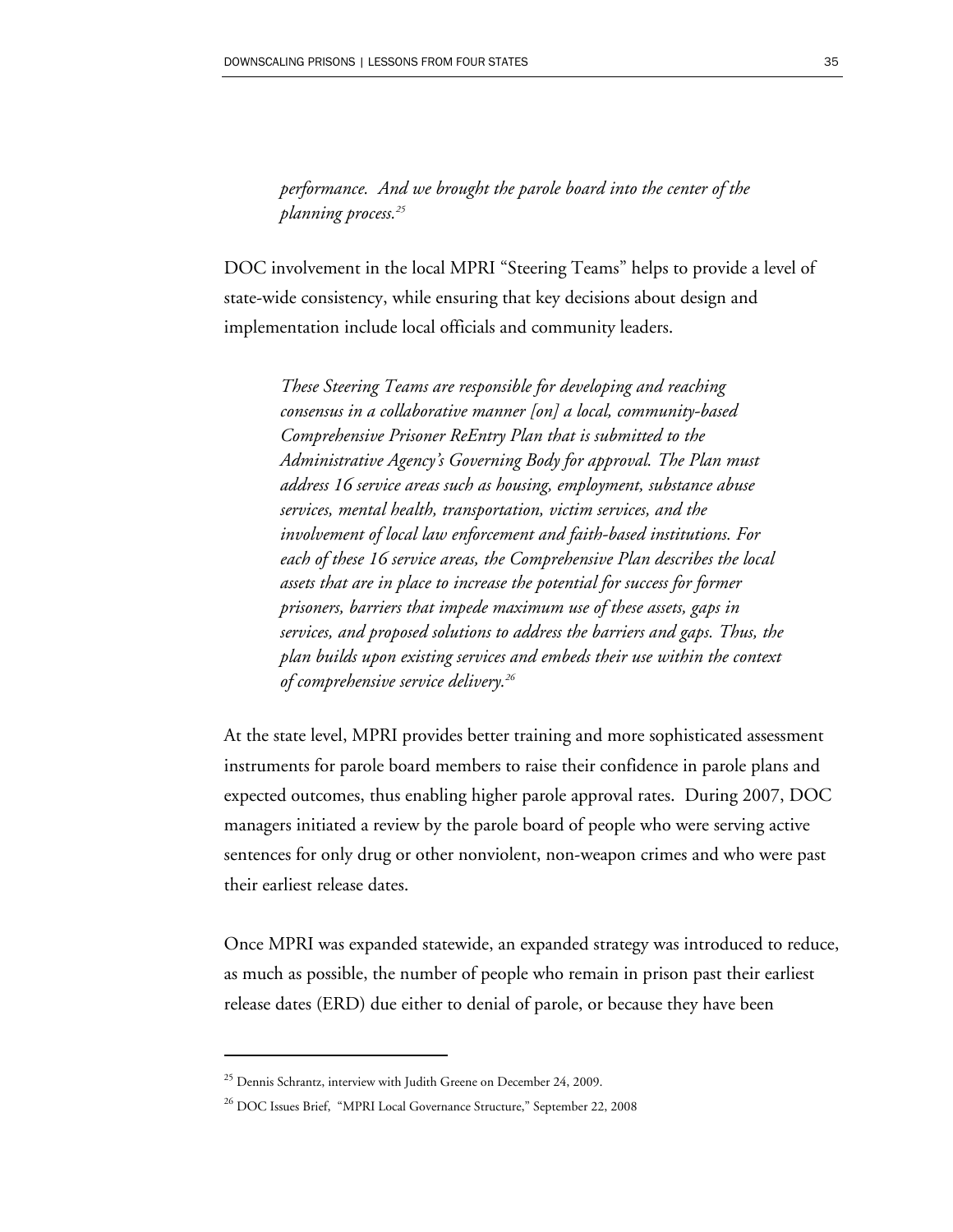returned to prison for parole violations. Within two years these efforts have increased approval rates by 15 percent: $27$ 



Source: Michigan DOC

 $\overline{a}$ 

The parole board now uses more "data-driven" release policies to identify people who pose lower risks to public safety, and parole officers make more use of intermediate sanctions to handle rule violations. Two prisons near Detroit have been designated "reentry prisons," allowing people who are nearing parole dates to be assisted in planning for release by staff of local housing and employment agencies.<sup>28</sup>

Collaborative case management approaches help to reduce violation rates. Under MPRI, those who break the rules can be punished with use of electronic monitoring, a short stint in a local jail or in one of the state's two "residential re-entry centers"

<sup>&</sup>lt;sup>27</sup> Michigan Department of Corrections. "Prison Population Projection Report" (January 2009) Lansing, MI.

<sup>28</sup> Editorial. State plan can safely cut prisons." *Detroit Free Press*, March 13, 2009.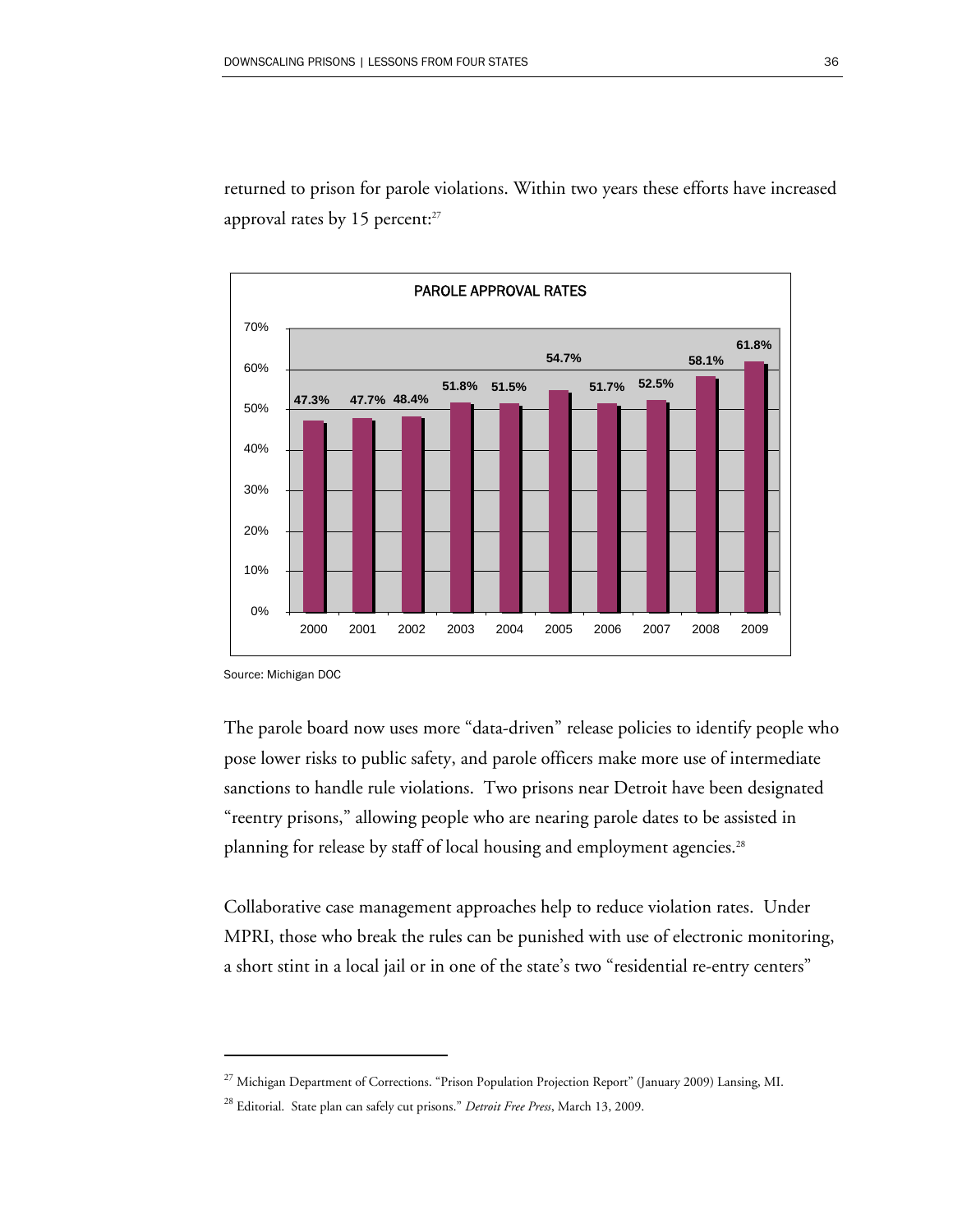instead of being shipped back to prison. By the end of 2007 MPRI had been expanded to the entire state.<sup>29</sup>

The number of people admitted to prison for a technical violation of parole fell by 22 percent after MRPI was taken to scale, representing 47 percent of the net reduction in all prison admissions between 2006 and 2008:



Source: Michigan DOC

Technical parole revocations are down by 42 percent since the record high year of 2002, despite a 40 percent increase in the size of the parole population.<sup>30</sup> There are now more than 21,000 people on parole, yet they commit fewer violations than

<sup>29</sup> Michigan DOC. "Policy Reforms that Reduce Corrections Spending." (October 2009) Powerpoint document obtained from Dennis Schrantz, on file.

 $30$  Ibid.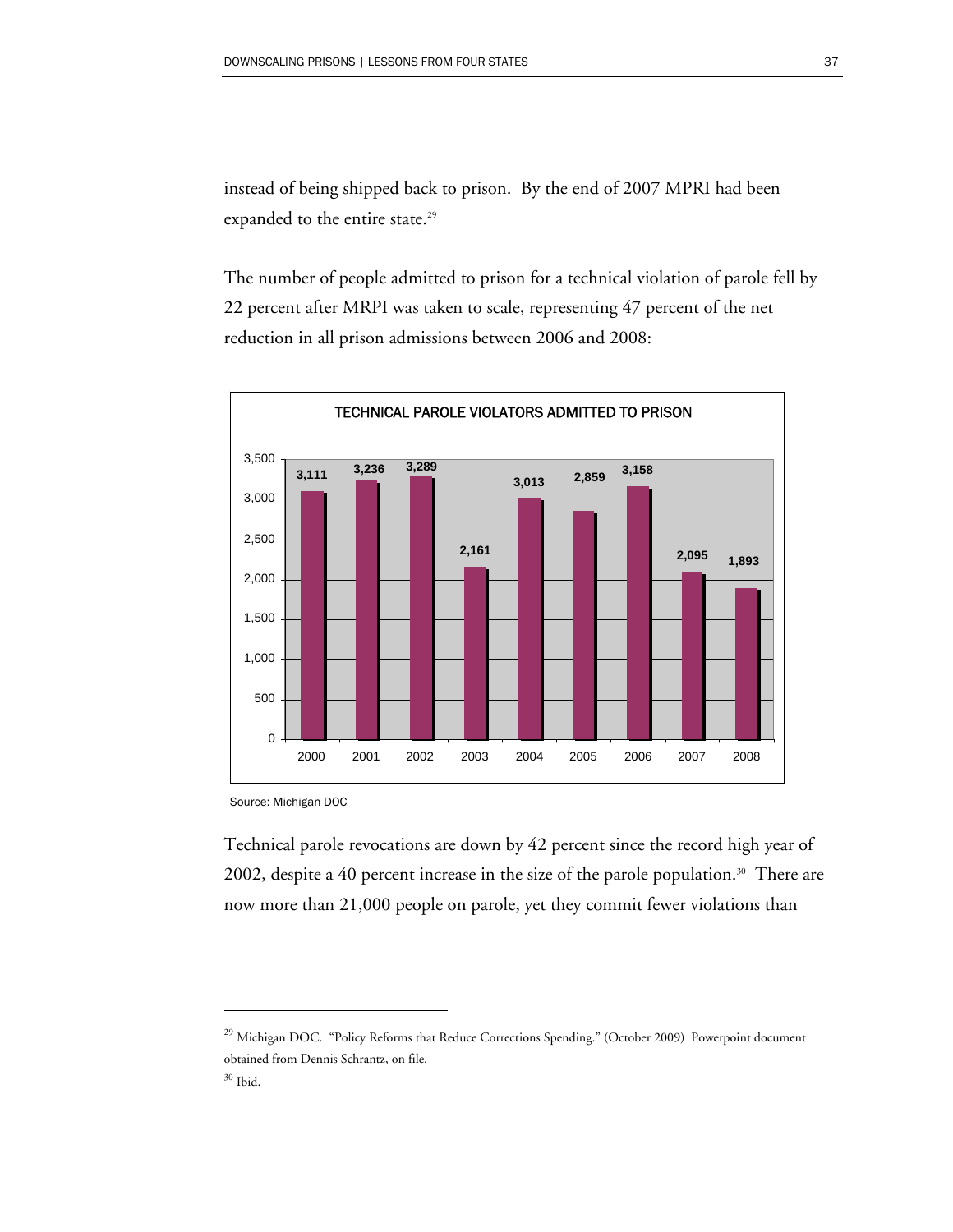when the parole population was below  $16,000$ .<sup>31</sup> The rate of people under parole supervision who are returned to prison is the lowest on record, just  $194$  per  $1,000$ .<sup>32</sup>

MPRI's budget has received rapid increases in its funding stream – more than \$56 million this fiscal year -- from the legislature. Nearly 130 new parole and probation officers have been hired since October 2008.<sup>33</sup> By the end of 2009 corrections officials expected to parole nearly 13,000, compared to just 7,173 people released from prison on parole in 2000.

#### More Effort at the "Front End" is Spurring a Drop in Prison Admissions

Other "front end" reform efforts have helped to curb population growth and reduce the need for prison beds. Use of graduated sanctions and services that respond to the level of risk and need have improved outcomes for people sentenced to probation. Less than seven percent fail and go to prison. The annual number of probation violators admitted to prison has fallen by 16 percent since 2000.

In 2008, felony court dispositions decreased for the first time, following eight consecutive years of growth.<sup>34</sup> Dennis Schrantz, the principal architect of MPRI, had already taken steps to increase diversion for people who could be effectively handled by the state's network of community corrections programs.

*Part of the recent effort to reduce the prison population involved our community corrections agencies in targeting diversion of people for whom judges are given discretion in sentencing under Michigan's sentencing guideline system.35* 

<sup>31</sup> Eggert, David. "Mich. Official expects under 500 prison layoffs." *Chicago Tribune*, June 9, 2009.

<sup>32</sup> Grasha, Kevin. "State, Lansing officers take proactive role on parolees." *Lansing State Journal*, November 22, 2009. 33 Ibid.

<sup>&</sup>lt;sup>34</sup> DOC. "Prison Population Projection Report."

<sup>&</sup>lt;sup>35</sup> Dennis Schrantz, interview with Judith Greene on December 24, 2009.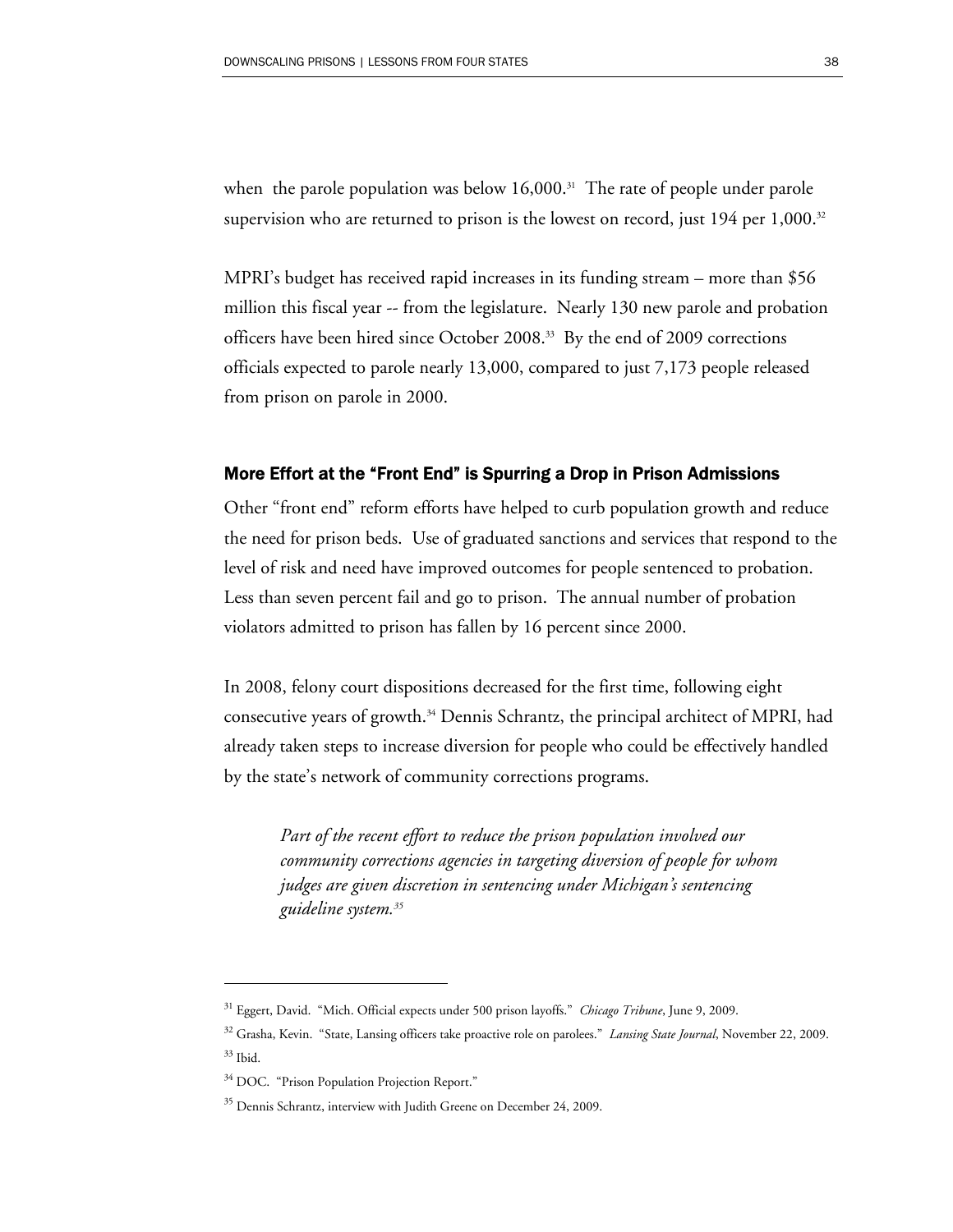The sentencing guidelines system works within an indeterminate sentencing structure. Where a prison term is warranted, the judge imposes a maximum term as set by statute for the crime, and then chooses a minimum term, within a recommended guidelines range, that the offender must serve before becoming paroleeligible.

Statutory offenses are classified into six crime categories and nine crime classes. Individual defendants are scored for placement within a guidelines grid by application of 20 different offense variables and seven prior record variables. The sentencing grid contains three types of dispositional "cells." The most serious require a prison sentence. The least serious prescribe a non-custodial penalty. The third type, called "straddle" cells, allow the judge to choose either a prison sentence or an "intermediate" sanction. Schrantz describes this as follows:

*We thought that the discretion afforded under the guideline system was not being used as effectively as possible. When our guidelines commission created "straddle cells," they estimated that only about 20 percent of the cases that fell into this category would be sentenced to prison. But when we looked at the actual sentencing practice, we found that a much higher percentage of the people in this category were sent to prison – 43 percent in 2001, although it had previously been much higher. So we decided to restructure the community corrections comprehensive planning expectations to create incentives for targeting straddle-cell cases for diversion to "best-practice" alternative sanctions, and we saw that figure drop to just 33 percent.* 

Spurred by more targeted use of community corrections resources for "straddle cell" cases, new court commitments to prison fell by 11 percent between 2006 and 2008. Meanwhile, Michigan's rate of violent crime fell by 11 percent.

At the beginning of 2008, the Council of State Governments (CSG) was invited to convene a workgroup of Michigan policymakers under CSG's national "Justice Reinvestment" initiative. The Justice Reinvestment workgroup includes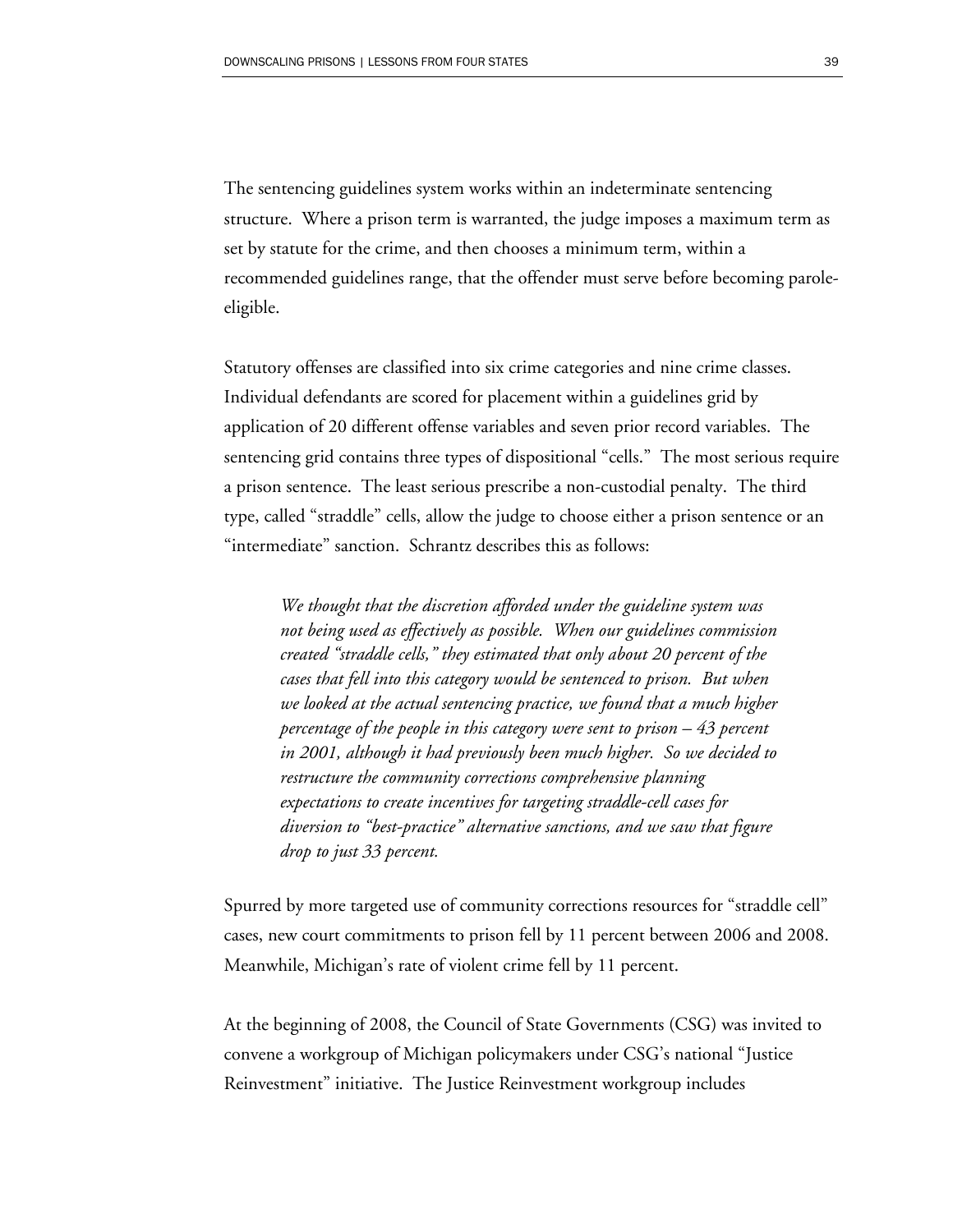representatives from the Governor's Office, the DOC, and members of both the House and Senate. Their review of correctional policies and data trends has helped to build a strong consensus for pragmatic options to reduce the prison population. As the state fiscal crisis deepened, DOC managers were able to implement immediate changes in response.

During fiscal year 2008, the parole board granted about 25,000 paroles, compared to fewer than 19,000 for fiscal year 2000. Yet at the beginning of 2009, thousands of parole-eligible prisoners remained behind bars.<sup>36</sup> Prison costs \$90 per day in Michigan, compared to \$6 for parole supervision.<sup>37</sup> Facing a \$1.8 billion deficit in the 2010 fiscal year, Governor Granholm expanded the parole board from 10 to 15 members to rev up the review process and urged the board to take a closer look at them.38 Barbara Levine is measured in her assessment of progress made to date:

*Finally, under pressure from enormous budget deficits and increased public focus on Michigan's high incarceration rate, in 2009, the parole board began large-scale reconsideration of people who had been denied release. It is relying more on risk assessment scores and approval rates are climbing even for assaultive and sex offenders.* 

*While a corner has clearly been turned, there is a lot of pushback from prosecutors and others who predict dire consequences from the governor's willingness "to free dangerous criminals in order to save money." Efforts to address these concerns by requiring prisoners to take additional programming have created a bottleneck in treatment service delivery and slowed the actual release on parole."* 

In June 2009, DOC managers announced plans to lower the prison population by 3,500 to 4,000 people, allowing closure of three prisons, including a maximum

<sup>36</sup> Editorial. "State should expand parole board to cut prison stays and costs." *Detroit Free Press,* February 4, 2009.

<sup>37</sup> Bell, Dawson. "Are savings from freeing felons worth the risk to safety?" *Detroit Free Press,* May 24, 2009.

<sup>38</sup> Bouffard, Karen. "State bills offer cost savings for prisons." *Detroit News, April 28, 2009;* Eggert, David. "Analysis: Granholm's prison plan is ambitious." *Crains Detroit,* February 16, 2009.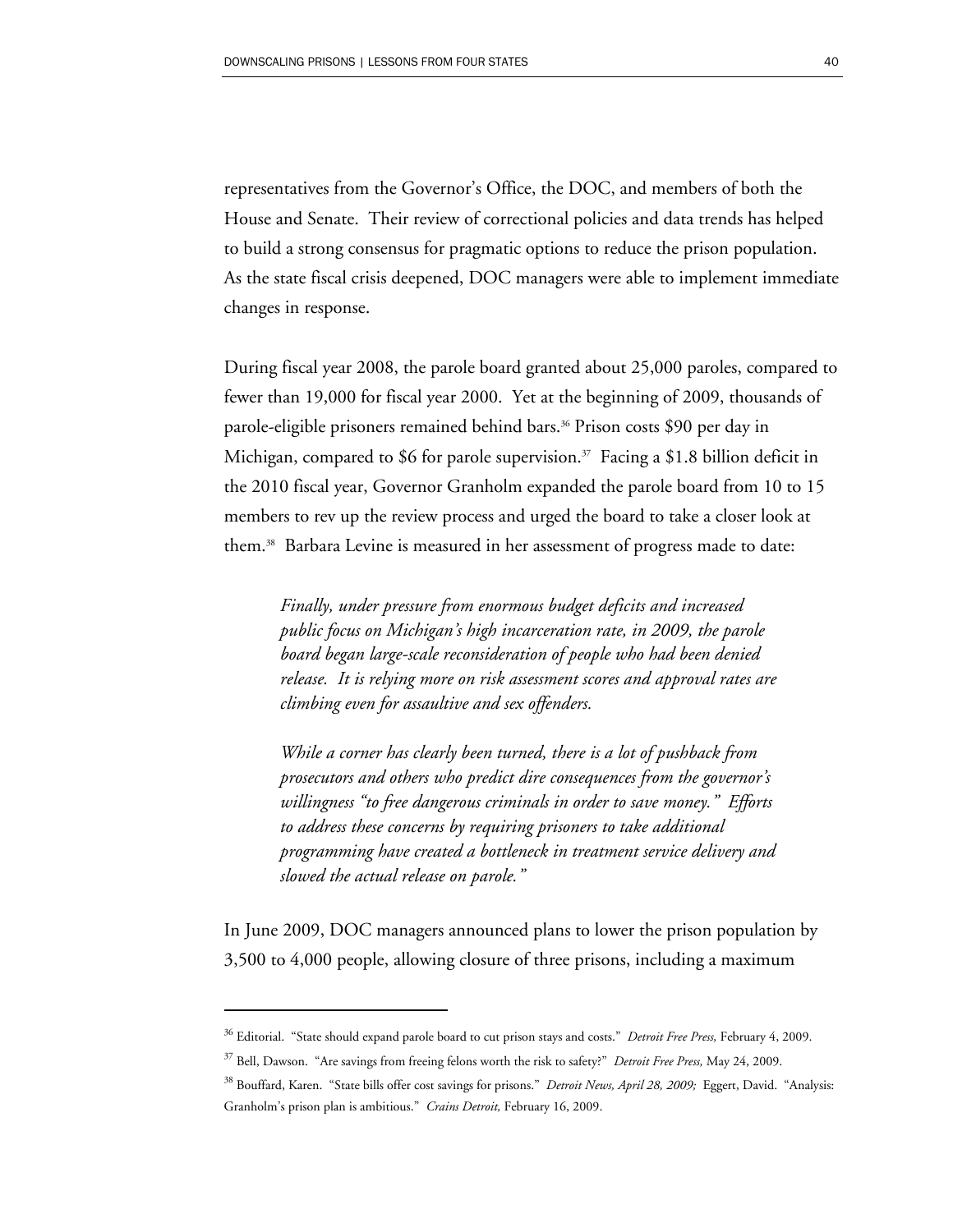security facility at Standish, along with five prison camps.<sup>39</sup> Budget savings were projected at \$118 million.<sup>40</sup> Schrantz says that the effort to close prisons has not simply involved front and back-end strategies.

*Over the course of Michigan's downsizing effort we were able to close nine prison facilities by consolidating operations and redesigning use of existing space. A more sophisticated classification system using typologies that assign people according to their particular correctional risks and needs can reduce the need for static high-security single-bunked housing, facilitating many cost-saving efficiencies of scale.* 

<sup>39</sup> Christoff, Chris. "Michigan to close 8 prison facilities." *Detroit Free Press,* June 5, 2009.

<sup>40</sup> Eggert, David. "Michigan to announce closure of prison facilities." *Chicago Tribune,* June 5, 2009.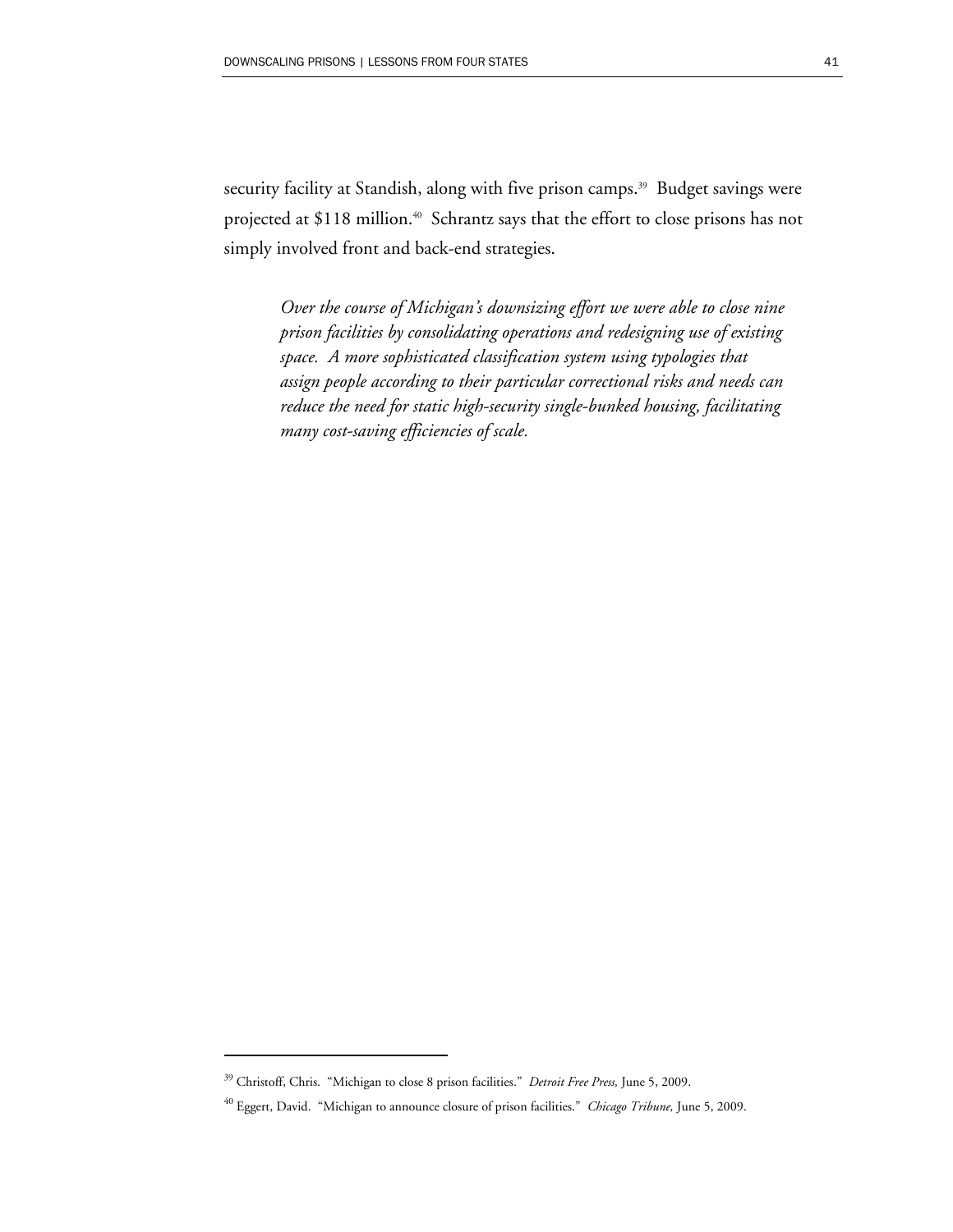### NEW JERSEY

# PRISON POPULATION REDUCTION: 19% DECLINE FROM 31,493 IN 1999 TO 25,436 IN 2009

#### *Strategic Initiatives:*

- Scaling back prosecutorial plea negotiation guidelines for "drug free zone" cases
- ANNUAL PRISON POPULATION CHANGE IN NEW JERSEY **-1,709 -1,642 -251 -645 -489 602 12 -544 -517 -874** -2,000 -1,500 -1,000 -500 0 500 1,000 2000 2001 2002 2003 2004 2005 2006 2007 2008 2,009
- Increasing parole grants and reducing technical revocations

In August of 1999, New Jersey's prison population hit an all-time high of 31,962, up from just 5,886 in 1980. In May 2000, three men who were confined at the Riverfront State Prison in Camden filed a class action lawsuit in the United States District Court for the District of New Jersey against the State Parole Board. They complained that the Parole Board was failing to meet deadlines required by state law for preparation of pre-parole reports and for timely hearings. As a result, thousands of people remained incarcerated past their respective parole eligibility dates. Their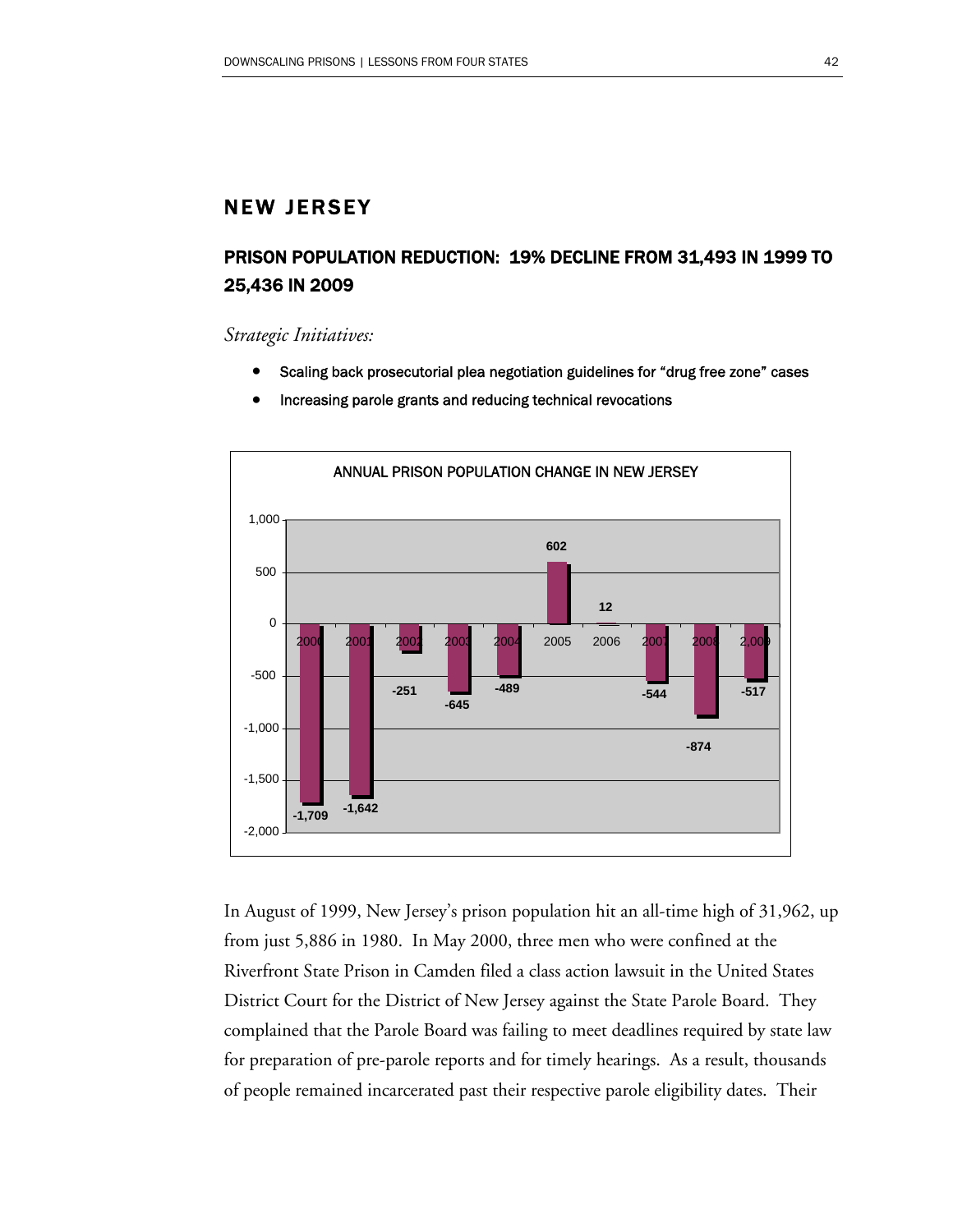complaint spurred an investigation, revealing that at the peak of the problem, hearings were behind schedule for approximately 5,800 eligible people.

Soon after the case was filed a settlement agreement was approved by the court. Under the terms of the agreement, the parole board stipulated that it would conduct more timely hearings, and that no such backlog would be allowed to build up again.<sup>41</sup> Mario Paparozzi, an Assistant Professor at the College of New Jersey who had previously served as Assistant Commissioner at the Department of Corrections (DOC), was brought in to reform the parole system. Along with changes at the board level, he also established a set of administrative policies designed to bring agency operations into line with evidence and findings drawn from research and evaluation literature about the most effective methods and strategies for supervision of people on parole:

*When I was appointed as Chair of the Parole Board in December 2000, the prison budget was crushing the state. Many things needed to change, but my first challenge was meeting a two-year deadline that had been set for elimination of the hearings backlog. We streamlined the process, got the staff working around the clock, and introduced video teleconferencing to cut down on the time it took to bring people before the board for a hearing. We managed to get the job done before the deadline.* 

*Eliminating the backlog was easy compared to the challenge of changing the mindset within the agency. I managed to move parole out of the DOC as an independent agency with its own budget, and I engaged the leading international experts to help us retool our operations with evidence-based practices.* 

*We understood that "zero tolerance" policies toward issues like drug use and non-compliance with parole rules didn't make sense, and we embraced ideas such as day reporting and electronic monitoring to address these issues. We introduced a state-of-the-art risk assessment instrument. I assured the staff that if and when 'something bad' happened (as* 

<sup>41</sup> Hawker v. Consovoy, 198 F.R.D. 619, 626 (D.N.J. 2001)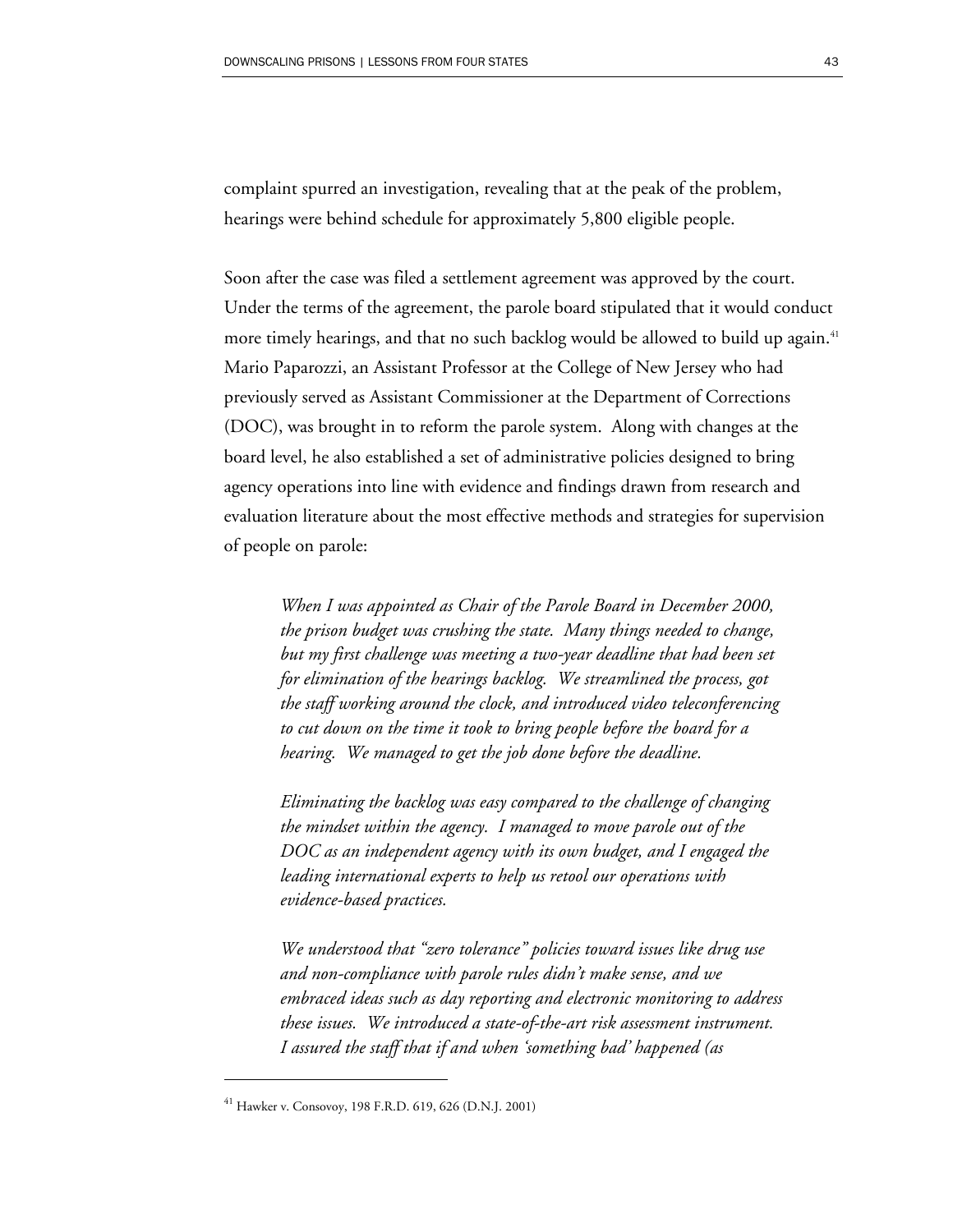*inevitably, from time to time, it will) we would not be slammed in the press, so long as we could assure the public that we'd done everything possible to avoid such difficulties.42*

Paparozzi's reforms increased the number of people who won parole release from just 3,099 in 1999 to 8,277 in 2000, and 10,897 in 2001. And the new decision-making tools and improved methods of supervision helped to spur the board toward significantly higher rates of parole approval:



Source: New Jersey Parole Board

 $\overline{a}$ 

#### Reducing Parole Revocations to Prison

Paparozzi returned to academia in 2003, but the success of his effort to change the organizational "mindset" within the parole agency is reflected in recent statistics that show that even though many more people are gaining parole release, far fewer are being sent back to prison for parole violations:

 $^{42}$  Mario Paparozzi, personal interview with Judith Greene on November 22, 2009.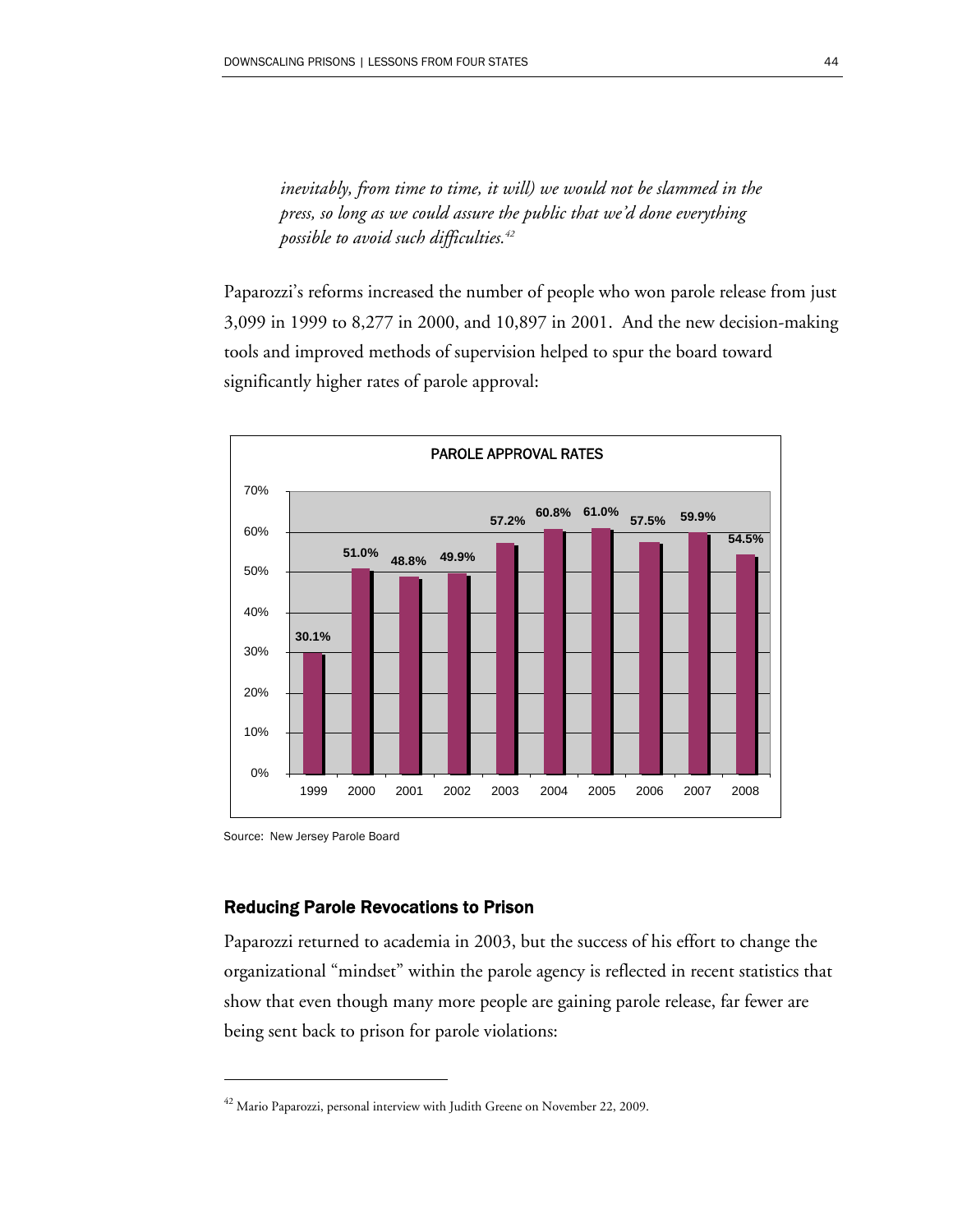

Source: New Jersey Parole Board

More than eight in ten people sent back to prison by the parole board are technical violators – those who break the rules imposed on them by the authorities. Until recently, rule violators were confined in local jails, "doing dead time" until they were taken back before the parole board for a violation hearing. Beginning in July 2008, the continuing effort to reduce returns to prison for rule violators was further augmented by establishment of Regional Assessment Centers (RAC), residential facilities designed to confine up to 45 people at a time for 15 to 30 days of lockdown. During this period, they are subjected to a battery of tests that aid the parole board in determining whether they should be allowed to continue under parole supervision. As described in the program materials: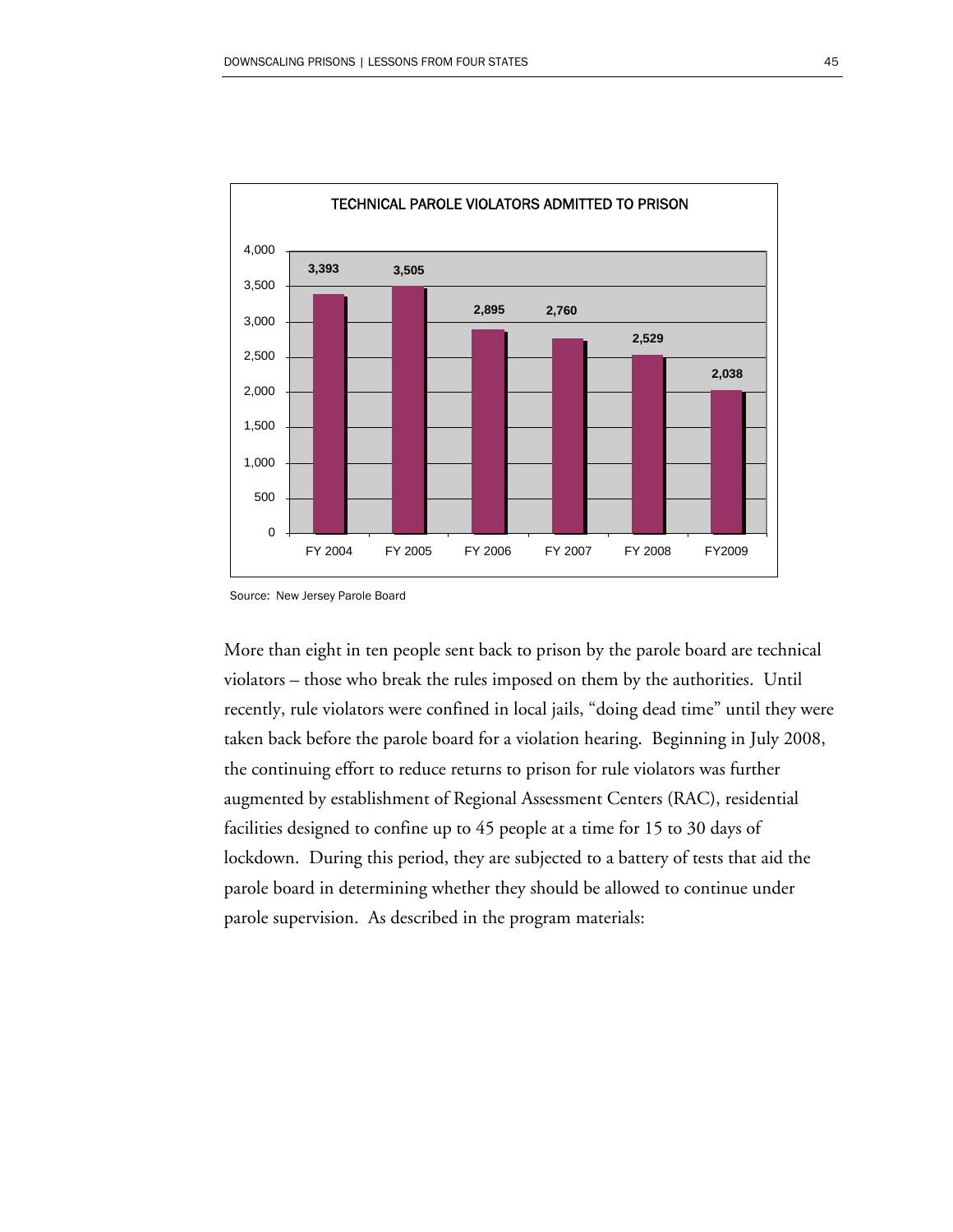*Evaluations focus on mental health, social, familial, and economic needs as well as actuarially ascertained risk. The evaluations provide the [parole board] with data about the criminogenic risks and needs of the individual at the time that they demonstrate problem behaviors. This increases the ability of the [board] to make a more informed decision about whether to revoke an individual's parole and send them back to prison or to continue the individual's parole supervision in the community. For those parolees that do not have their parole revoked, the RAC allows for more appropriate and informed triaging.43*

By February 2009, 810 people had passed through the RAC system. Just 46 percent were returned to prison, compared to the normal return-rate of 81 percent for rule violators. The current budget for the RAC programs is  $$3,786,000.<sup>44</sup>$ 

The effort to reduce imprisonment of people on parole for rule-breaking has made a significant contribution to the overall decrease in New Jersey's prison population. Since the beginning of 2000, the number of prison beds occupied by rule-breakers has fallen by 68 percent, accounting for 56 percent of the overall net reduction in the prison population.

#### Drug Policy Reform has also helped to Reduce the Prison Population

As in the rest of the nation, "get tough" laws enacted in New Jersey during the 1980s to crack down on people who commit drug crimes made a major contribution to prison population growth through the 1990s. After enactment of the Comprehensive Drug Reform Act (CDRA) in 1986, the proportion of people serving time for drug offenses rose steadily, as did the proportion serving mandatory minimum terms. Conversely, the proportion of people in prison who were incarcerated for a violent offense (homicide, sexual assault, assault, robbery, kidnapping, and other sex or person offenses), declined from 64 percent the year that CDRA was enacted to 42 percent by 2003.

 $43$  RAC Description – on file

<sup>44</sup> Megerian, Chris. "New state initiative seeks to reduce prison overcrowding." *Newark Star Ledger*, May 10, 2009.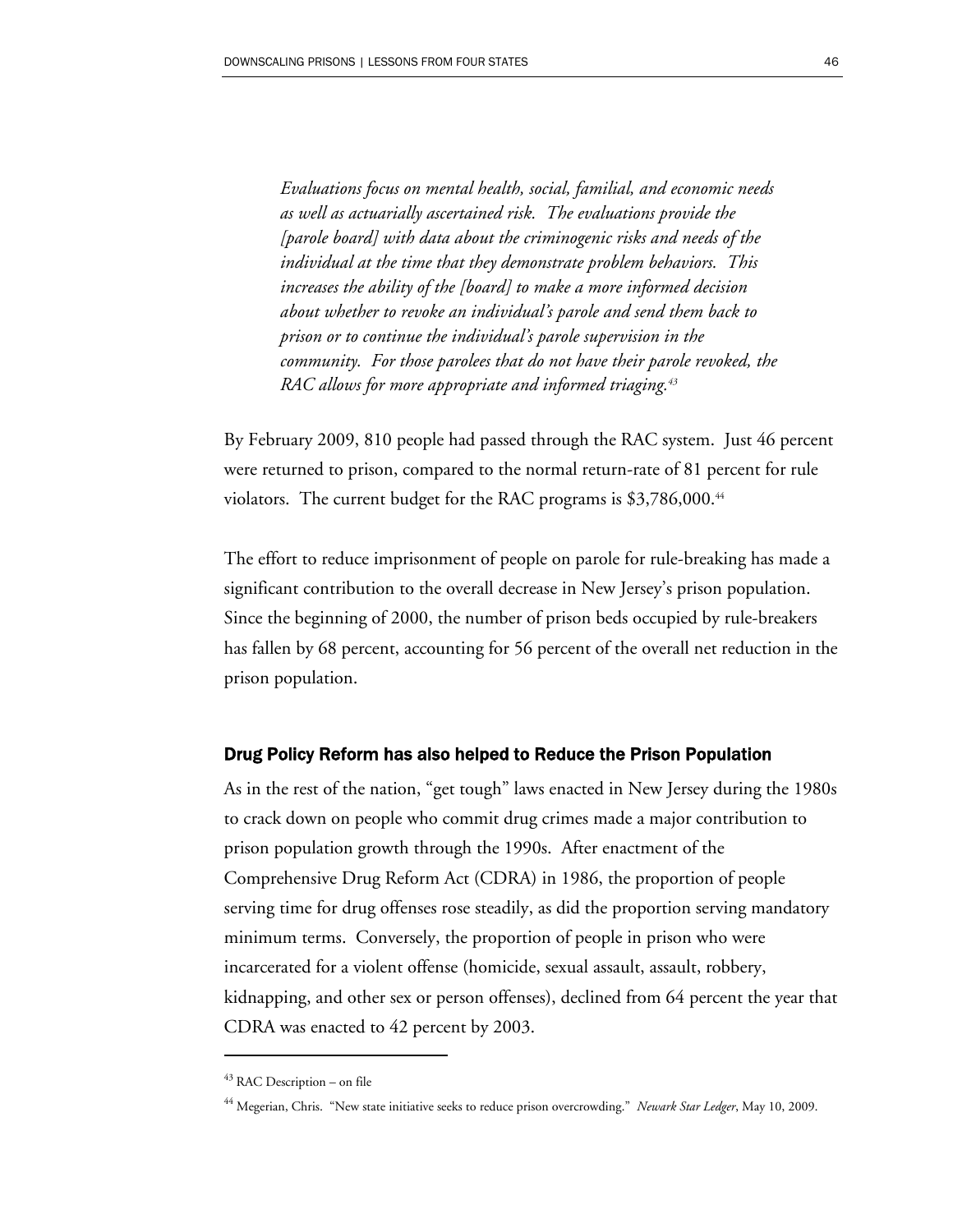A principal feature of CDRA is the "drug free zone law." Distributing, dispensing, or possessing drugs with intent to sell on school property, within 1,000 feet of a school, or on a school bus is a third-degree offense that – until January 2010 – carried a three-year mandatory minimum. Distributing, dispensing, or possessing drugs with intent to sell within 500 feet of a public park, a public housing project, or a public building will not trigger a mandatory minimum, but this offense is a seconddegree crime for which a prison term is the presumptive sentence.

New Jersey ranks number three in the nation for the degree of racial disparity in its incarcerated population.45 More than a third of the people in prison for a drug crime were convicted of a drug free zone offense.<sup>46</sup> Ninety-six percent of them are people of color.47 Spurred by members of Families Against Mandatory Minimums who raised concerns about the impact of the drug free zone law on urban communities, state legislators established a sentencing commission in 2004 that made the law the subject of its first investigation.

The commission's report detailed the "urban effect" of the drug free zone laws. In urban areas where schools, parks, and public housing developments are numerous and closely spaced, overlapping zones turn entire communities into prohibited zones. By blanketing densely populated African American and Hispanic neighborhoods while most suburban and rural geographic areas remain relatively zone-free, the laws create unwarranted racial disparity in the use of incarceration for people convicted of drug offenses.<sup>48</sup>

<sup>45</sup> Mauer, Marc and Ryan King. *Uneven Justice: State Rates of Incarceration by Race and Ethnicity.* Washington, DC: The Sentencing Project. July 2007. Online at

http://www.sentencingproject.org/doc/publications/rd\_stateratesofincbyraceandethnicity.pdf

<sup>&</sup>lt;sup>46</sup> Families Against Mandatory Minimums fact sheet, "The High Cost of the Drug Free School Zone Law in New Jersey: Is it Worth the Money?" online at http://www.famm.org/Repository/Files/Bang\_for\_the\_Buck\_Fact\_Sheet\_\_3- 16-09\_\_FINAL%5B1%5D.pdf

<sup>&</sup>lt;sup>47</sup> GEAR Task Force report, online at www.state.nj.us/governor/pdf/gear\_school\_zone\_report.pdf; New Jersey State Profile, online at http://www.pewcenteronthestates.org/.../New Jersey state profile 07-08.pdf

<sup>48</sup> "Report on New Jersey's Drug Free Zone Crimes & Proposal For Reform." Trenton, NJ: The New Jersey Commission to Review Criminal Sentencing. December 2005. Online at http://sentencing.nj.gov/publications.html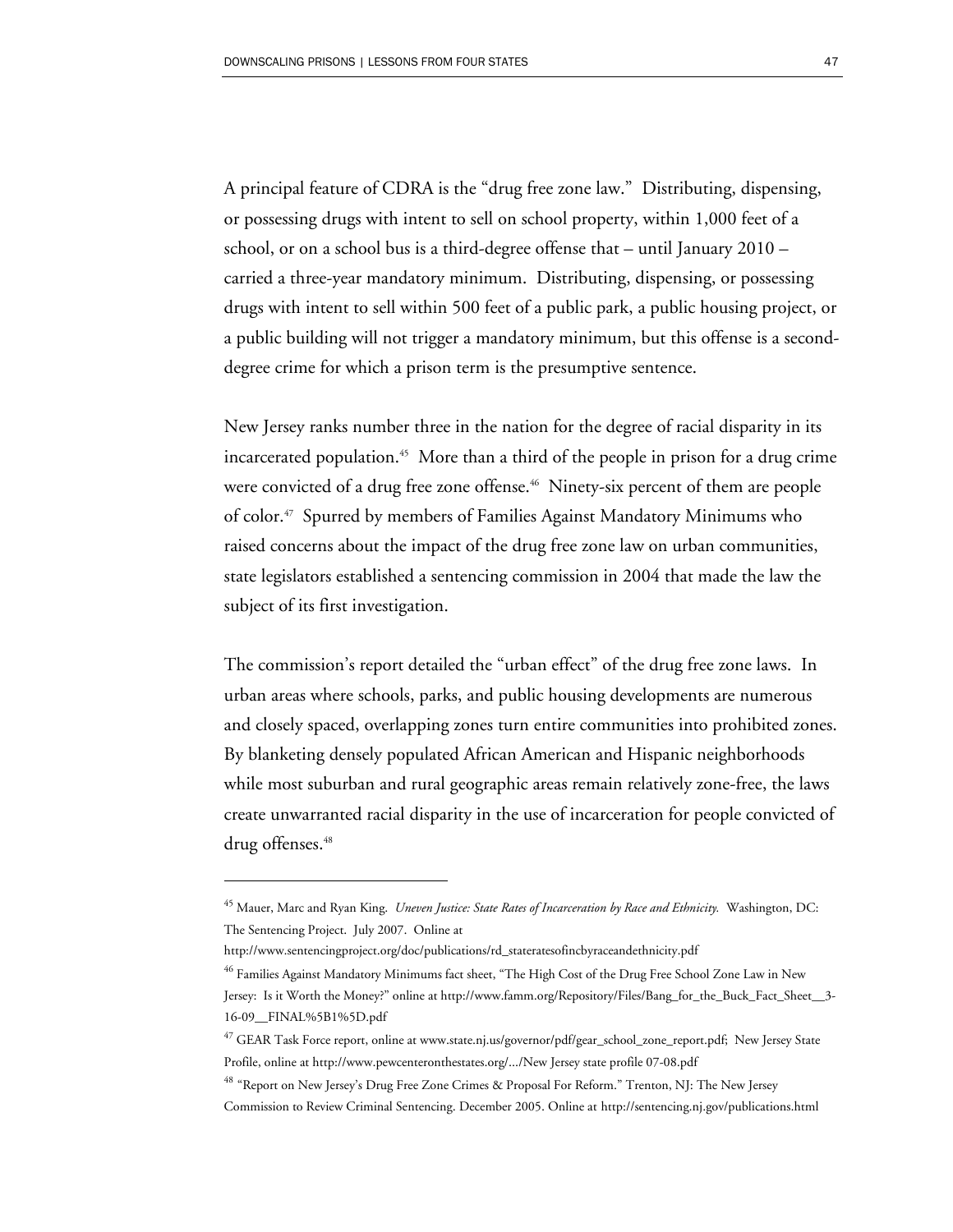Even before the commission completed its study, the New Jersey Office of the Attorney General revised the guidelines that govern plea negotiations by county prosecutors in drug cases. The revision exempted people charged with the lowest level drug free zone offenses from strict application of the law. The change authorized prosecutors to offer "open pleas," of guilt that left determination of a sentence to the discretion of the judge. $49$  That same year, the court system expanded the New Jersey drug court model statewide, encouraging judges to consider "open plea" cases for treatment in the drug court.<sup>50</sup>

The number of people serving prison time for drug crimes has steadily declined since these policy reforms were introduced, dropping from 9,177 (35 percent of the prison population) in 2004 to 7,377 (29 percent of the prison population) in 2009. During the same period the proportion of African Americans in the prison system dropped from 64 percent to 61 percent, suggesting that the reforms may have mitigated some degree of racial disparity.<sup>51</sup>

Advocates at FAMM, the Drug Policy Alliance and the ACLU continued to press for more fundamental change. In 2009, eight former New Jersey Attorneys General expressed support for increasing judicial discretion, and policy makers responded. Near the end of the year, legislators approved Senate Bill 1866, a measure that would allow judges to take account of factors such as whether a school zone offense occurred when school was in session, its proximity to school grounds, and whether children were present, as they decide whether to reduce the required minimum sentence or to impose probation. A sentence could not be reduced if the offense took place on school grounds or if it involved violence or a gun.52 The Assembly approved a companion bill, AB 2762, in January 2010, just in time for outgoing Gov. John

-

<sup>49</sup> Brimage Guidelines 2, available online: http://www.state.nj.us/lps/dcj/agguide/directives/brimagerevision.htm

<sup>&</sup>lt;sup>50</sup> Bill Burrell, personal interview with Judith Greene, November 19, 2009.

<sup>51</sup> NJDOC statistical reports, online: http://www.state.nj.us/corrections/offstats.html

<sup>52</sup> Megerian, Chris. "Repeal of mandatory minimums in drug cases clears N.J. Senate," *Star Ledger,* December 10, 2009.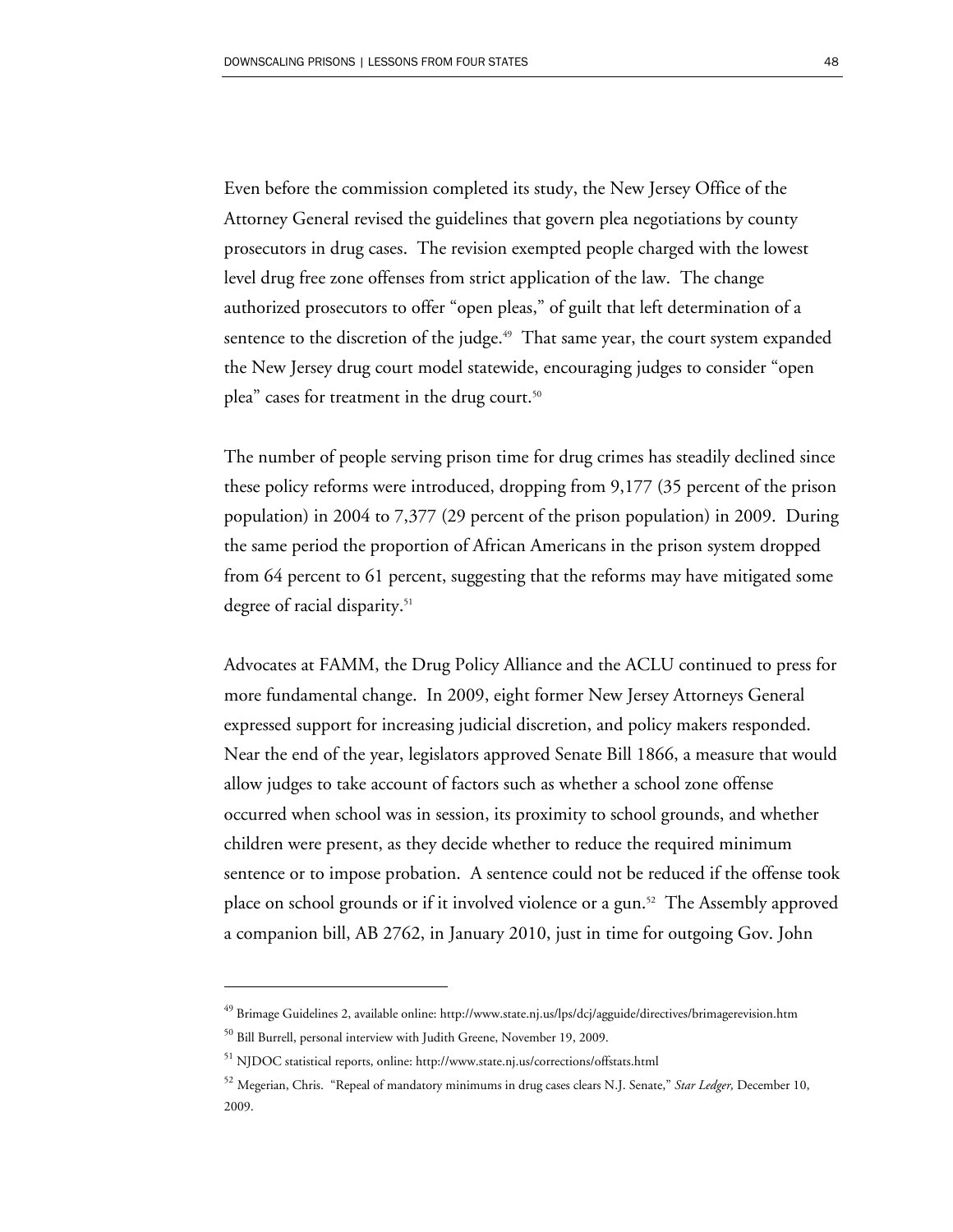Corzine to sign it into law. The new law allows retroactive relief to those currently serving a mandatory term time under the law, who will be allowed to appeal the sentence they received under the old law.<sup>53</sup>

New Jersey taxpayers spend \$46,000 to incarcerate someone in prison for one year. About one-third of the DOC's \$1 billion budget is spent to incarcerate nonviolent drug offenders.54 Since 1999, a combination of drug policy reforms and parole system improvements have opened the door to significant fiscal savings with no apparent adverse impact on public safety. Between 1999 and 2008, the rate of violent crime dropped by 21 percent, while property crime fell by 23 percent. In June, 2009, DOC managers closed the Riverfront State Prison, a 1,000-bed prison in Camden, with annual operating costs of \$42 million.<sup>55</sup>

Devon Brown, who served as New Jersey's Commissioner of Corrections from 2002 to 2005, says that New Jersey's declining prison population reflects a major shift in correctional policy, "from a retributive model to one placing increased emphasis on rehabilitative programming." As Commissioner, Brown was tireless in his advocacy for progressive reforms, working hard to sensitize New Jersey policy makers, elected officials and the public about the need for more effective programs concentrated on educational growth, vocational development, drug and mental health treatment. Brown was especially outspoken about the problem of racial disparity in the prison system, and he was an early, vocal supporter of proposals to reform the "drug free zone laws," which finally became law in early 2010.

<sup>53</sup> Megerian, Chris. "N.J. Assembly approves ending mandatory prison sentences for school zone drug offenses." *Star Ledger,* January 10, 2009.

<sup>54</sup> Kleykamp, Meredith, Jake Arosenfeld and Roseanne Scotti. *Wasting Money, Wasting Lives: Calculating the Hidden Costs of Incarceration in New Jersey.* Trenton, NJ: Drug Policy Alliance.

<sup>55</sup> Associated Press Wire Service, January 15, 2009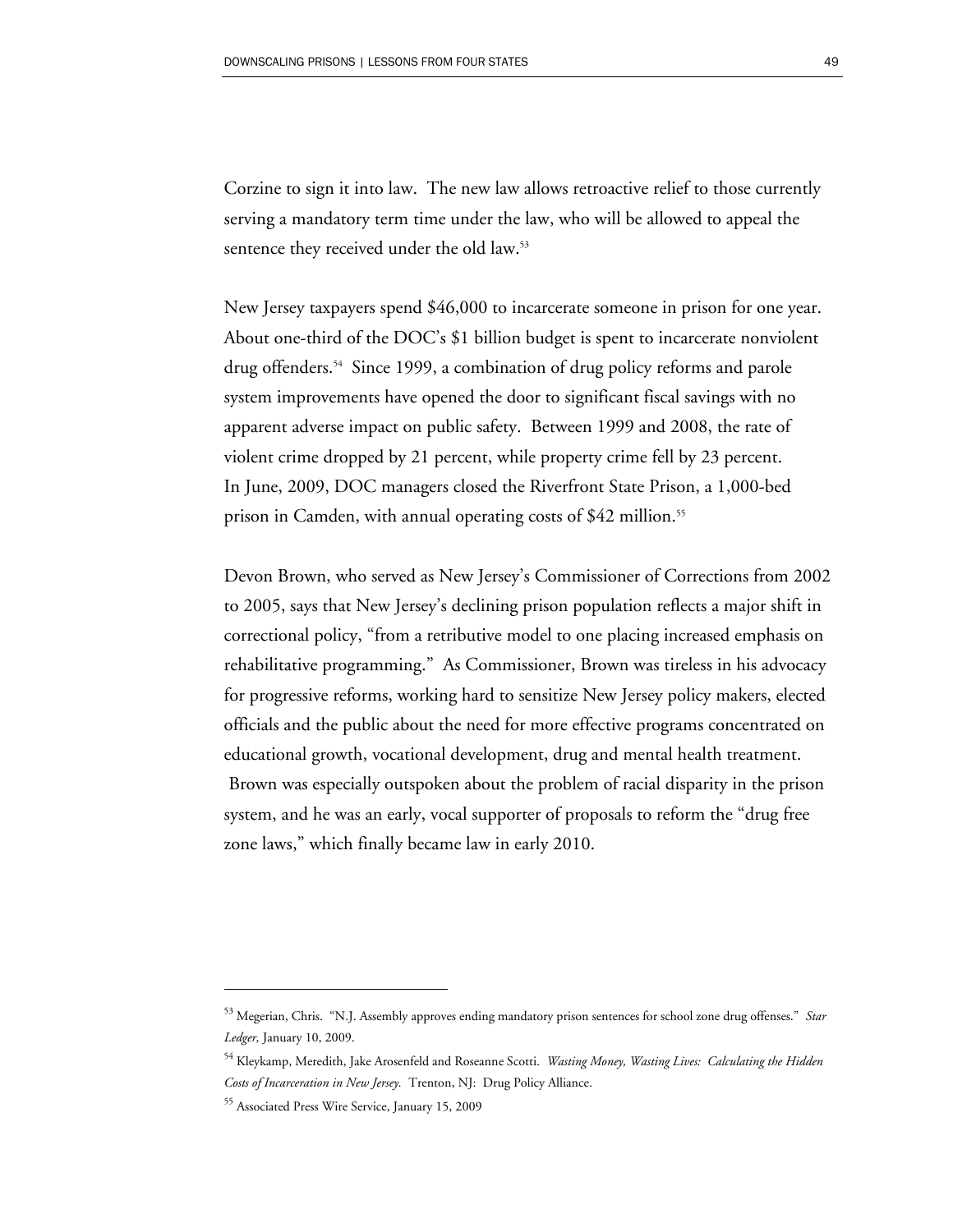# KANSAS

# PRISON POPULATION REDUCTION: 5% DECLINE FROM 9,132 IN 2003 TO 8,644 IN 2009

*Strategic Initiatives:* 

- Scaling back drug sentencing guidelines
- Improving community supervision and reducing technical revocations



• Building safer communities through Justice Reinvestment

In 2002, the prison population growth rate of 4.2 percent in Kansas was almost double the growth rate for the nation as a whole. Kansas had exceeded regional and national averages for the preceding decade, with population growth of 56 percent – from 5,727 in 1993 to 8,935 at the end of 2002. Tougher drug laws were contributing to the pattern. In 1993 the percentage of the prison population convicted of drug crimes was 16 percent; by the end of 2002 it was 23 percent.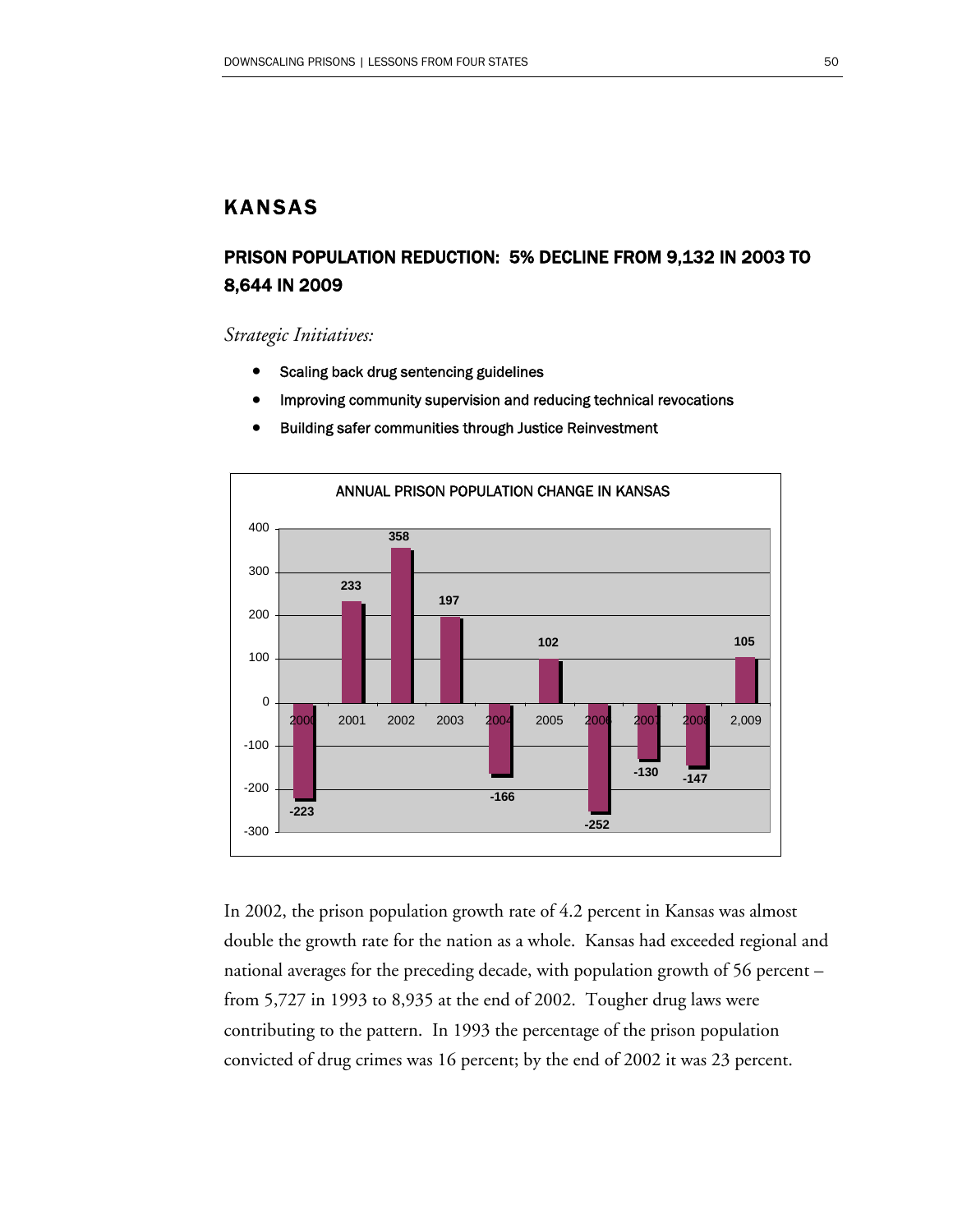Facing a budget crisis at the beginning of her first term, newly-elected Gov. Kathleen Sebelius asked the Kansas Department of Corrections (DOC) to absorb a \$6.8 million budget cut in 2003. Prison programs were slashed by \$2.7 million; community corrections by \$1 million; and community-based drug treatment program capacity was reduced by 75 percent.

The Kansas Sentencing Commission sponsored a public opinion survey on the heels of these drastic cuts to gauge public attitudes about drug policy options. They found that the vast majority of Kansans (more than 85 percent) believed that drug users could and should be given a chance for rehabilitation. Seventy-two percent of state residents favored treatment over prison for people convicted of drug possession.

Confident that the public would support change, commissioners proposed changes in the state's sentencing guidelines designed to divert people convicted of drug possession from prison to a sentence involving mandatory treatment, and they eliminated harsh sentencing enhancements for those with prior drug possession convictions.

Managers at the DOC supported the commission's drug diversion proposal, warning that without the reform, the state would need to build an additional 508 prison beds at a cost of \$14 million for construction. Operating the expansion would add \$7 million to annual prison operating costs. Legislators agreed to adopt Senate Bill 123, which included both the diversion proposal and authorization of more than \$5.7 million to expand community supervision and treatment program capacity.

SB 123 took effect in November 2003. In 2004 the prison population dropped for the first time since the beginning of the decade. Since then, prison sentences for people convicted of drug crimes have declined by 23 percent: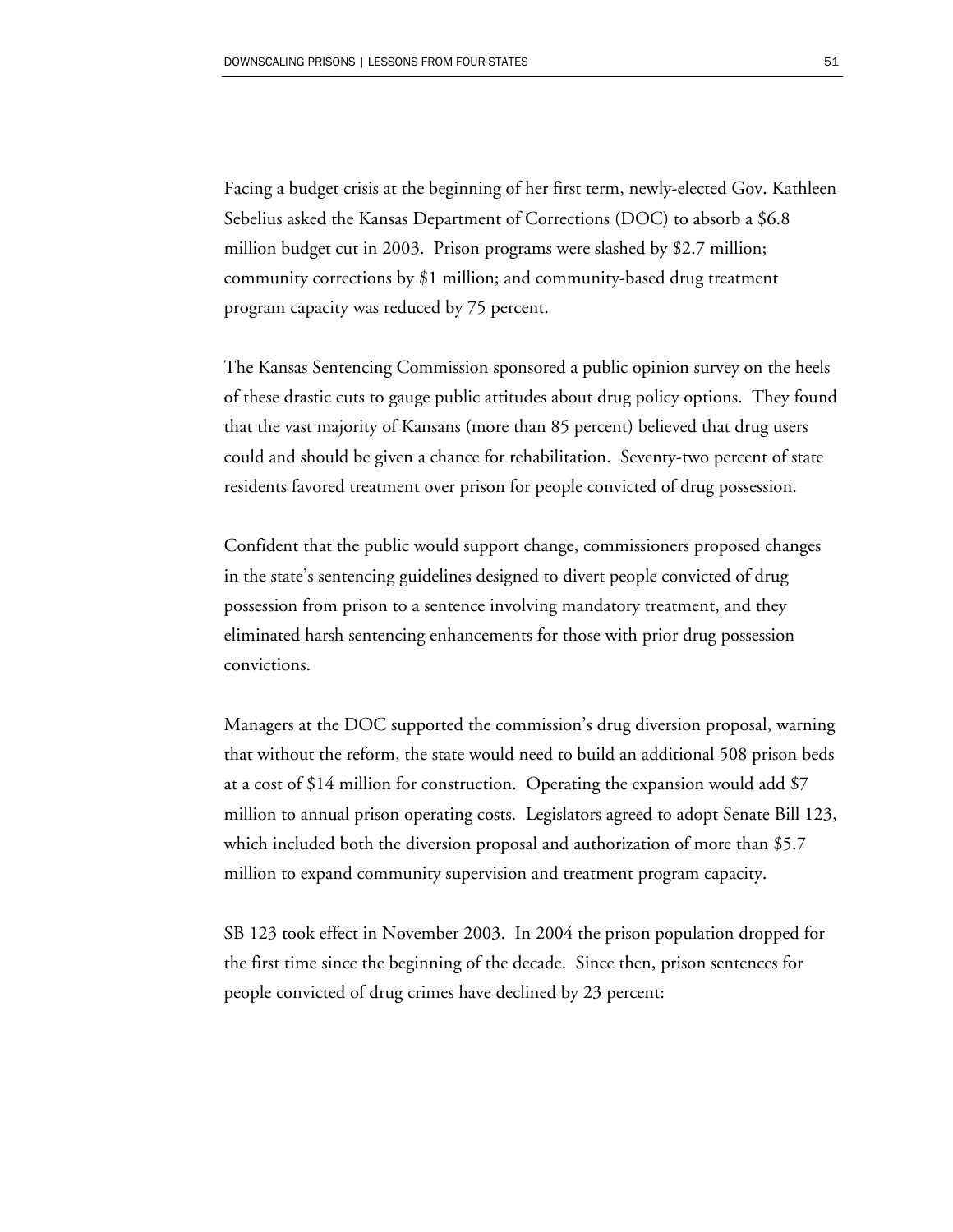

Source: Kansas Sentencing Commission

 $\overline{a}$ 

Revocations to prison of people sentenced under SB 123 have also been reduced, producing a steady increase in prison bed savings associated with the reform (estimated at 405 in 2008).<sup>56</sup> In addition to averting construction of new prison beds, the reform has produced annual budget savings well above the costs for supervision and treatment:

<sup>56</sup> Kansas Sentencing Commission 2009 Report to the Legislature, online at http://www.accesskansas.org/ksc/documents/2009 Report to the Legislature.pdf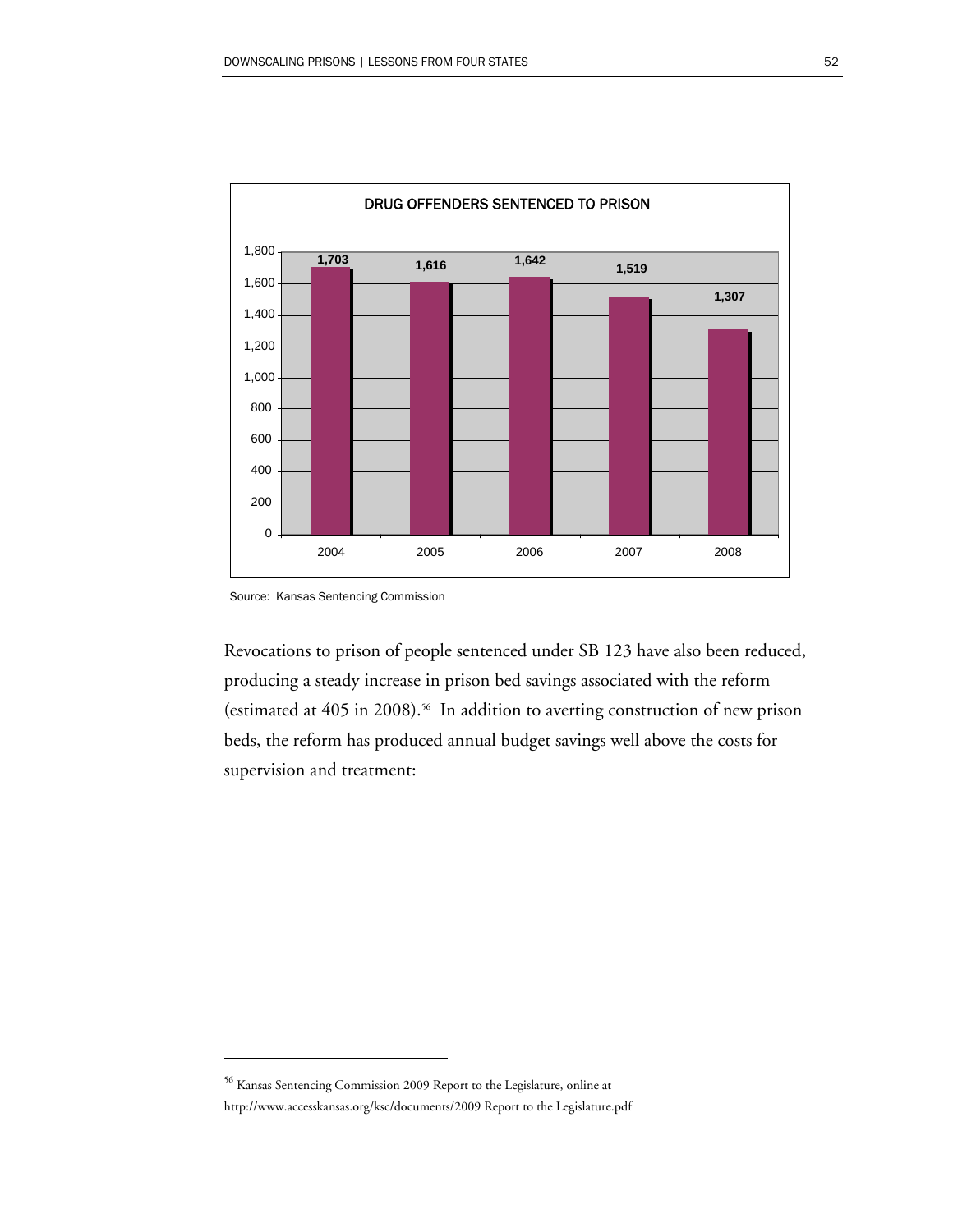

Source: Kansas Sentencing Commission

By the end of fiscal year 2008 the cumulative net budget savings from SB 123 were estimated at nearly \$7.5 million.<sup>57</sup>

#### Justice Reinvestment in Kansas

While prison sentences for people convicted of low level drug crimes continued to decline, the prison population ticked up again in 2005. Prison population projections indicated that absent policy reforms, the state would need almost 1,300 new prison beds within the next decade. Correctional managers responded in 2006 by embarking on an ambitious experiment with "justice reinvestment." Seeking technical assistance from the Council of State Governments (CSG), they identified factors driving prison growth and set strategies in motion to address them.

-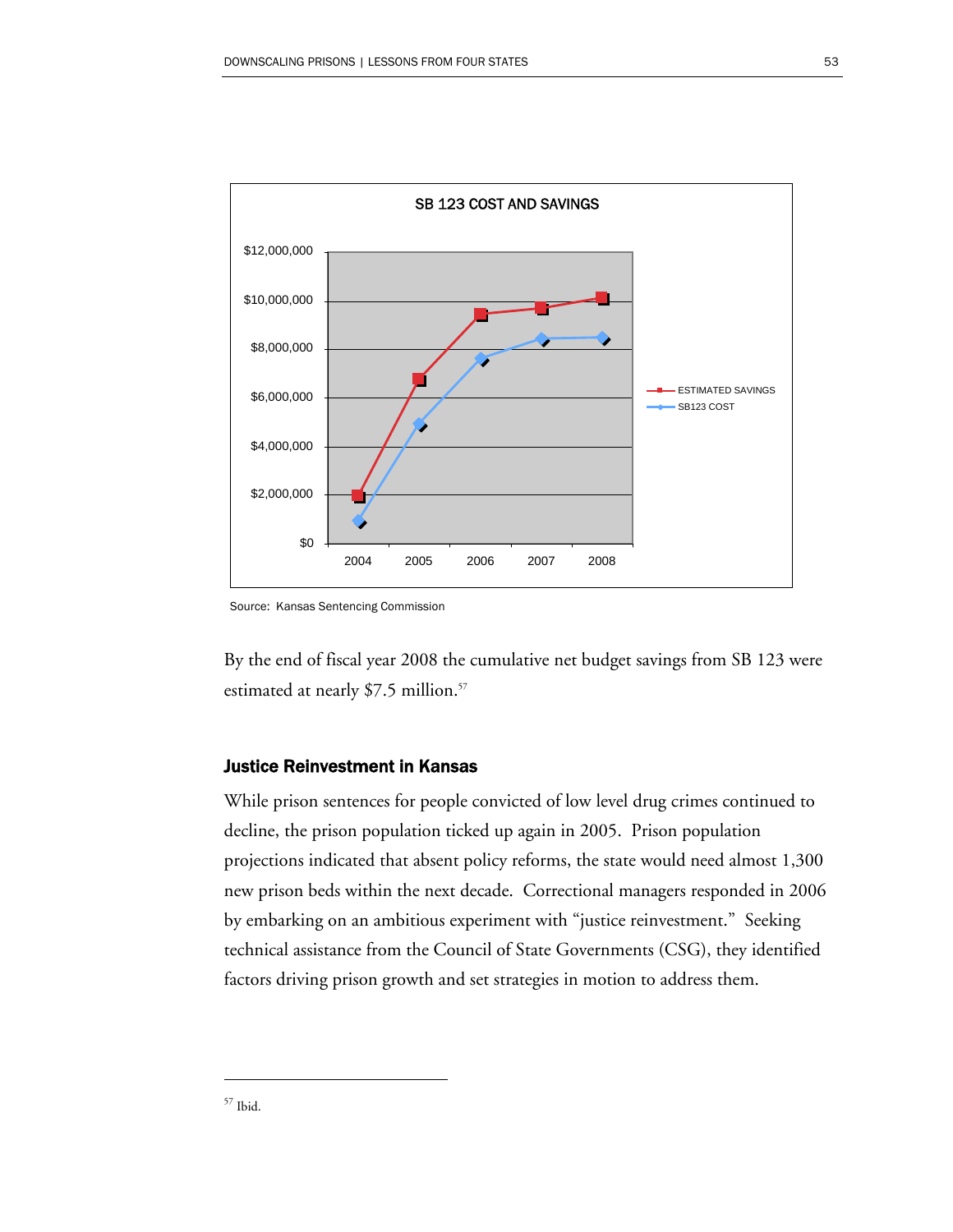The idea of justice reinvestment springs from a realization that mass incarceration impacts many urban neighborhoods in ways that serve to perpetuate cycles of crime and incarceration. Millions of dollars are spent each year to imprison large numbers of people from impoverished urban neighborhoods. Yet the investment in prisons provides relatively little in terms of public safety, when compared with the positive benefits that might be gained by providing substance abuse treatment, housing, education, and jobs in local communities. Justice reinvestment involves reducing spending on prisons and investing a portion of the savings into infrastructure and civic institutions located in high-risk neighborhoods.

#### Reducing Revocations to Prison

Analysis of Kansas prison data showed that two-thirds of people admitted to Kansas prisons were being sent for failure under community supervision – probation and parole – and that 90 percent of revocations involved technical rule violations, of which about one-third were related to use of alcohol and drugs.<sup>58</sup>

In 2007 legislators created the Community Corrections Statewide Risk Reduction Initiative (RRI). Funding for FY 2008, under Senate Bill 14 (SB14), included \$4 million in new grants to local community corrections agencies. The funds were available to any agency that pledged to reduce revocation rates by at least 20 percent.<sup>59</sup>

Kansas has 31 county-operated Intensive Supervision Probation (ISP) programs, serving all 105 counties in the state. These agencies are required to aid people who are identified as "medium and high risk" of failure under probation supervision. The

<sup>&</sup>lt;sup>58</sup> Council of State Governments. "Kansas: Implementing the Strategy." Online at

http://www.justicereinvestment.org/states/kansas/how-ks/

<sup>59</sup> Kansas Department of Corrections. Kansas Community Corrections Statewide Risk Reduction Initiative. Annual Report, January 12, 2009. Online at http://www.doc.ks.gov/publications/the-senate-bill-14-risk-reductioninitiative/SB\_14\_Risk\_Reduction\_Initiative\_Report\_2009.pdf/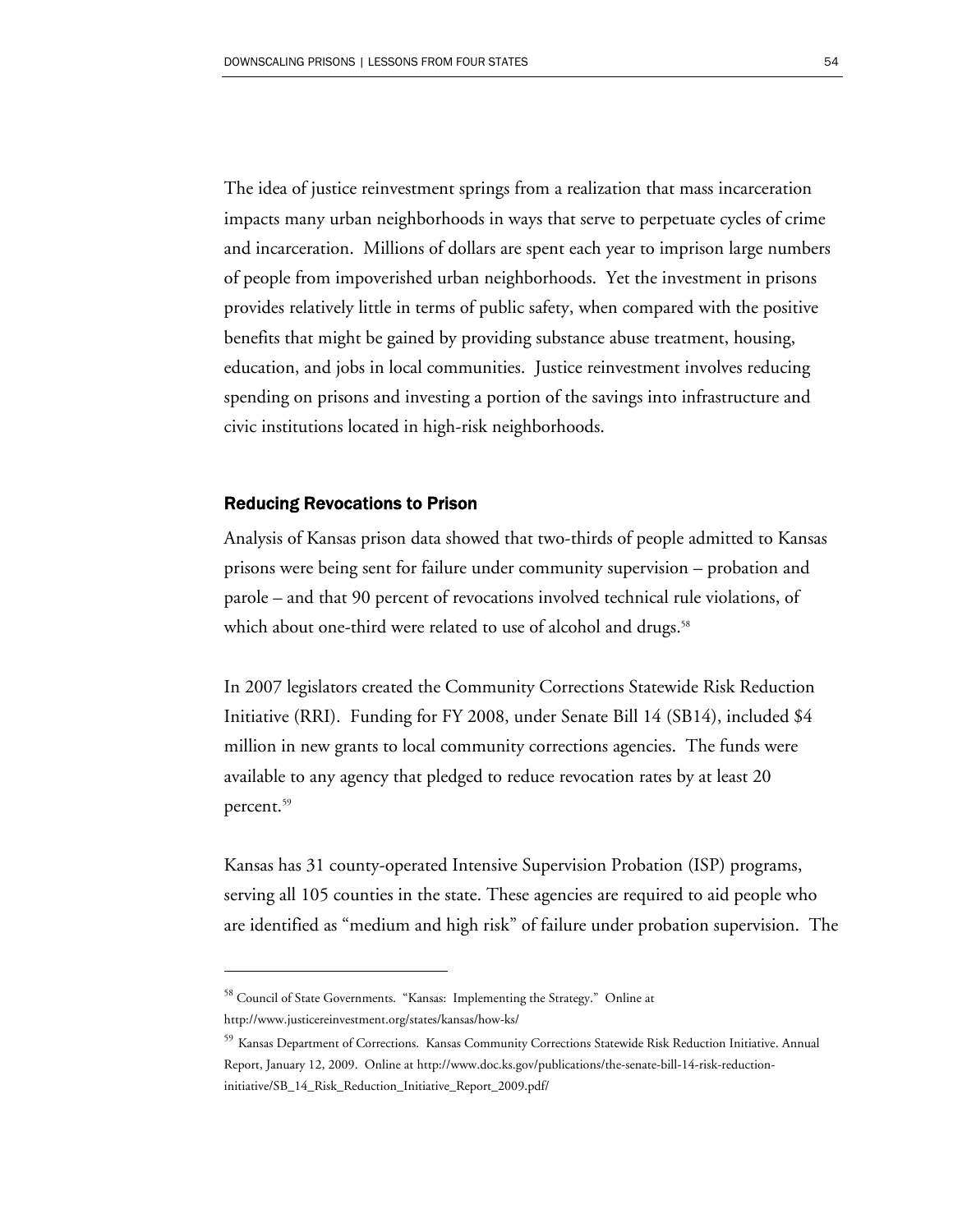new services available under RRI are designed to refocus ISP supervision beyond the traditional surveillance routine, to target criminogenic factors using evidence-based community supervision methods and practices. New case management tools were introduced and supervision agents were given training in risk assessment and release planning, motivational interviewing, cognitive behavioral interventions and workforce development strategies. ISP agents must seek approval from their supervisors before seeking revocations for technical violations.

The effort is bearing fruit. While just 46 percent of people whose cases were closed in FY 2006 successfully completed probation, the proportion increased to 61 percent in FY 2008. Revocations for technical violations have fallen steadily since 2006, more than meeting the goal set for reduction statewide:



Source: Kansas DOC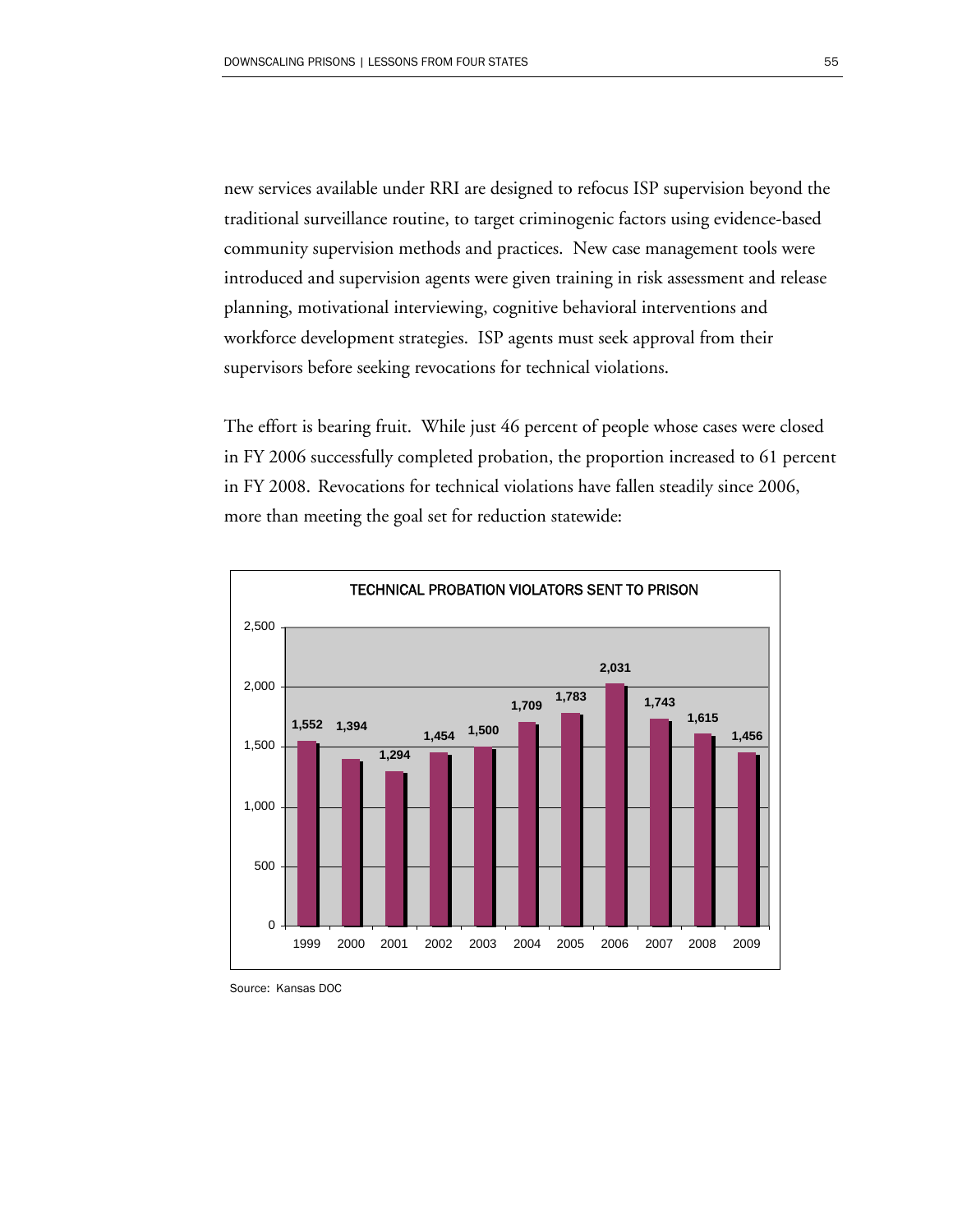DOC data indicate that two-thirds of the Kansas community corrections agencies exceeded the 20 percent reduction goal, while 20 percent achieved a level of reduction that fell short. Four agencies showed a small increase in revocations.<sup>60</sup>

Correctional managers have been working since the beginning of the decade to reduce the number of people returned to Kansas prisons for a parole violation. This effort has cut revocations by almost two thirds:



Source: Kansas DOC

#### Reentry Initiatives

 $\overline{a}$ 

State officials set ambitious goals for reducing revocations for people under community supervision, but they also realized that lasting reductions in recidivism would depend on neighborhood revitalization, and on the provision of substance

<sup>60</sup> Kansas Department of Corrections. Kansas Community Corrections Statewide Risk Reduction Initiative. Annual Report. (January 12, 2009)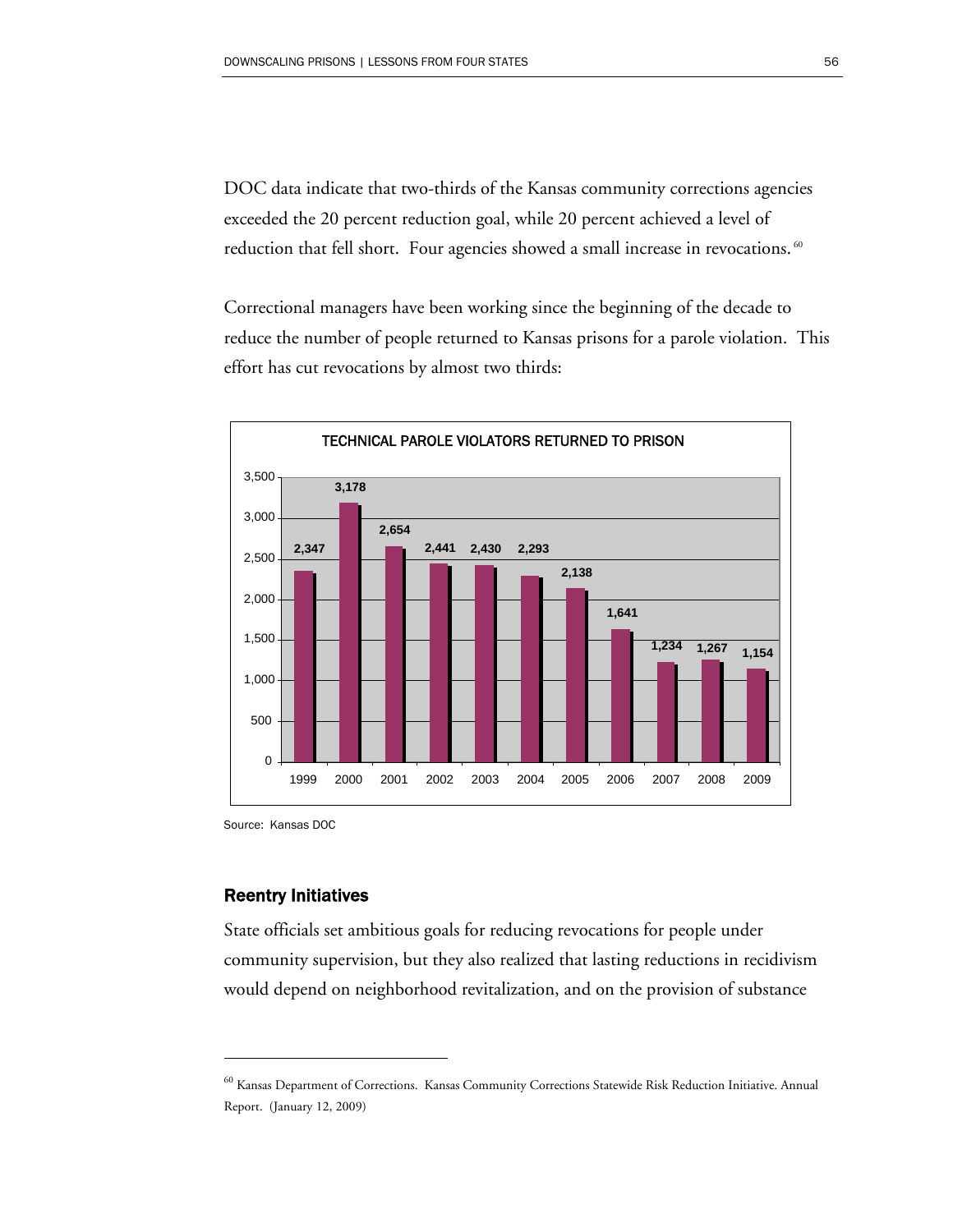abuse, mental health, employment, and housing services in the communities where people return to from prison.

As policy makers turned their attention to conditions in local communities, the Justice Mapping Center created maps that helped to illustrate the problems in "high stakes" neighborhoods. Wichita's Council District 1, with the highest incarceration rate in Kansas, accounted for \$11.4 million in spending for its prison commitments over the course of a single year. People returned to prison for failure under probation and parole supervision added another \$5.5 million in prison costs. People from District 1 used more than twice the number of prison beds as any other Wichita council district.<sup>61</sup>

<sup>61</sup> Michael Thompson, Tony Fabelo and Eric Cadora, "Building Community Capacity to Reduce Crime and Save Prison Space" (Council of State Governments PowerPoint presentation to the Wichita Summit, April 18, 2005).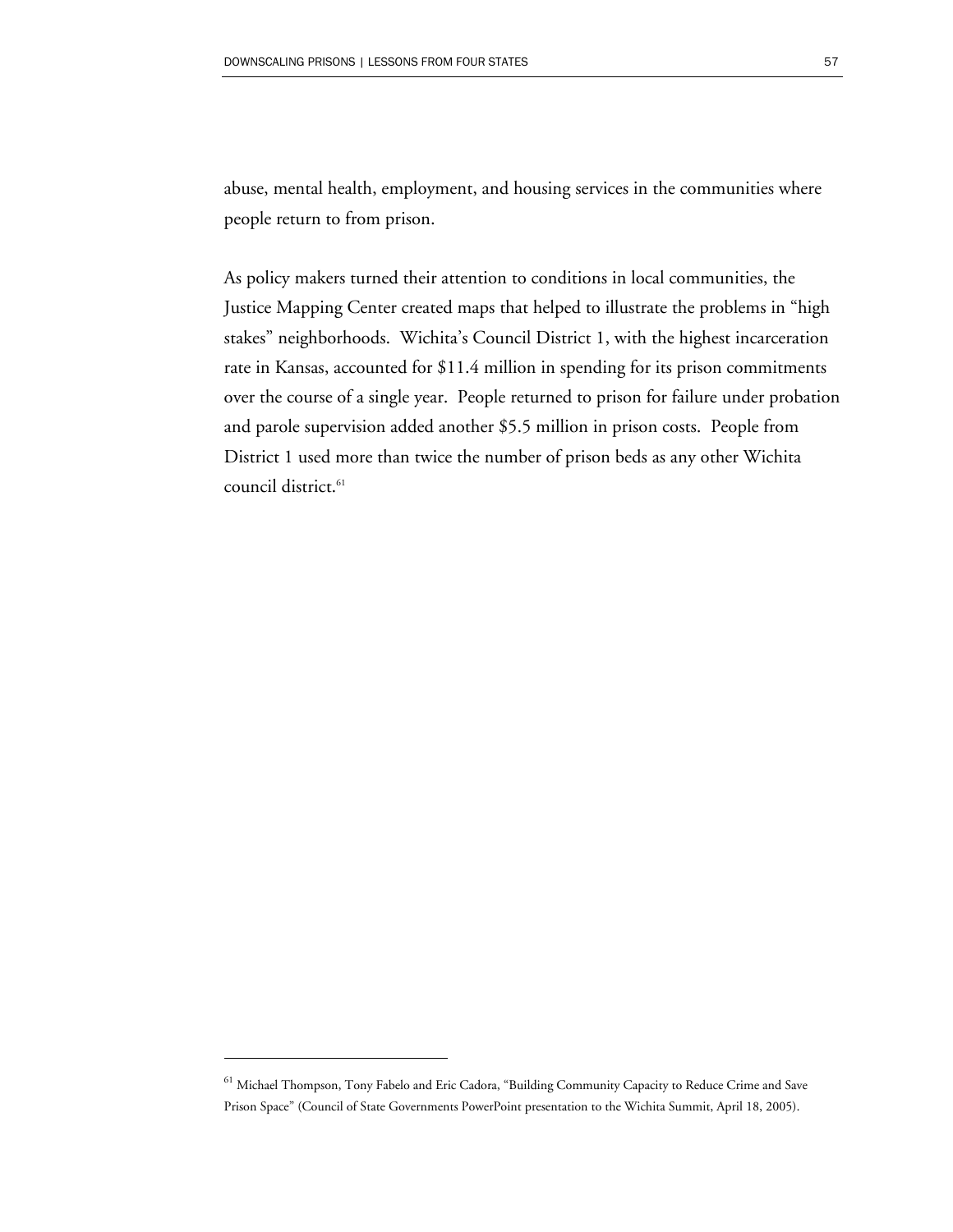

Prison Admissions per 1000 Residents by Block-Group with Council District Boundaries, Wichita

 $\overline{a}$ 

A new Reentry Program was established in Wichita in March 2006, and a reentry specialist has been based there to develop access to affordable housing under a DOC collaboration with the state Housing Resources Commission and the Department of Social and Rehabilitation Services.<sup>62</sup> State officials are working with staff at local government agencies to plan for neighborhood revitalization. A community advisory committee has been formed that brings members of the state legislature together with

Source: Justice Mapping Center

<sup>62</sup> Kansas Department of Corrections 2009 Annual Report, online at http://www.doc.ks.gov/publications/2009 Annual Report KDOC.pdf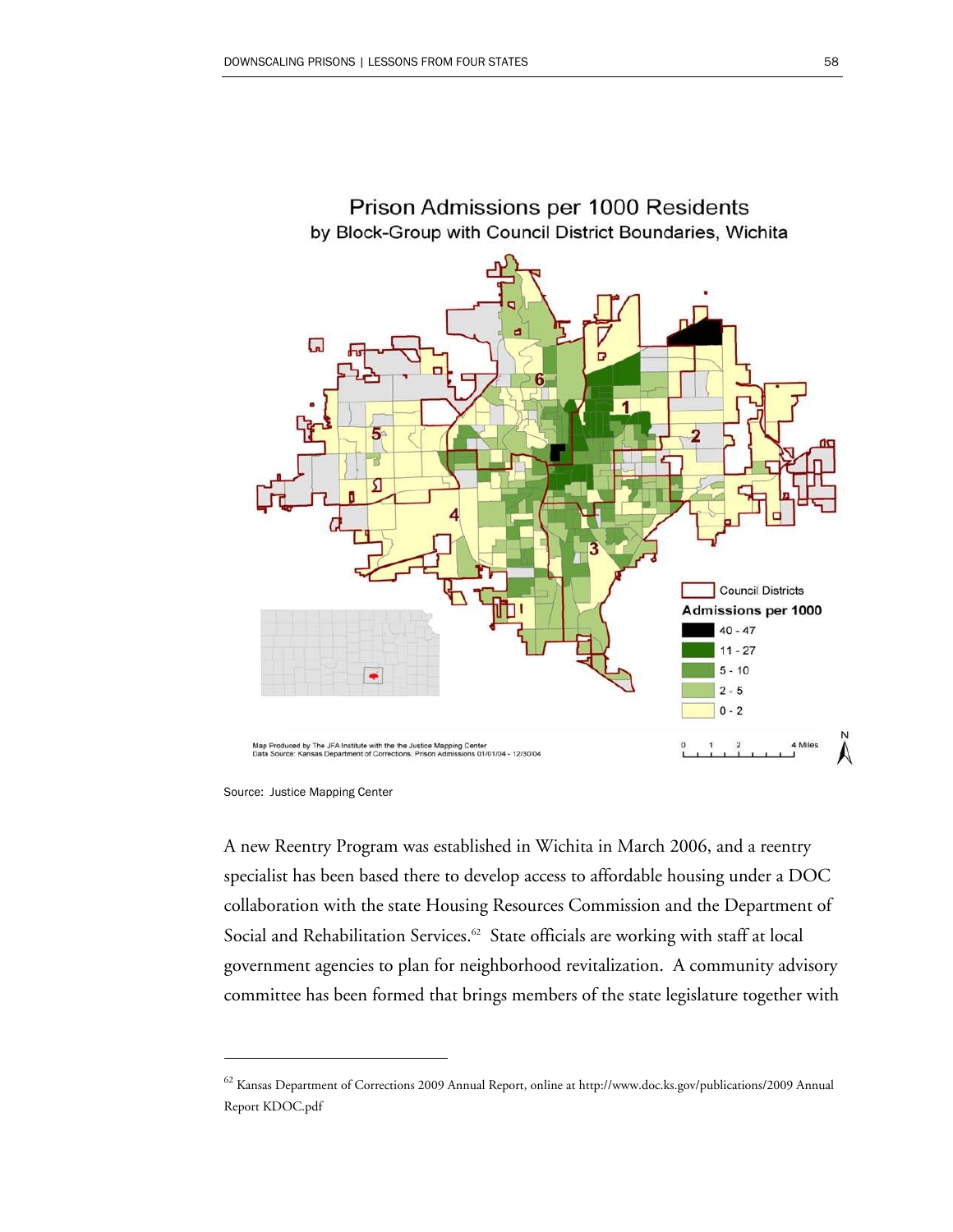members of the city council and representatives of the local housing and police departments, along with people from the faith community.

Nearly a third of the people returning to District 1 from prison are homeless, or lack appropriate housing options. The advisory committee is working on development and implementation of a neighborhood-based housing development project in District 1 that will target a neighborhood with hundreds of abandoned, boarded-up houses and blighted properties. Leaders of several banks, hospitals, private foundations, schools, and universities joined government officials in Wichita to announce commencement of the "New Communities Initiative."

Kansas Corrections Secretary Roger Werholtz has championed the justice reinvestment concept, and he reports that the effort to reduce revocations and recidivism is working well. The number of parolees being returned to prison dropped by half from 203 a month in 2003 to just 100 a month in 2007, and the number convicted of a new felony dropped by almost half.<sup>63</sup> Probation violations have also been reduced. In fiscal year 2006, 54 percent of people on probation were sent to prison. By 2008 that figure had dropped to 39 percent. $64$ 

A combination of new sentencing standards and parole policy reforms have helped to avert costly prison expansion that otherwise might have resulted from prison population pressures. In 2008, corrections managers were able to close a women's camp, saving  $$480,000$ .<sup>65</sup> In 2009 the DOC took  $447$  minimum security prison beds offline.<sup>66</sup> The state has ample room in its prison system to handle the current prison population, and the Kansas Sentencing Commission estimates that the prison system will have excess capacity until fiscal year 2016.<sup>67</sup>

<sup>63</sup> Ash, Lucy. "Kansas rethinks its prison policies." BBC News, February 4, 2009.

<sup>64</sup> Associated Press. "Prisons official: Cuts undo progress." *Wichita Eagle,* March 3, 2009.

<sup>65</sup> Manning, Carl. "2 prison units to close earlier than planned." *Fort Mill Times,* January 23, 2009.

<sup>66</sup> Hanna, John. "Kansas prisons chief: Budget cuts may shorten sentences." *Kansas City Star,* August 24, 2009.

<sup>67</sup> Kansas DOC 2009 Annual Report.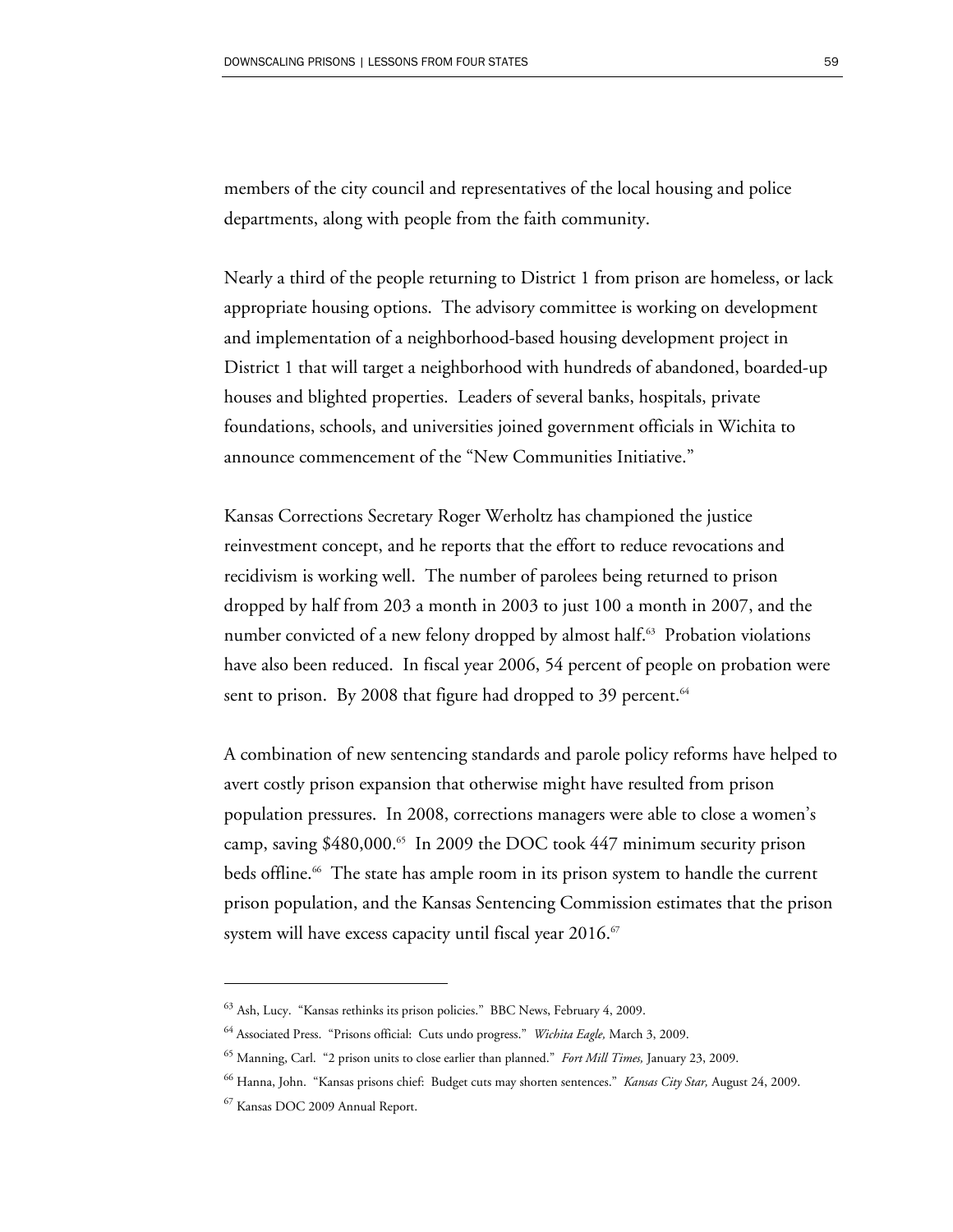### CONCLUSION

The experience of the four states profiled in this report demonstrates that controlling prison growth is not an intractable problem. Over a period of years policymakers and practitioners have come together to assess the sources of growth in incarceration and developed policy responses that have reversed those trends while promoting public safety.

Initial indications are that these trends may continue in these states and others. In January 2010, New Jersey Governor Corzine signed into law a measure removing the mandatory penalties for school zone drug offenses, thus restoring discretion to sentencing judges to consider the circumstances of each case. The school zone penalties had imposed unduly harsh sentences in many cases, as well as exacerbated racial disparities in incarceration. In Michigan, the legislature is considering a bill that would restore the practice of awarding "good time" credits in prison that were eliminated in 1998 through adoption of the state's "truth in sentencing" law. And at the national level there has been a great deal of interest in legislation proposed by Virginia Sen. Jim Webb that would establish a national commission to examine the prison system and the policies that have contributed to its vast expansion.

Encouraging as these developments are, we should not lose sight of the scale of incarceration and the degree to which current policies have become institutionalized in many states. A steady decline in crime rates in all four states during the period of "descaling" demonstrates that reducing reliance on incarceration does not diminish public safety. But the record on cost savings is less positive. Overall prison expenditures in New York increased markedly over a decade of prison population reductions. Many thousands of beds remained empty in upstate prisons, but correctional managers were not able to close any prisons until 2009, when a dramatic decrease in state revenues finally trumped the political pressures to preserve prison jobs.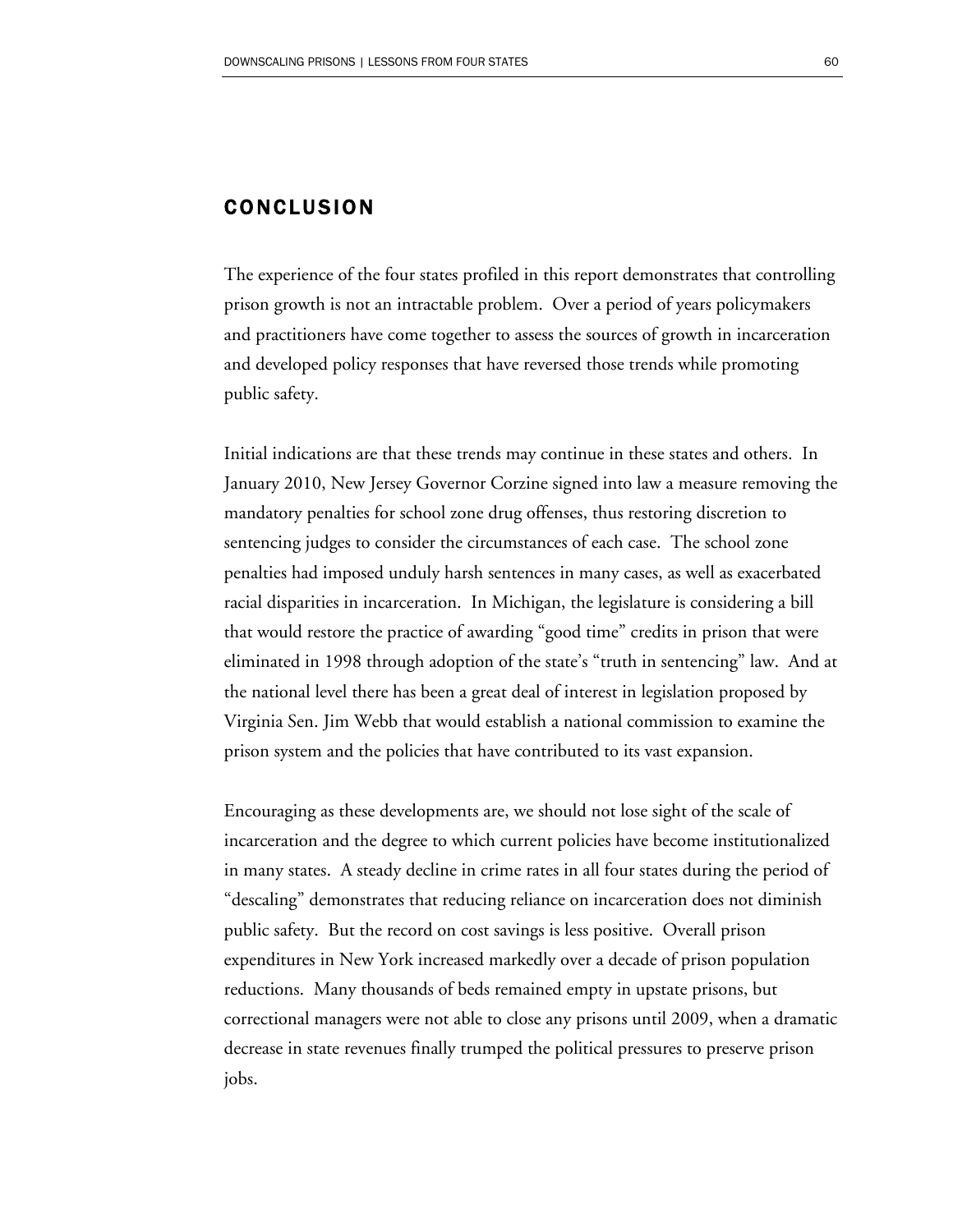Across the nation, most states still employ a range of mandatory sentencing policies, make near-record numbers of drug arrests, and have in place a series of policies that have extended the length of time that persons spend in prison. These policies and practices run counter to the findings of a substantial body of research that documents the diminishing impact on public safety of large-scale incarceration and its negative consequences for community stability.

The renewed interest in evidence-based programming, along with the harsh realities of the fiscal crisis, offers an opportunity to take a broad look at the use of incarceration and the prospects for reducing its scale in ways that better promote public safety. The public would be well served by a new strategy that gets beyond political rhetoric and promotes policies that better serve our communities.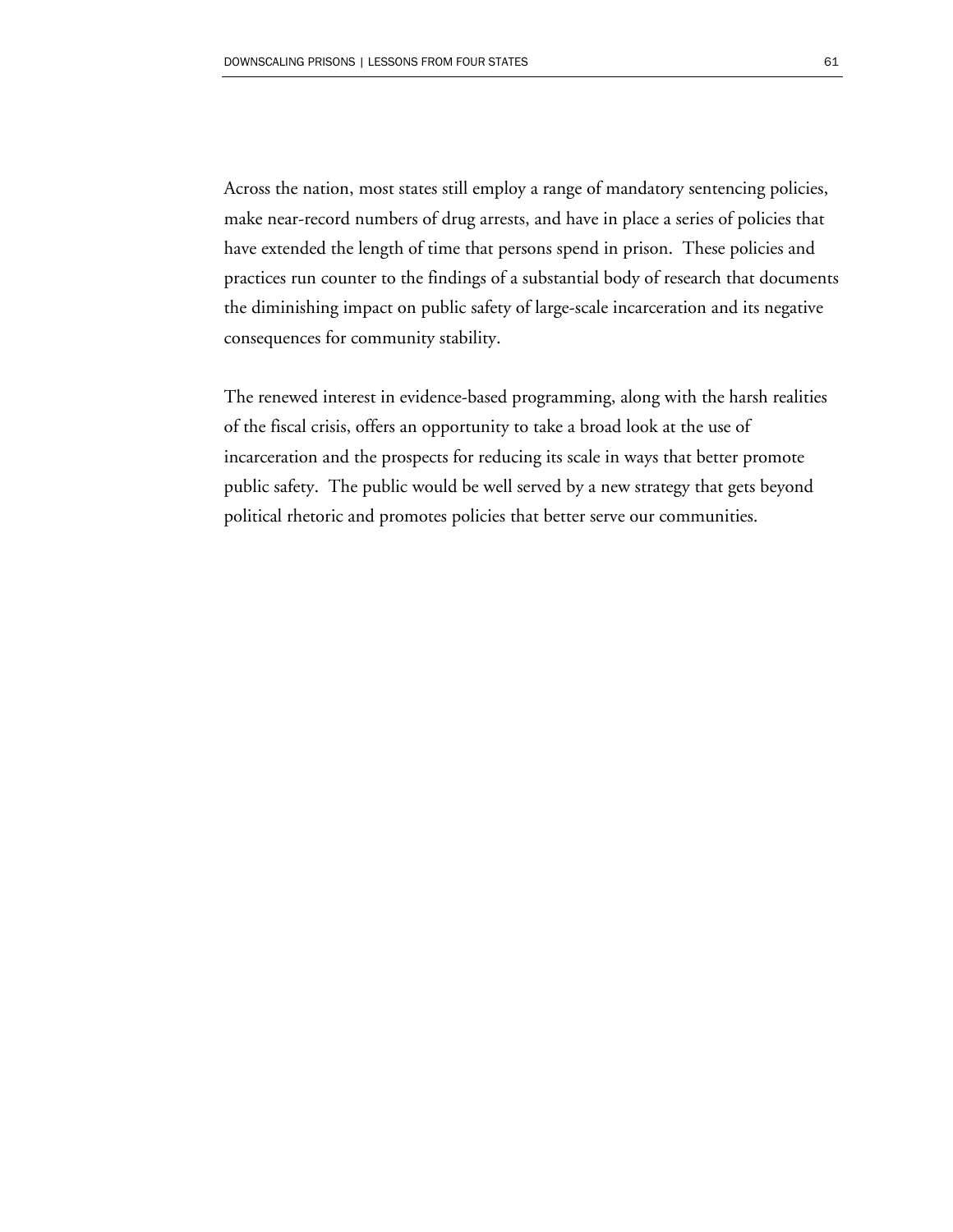

FURTHER READING at www.sentencingproject.org:

Incarceration and Crime: A Complex Relationship Lessons of the "Get Tough" Movement in the United States The Hidden Problem of Time Served in Prison No Exit: The Expanding Use of Life Sentences